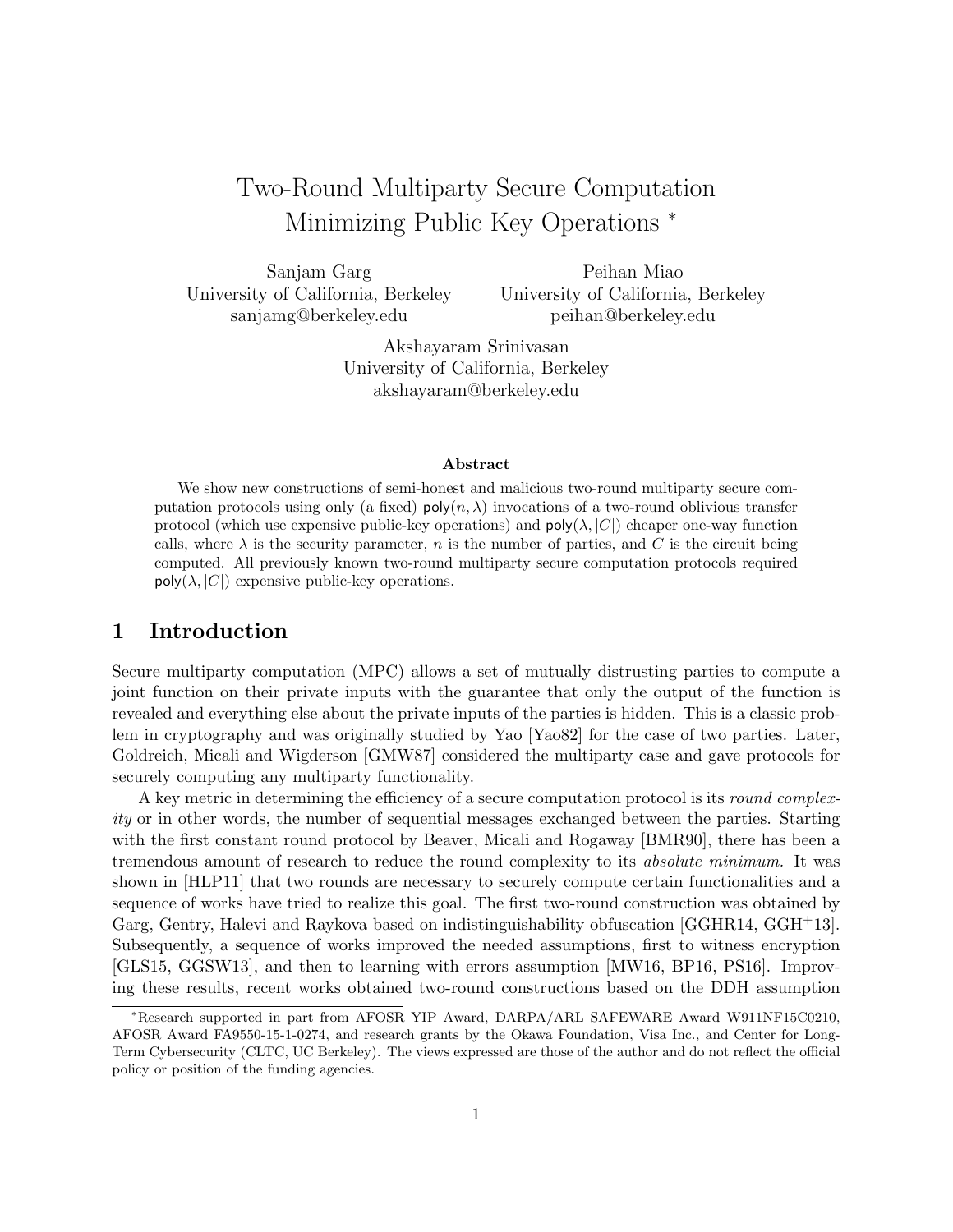[BGI16, BGI17b] (for the case of constant number of parties) or on bilinear maps [GS17] (in the general case). Finally, very recent results have also yielded constructions based on the minimal assumption of two-round oblivious transfer [BL18, GS18].

Apart from round complexity, another metric that is crucial for computational efficiency in MPC protocols is the number of public-key operations performed by each party. Typically, public key operations are orders of magnitude more expensive than symmetric key operations and minimizing them typically leads to more efficient protocols. The question of minimizing public key operations in secure computation was first considered by Beaver [Bea96] for the case of oblivious transfer. In particular, Beaver gave a construction for obtaining a large number  $L \gg \lambda$  of oblivious transfers (OTs) using only a fixed number  $\lambda$  public key operations along with the use of poly(L) cheaper one-way function calls. This task of extending  $\lambda$  OTs to a larger L OTs using only one-way functions is referred to as oblivious transfer extension. Following Beaver's result, a rich line of work [IKNP03, Nie07, HIKN08, KK13] gave concretely efficient protocols for OT extension which have served as a crucial ingredient in the design of several concretely efficient secure computation protocols [HIK07, NNOB12, ALSZ17, KRS16].

In this work, we are interested in getting the best of both worlds, namely, constructing tworound MPC protocols while minimizing the number of public-key operations performed. Indeed, the number of public-key operations in the prior two-round MPC protocols grows with the size of the circuit computed. Given this state of affairs, we would like to address the following question.

Can we construct two-round, secure multiparty computation protocols where the number of public key operations performed by each party is independent of the size of the circuit being computed?

#### 1.1 Our Results

We give a positive answer to the above question. We show new constructions of semi-honest and malicious two-round, multiparty computation protocols where the number of public key operations performed by each party is a fixed polynomial (in the security parameter and the number of participants) and is independent of the circuit size of the function being computed. Further, we prove the security of these protocols under the *minimal assumption* that two-round semi-honest/malicious oblivious transfer (OT) exists. More formally, our main theorem is:

**Theorem 1.1** Let  $\mathcal{X} \in \{semi\text{-}honest\ in\ plain\ model,\ malicious\ in\ common\ random/reference\ string\}$ model. Assuming the existence of a two-round X secure OT protocol, there exists a two-round, X secure, n-party protocol computing a function f (represented as a circuit  $C_f$ ) where the number of public key operations performed by each party is  $\mathsf{poly}(n, \lambda)$ . Here,  $\mathsf{poly}(\cdot)$  is a fixed polynomial independent of  $|C_f|$  and  $\lambda$  is the security parameter.

The focus of this work is theoretical feasibility rather than concrete optimization of the polynomial. We leave the goal of obtaining concretely efficient protocols for future work. Additionally, in the malicious case, this work focuses on obtaining protocols in the common random/reference string model. Obtaining round optimal MPC protocols in the plain model [GMPP16, ACJ17, BHP17, COSV17, HHPV17, BGJ<sup>+</sup>17, BL18] has been a problem of significant interest and we expect that our techniques will be useful in reducing the number of public-key operations needed in these protocols. We leave this as an open problem.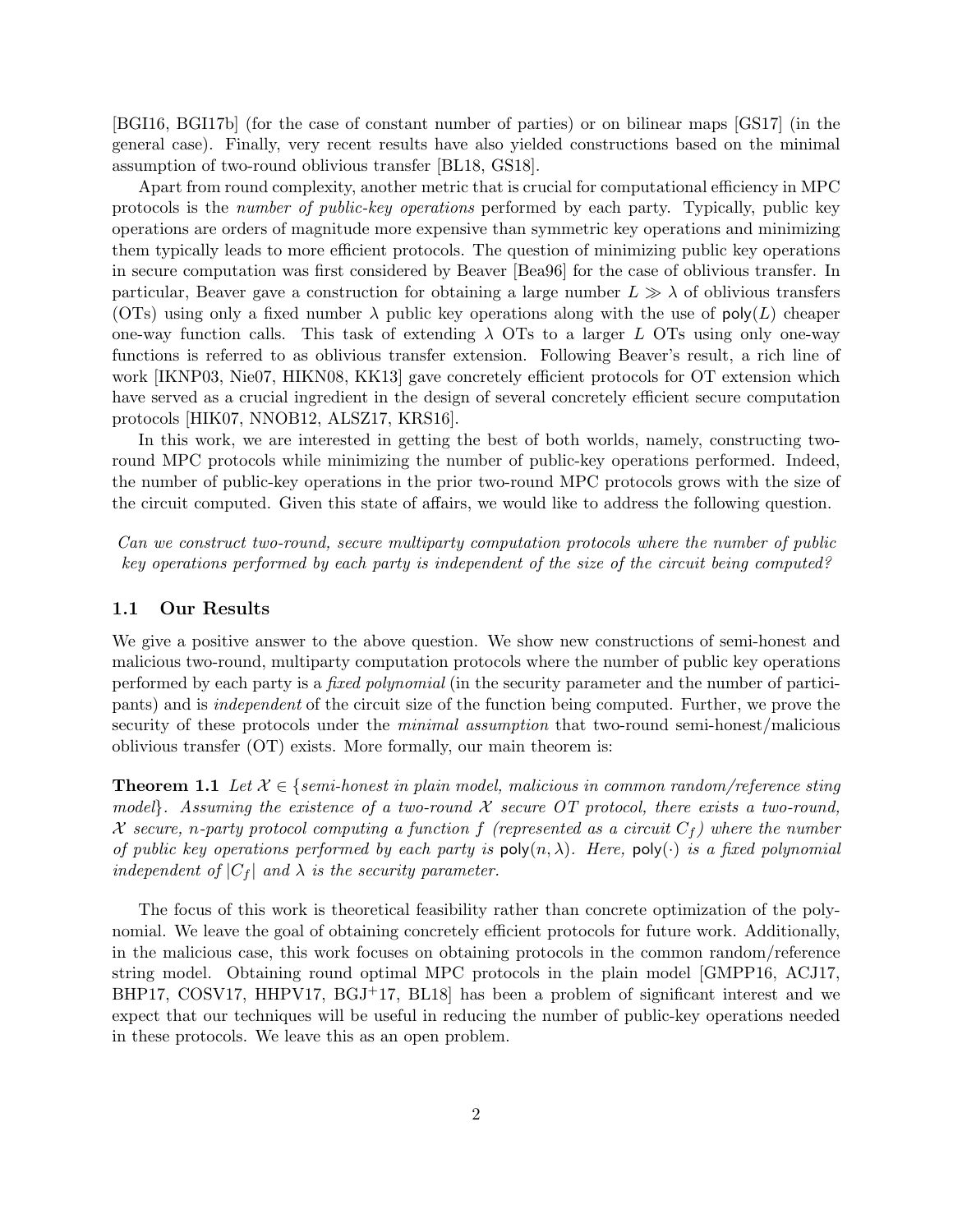## 2 Technical Overview

In this section, we give a high-level overview of the main challenges and the techniques used to overcome them in our construction of two-round MPC protocols minimizing the number of public key operations.

Starting Point. The starting point of our work is the recent results of Benhamouda and Lin [BL18] and Garg and Srinivasan [GS18] that provide constructions of two-round, secure multiparty computation (MPC) protocol based on two-round oblivious transfer. These works provide a method of squishing the round complexity of an arbitrary round secure computation protocol to just two rounds. The key idea behind this method is the concept of "talking garbled circuits," i.e., garbled circuits that can interact with each other by sending and receiving messages. Let us briefly explain how this primitive helps in squishing the round complexity of a multi-round MPC protocol.

To squish the round complexity, each party generates "talking garbled circuits" that emulates its actions as per the specification of the multi-round MPC protocol. The parties then broadcast these "talking garbled circuits" so that every party has access to the "talking garbled circuits" of every other party. Finally, all parties evaluate these "talking garbled circuits" that internally executes the multi-round MPC protocol. This step does not involve any further interactions between the parties. Thus, the only overhead in the round complexity of this approach is the number of rounds needed for generating the "talking garbled circuits."

Let us give a very high level overview of how the "talking garbled circuits" are generated. In these two works, the "talking garbled circuits" are generated via a two-round protocol that makes use of (plain) garbled circuits and two-round oblivious transfer  $(OT)^{1}$ . At the end of the two rounds, every party has access to every other party's "talking garbled circuits" and can evaluate them without any further interaction. The first round of this two-round protocol can be visualized as setting up a channel for the garbled circuits to communicate. Without going into the actual details on how this is achieved, we note that this step involves generating several first round OT messages. Next, in the second round, the actual garbled circuits are sent which interact with each other via the channel set up in the first round. Again, without going into the details, a message sent from one party (the sender) to another party (the receiver) is communicated via the sender's garbled circuit outputting the randomness used in generating a subset of the first round OT messages and the receiver's garbled circuit outputting some second round OT messages.

Computational Overhead. One major source of inefficiency in the approaches of [BL18, GS18] is the number of expensive OT instances needed. In particular, these protocols use  $\Omega(1)$  OTs in enabling the garbled circuits to communicate a single bit. Hence, the number of OTs needed for compiling an arbitrary secure computation protocol grows with the circuit size of the function being computed.<sup>2</sup> Our goal is to remove this dependency between the number of OTs needed and the circuit size of the function being computed.

Can we use OT extension? A natural first attempt to minimize the number of instances of oblivious transfer would to be use an OT extension protocol [Bea96, IKNP03]. We need this OT

<sup>&</sup>lt;sup>1</sup>Recall that in a two-round oblivious transfer, the first message is generated by the receiver and it encodes the receiver's choice bit and the second message is generated by the sender and it encodes its two messages.

<sup>&</sup>lt;sup>2</sup>In fact, the number of OTs grows with the computational complexity of the underlying multiparty protocol.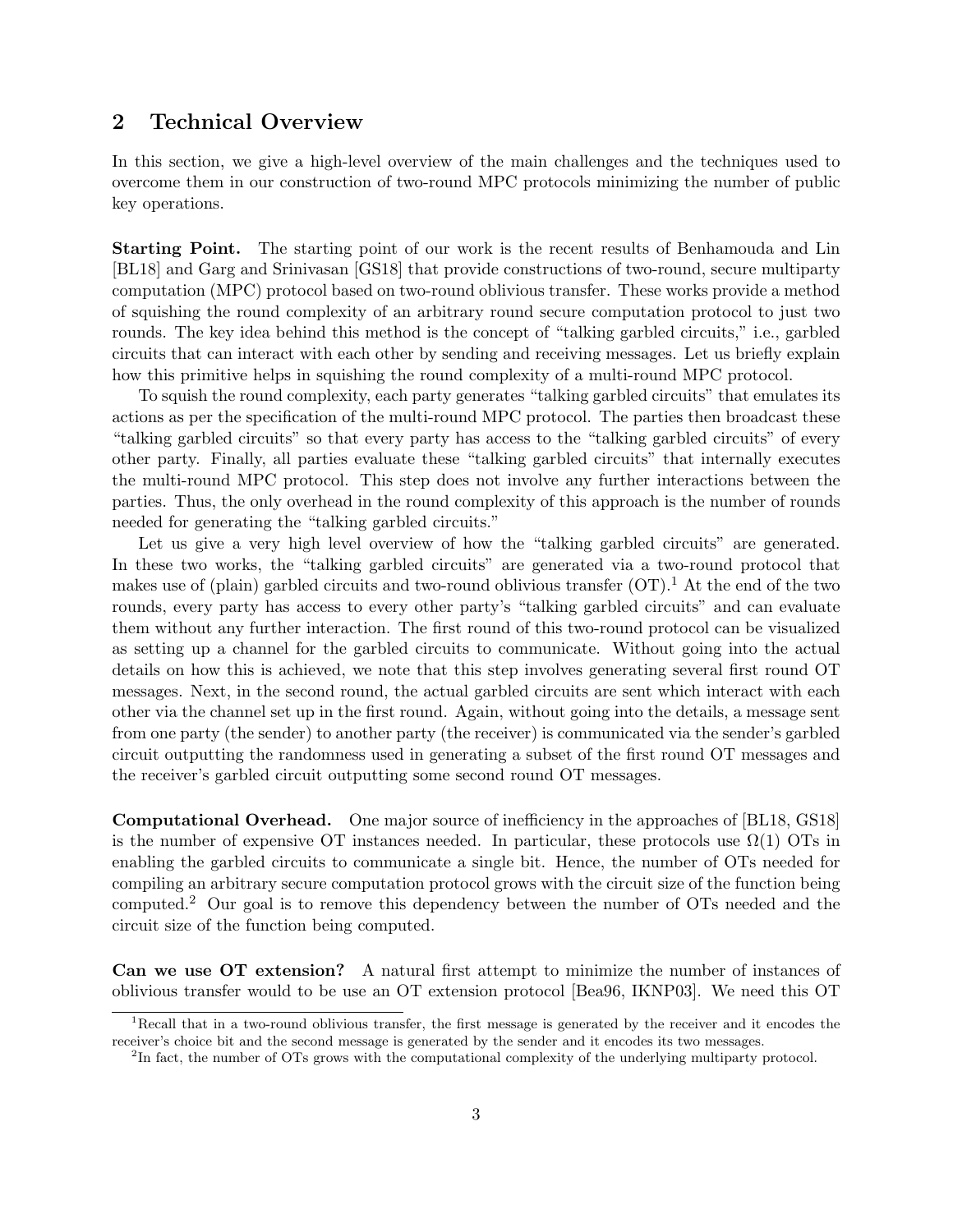extension protocol to run in two-rounds, as otherwise the protocol for computing "talking garbled circuits" will run in more rounds. Further, we need the OT extension protocol to satisfy the following three properties for it to be useful in constructing "talking garbled circuits." We also explain why a general two-round OT satisfies each of these properties.

- 1. Delegatability. For every OT computed between a sender and a receiver, the receiver should be able to delegate its decryption capabilities for that OT to any party by revealing a decryption key. This key and the transcript could then be used to compute the message that the receiver would have obtained in the OT execution. A general two-round OT satisfies delegatability as revealing the receiver's random coins allows any party to obtain the receiver's message.
- 2. Independence. We require independence between multiple parallel invocations of the underlying OT protocol. More specifically, revealing the receiver's delegation key for one of the instances of an OT execution does not affect the receiver security for the other OTs. Again, a general two-round OT satisfies independence as each OT instance is generated using an independent random tape.
- 3. Availability of Delegation Keys. The keys for delegating the decryption must be available at the end of the first round i.e., after the receiver sends its message. This property is trivially satisfied by a two-round OT as the delegation key is in fact the receiver's random tape.

Let us first explain the intuition on why these three properties are required for the construction of "talking garbled circuits." The delegatability property is required since the garbled circuits sent in the second round reveal the delegation keys for a subset of the OT messages generated in the first round. Recall that this is required for one garbled circuit to send a message to another. The key availability property is needed since the delegation keys are to be hardwired in the second round garbled circuits so that the appropriate delegation keys can be output by these circuits during evaluation. The independence property is needed since the second round garbled circuits reveal the delegation keys for only a subset of the first round OT messages. We need the other OT messages to still be secure.

We stress that even though the above three properties are trivially satisfied by every two-round OT, a two-round OT extension protocol need not satisfy all of them. To demonstrate this, let us first see why does the two-round version of Beaver's OT extension protocol [Bea96, GMMM17] not satisfy all the properties.

Why doesn't Beaver's OT extension work? In order to understand why this does not work, we first recall a two-round version [GMMM17] of the OT extension protocol of Beaver that expands  $\lambda$  two-round, base OTs to  $L = poly(\lambda)$  OTs. In the first round of the OT extension protocol, the receiver (having input  $c \in \{0,1\}^L$ ) samples a "short" seed s of a PRG :  $\{0,1\}^{\lambda} \to \{0,1\}^L$  and computes  $e = c \oplus PRG(s)$ . Additionally, it computes  $\lambda$  first round OT messages using s as its choice bits. It sends these  $\overline{OT}$  messages along with  $e$  to the sender. The sender garbles a circuit C that has its messages  $\{\textsf{msg}_{i,0},\textsf{msg}_{i,1}\}_{i\in[L]}$  hardwired along with the string e received in the first round. The circuit C takes as input the  $\lambda$ -bit string s, expands it to L bits using the PRG and uses it to unmask e to obtain c. Specifically, it computes  $c := e \oplus \text{PRG}(s)$ , and outputs  $\{\text{msg}_{i,c[i]}\}_{i \in [L]}$ . The sender sends this garbled circuit and uses the  $\lambda$  second round OT messages to communicate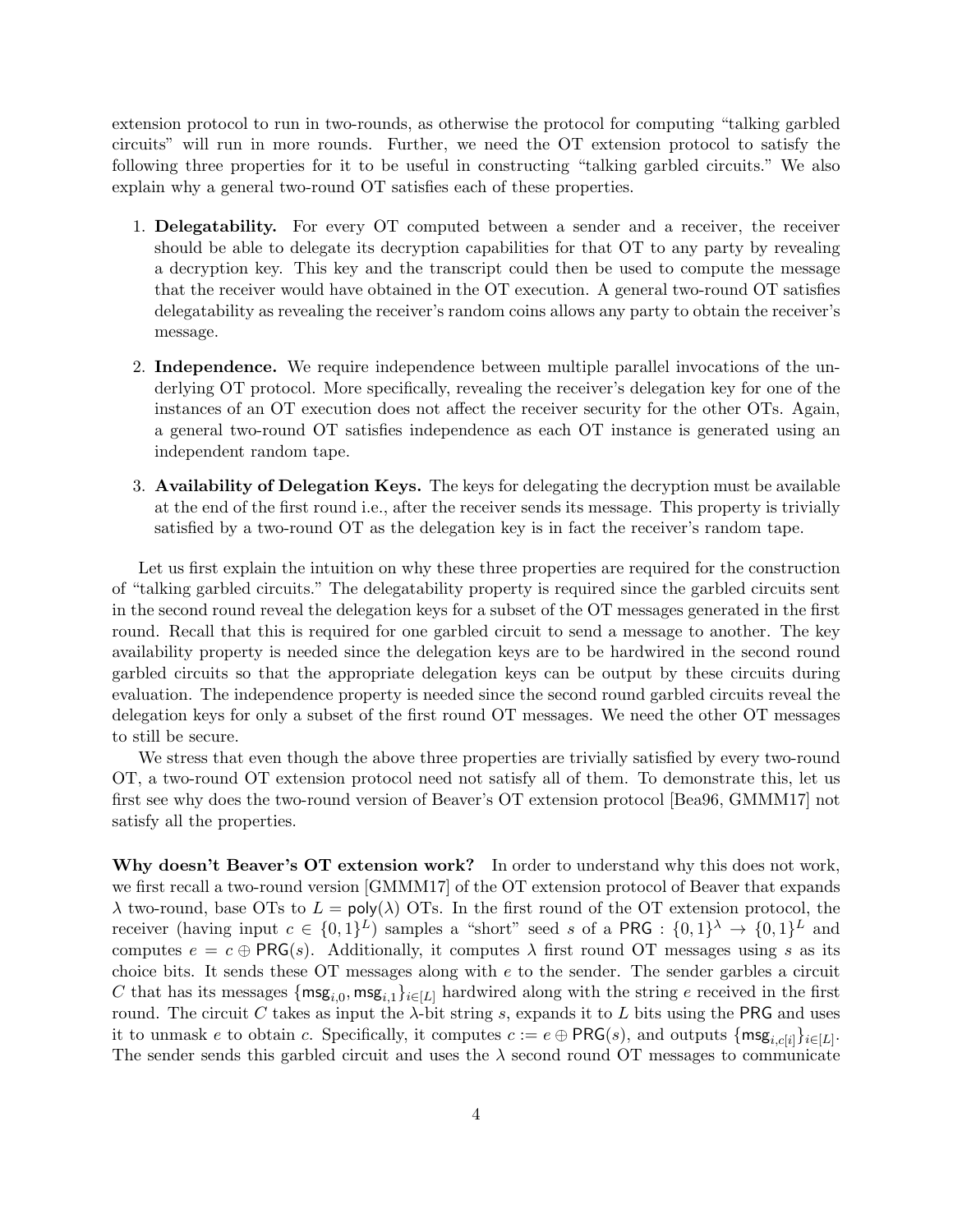the labels of the garbled circuit to the receiver. The receiver decrypts the labels corresponding to the bits of its seed s and uses it to evaluate the garbled circuit to obtain  $\{\textsf{msg}_{i,c[i]}\}_{i\in[L]}$ .

The above OT extension protocol of Beaver is delegatable as revealing all the randomness used by the receiver allows any party to decrypt all the messages. However, the protocol does not satisfy the independence requirement as the randomness used for generating  $L$  different OTs is highly correlated. In fact, revealing all the random coins for generating the first round OT messages compromises the security of all the L OTs.

Delegatable and Independent Two-Round OT Extension. Towards constructing an OT extension that satisfies all the properties, we first construct a protocol that is both delegatable and independent. In the new protocol, the receiver's first round message is the same as before. However, the sender's message is generated differently. In particular, the sender samples a set of masks  $M = \{m_{i,0}, m_{i,1}\}_{i\in[L]}$  where each mask  $m_{i,b}$  is a random string with the same length as  $msg_{i,b}$ . It constructs the circuit C (described above) with the set of masks hardwired in place of the messages. It garbles this circuit. It additionally computes  $ct_{i,b} = \mathsf{msg}_{i,b} \oplus \mathsf{m}_{i,b}$  for each  $i \in [L]$  and  $b \in \{0,1\}$  and sends the garbled circuit, the set  $\{ct_{i,b}\}_{i\in[L],b\in\{0,1\}}$  and  $\lambda$  second round OT messages to communicate the labels of the garbled circuit to the receiver. The receiver then recovers the labels corresponding to its seed s, evaluates the garbled circuit to obtain  $\{\mathsf{m}_{i,c[i]}\}_{i\in[L]}$ , and computes  $\mathsf{msg}_{i,c[i]} = ct_{i,c[i]} \oplus \mathsf{m}_{i,c[i]}$  for every  $i \in [L]$ .

This scheme is delegatable as the receiver can use  $m_{i,c[i]}$  as the delegation key. It is also independent, as revealing  $m_{i,c[i]}$  does not leak any information of  $c[k]$  for  $k \neq i$ . However, this construction does not satisfy the third property, namely key availability. This is because  $m_{i,c[i]}$  can be computed by the receiver only at the end of the second round and is not available at the end of the first round.

Weakening the Key Availability Property. We first observe that we can in fact, weaken the key availability property. Recall that the key availability property requires the delegation keys to be available at the end of the first round so that they can be hardwired inside the garbled circuits that performs the communication. However, for the construction to work, we just need the delegation keys to be given as inputs to these garbled circuits and need not be hardwired. We will now construct a two-round, OT extension that satisfies the weakened key availability property. For the ease of exposition, let us overload the notation and call the these communicating garbled circuits (sent in the second round) as "talking garbled circuits."

Satisfying All Properties. Recall that the problem with the previous approach was because the receiver could evaluate the sender's garbled circuit only at the end of the second round. Our solution to the key availability problem is in having the receiver "offload" its evaluation of this garbled circuit. This solution makes use of the fact that in the MPC setting the sender and the receiver are connected via a *simultaneous message exchange* model. At a high level, we require the sender to send its garbled circuit in the first round. The receiver now garbles a wrap-circuit, which has the sender's garbled circuit hardwired in it. This wrap-circuit evaluates the sender's circuit inside and translates its output to the labels of the "talking garbled circuits." In particular, the receiver "offloads" the evaluation of the sender's garbled circuit via the wrap-circuit which helps in achieving the weakened key availability property. Let us explain our idea in more detail.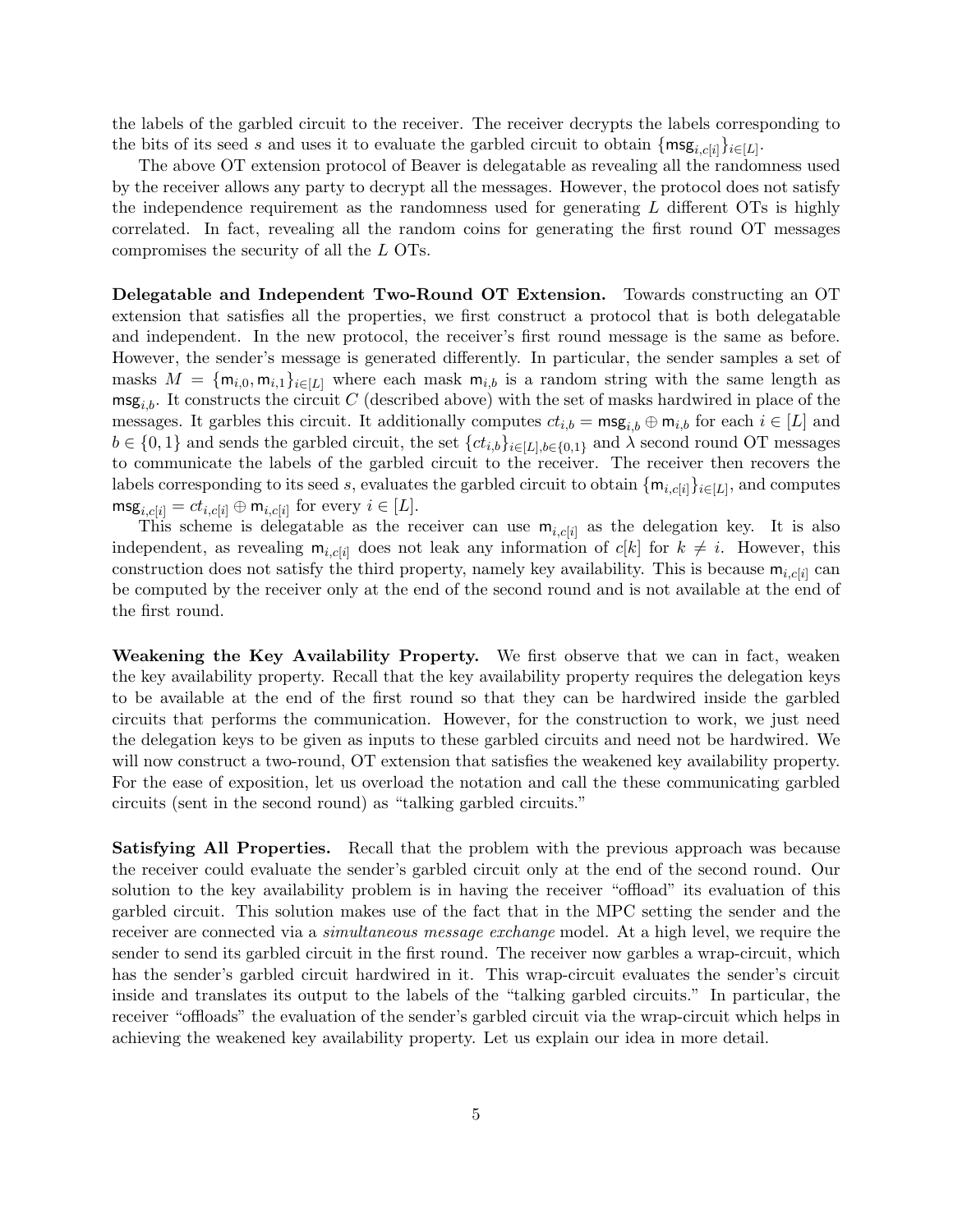

Figure 1: Semi-honest OT extension satisfying delegatability, independence and weakened key availability

Key Idea: "Offloading" Garbled Circuit Evaluation. We first give the description of the protocol and then explain why it satisfies all the three properties. The key steps in the protocol are depicted in Figure 1.

In the new protocol, the receiver's first round message is unchanged. Additionally, in the first round, the sender samples the random set  $M$  as before and constructs a circuit  $C_{\rm B}$  that has the set  $M$  hardwired in it. This circuit takes as input a seed  $s$ , expands it using the PRG and outputs  ${m_{i,PRG(s)[i]}}_{i\in[L]}$ . The sender garbles  $C_B$  to obtain a garbled circuit  $C_B$  and sends this to the receiver.

In the second round, the sender computes  $ct_{i,0} = \text{msg}_{i,0} \oplus \text{m}_{i,e[i]}$  and  $ct_{i,1} = \text{msg}_{i,1} \oplus \text{m}_{i,1-e[i]}$ (where e is obtained from the receiver's first round message) and sends  $\{ct_{i,b}\}_{i\in[L],b\in\{0,1\}}$  to the receiver. The receiver constructs a wrap-circuit  $C_{\text{wrap}}$  that has  $\tilde{C}_{\text{B}}$  and the input labels for the "talking garbled circuits" hardwired in it.  $C_{\text{wrap}}$  takes as input the labels for evaluating  $\tilde{C}_{\text{B}}$ , evaluates it using these labels to obtain  $\{\mathsf{m}_{i,PRG(s)[i]}\}_{i\in[L]}$ , and outputs a set of labels corresponding to  $\{\mathsf{m}_{i,\textsf{PRG}(s)[i]}\}_{i\in[L]}$ . The output will later be treated as the input labels for evaluating the "talking" garbled circuits." The receiver garbles  $C_{\text{wrap}}$  and sends the garbled circuit  $C_{\text{wrap}}$  to the sender.

Notice that  $m_{i,PRG(s)[i]}$  can serve as the delegation keys as it can be used to unmask  $ct_{i,c[i]}$  to obtain  $\textsf{msg}_{i,c[i]}$ , and the other message  $\textsf{msg}_{i,1-c[i]}$  is hidden. This approach inherits the delegatability and independence from the previous approach. Now, this scheme also satisfies the weakened key availability property! In particular, the delegation keys are passed to the "talking garbled circuits" via the wrap circuit.

How to obtain labels for evaluating  $\tilde{C}_{\text{wrap}}$ ? However, there is one question that we have not answered yet. In particular, how to obtain the labels for evaluating the garbled wrap-circuit  $C_{\text{wrap}}$ ?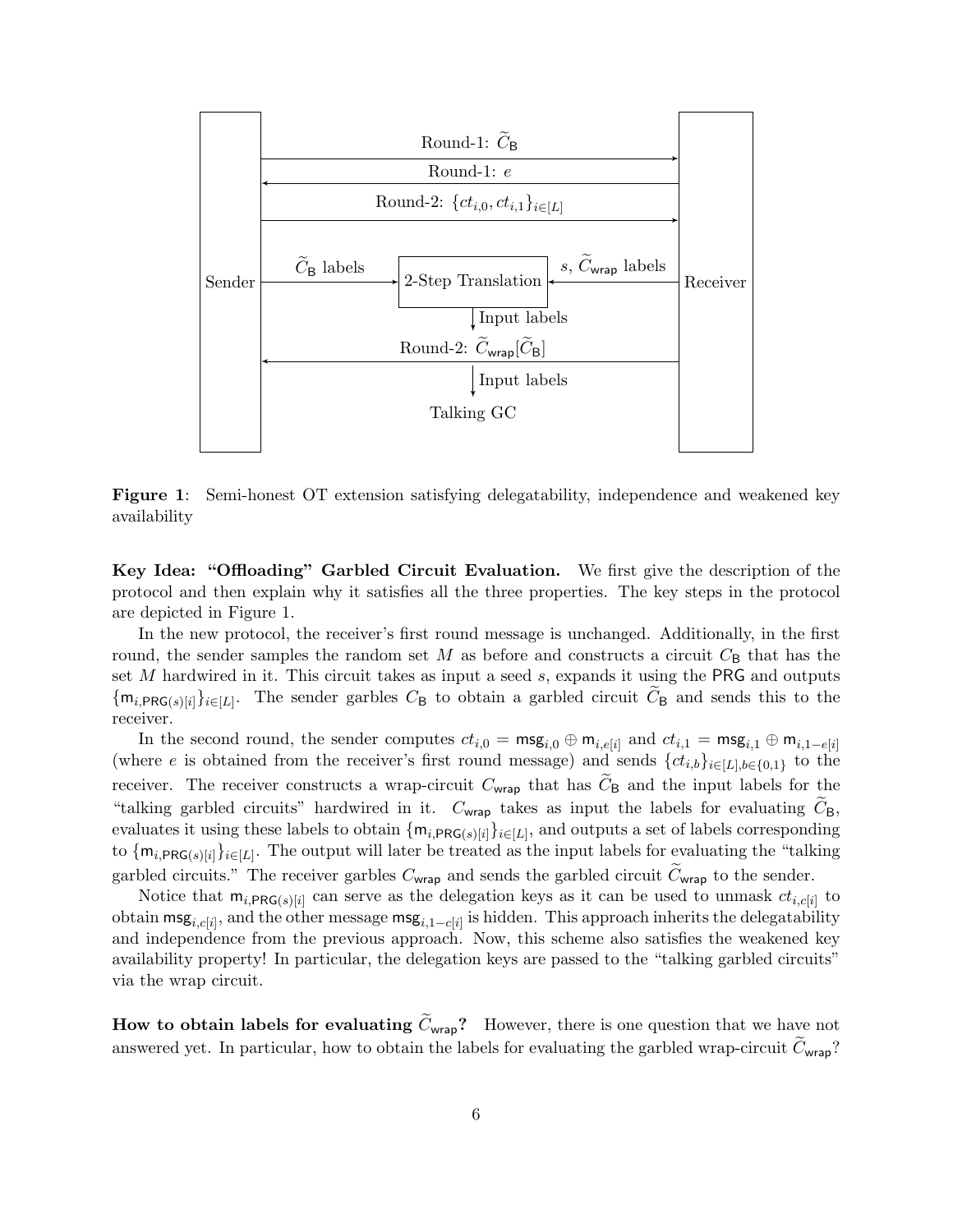Recall that the warp-circuit  $C_{\text{wrap}}$  takes as input the labels for evaluating  $\tilde{C}_{\text{B}}$ . Hence, to evaluate  $\tilde{C}_{\text{wrap}}$  we need its input labels that correspond to the labels for evaluating  $\tilde{C}_{\text{B}}$ . We therefore need a two-step translation mechanism: one from the seed s to the labels for evaluating  $C_{\rm B}$  and then from these labels to the labels for evaluating  $C_{\text{wran}}$ .

For this purpose, we use the two-round MPC protocol from [BL18, GS18] to securely compute the two-step translation functionality. This functionality takes as input the seed s and the set of labels for  $C_{\text{wrap}}$  from the receiver and the set of labels for  $C_{\text{B}}$  from the sender. It first chooses the labels of  $\tilde{C}_{\text{B}}$  that correspond to the string s. It then outputs the labels of  $\tilde{C}_{\text{wrap}}$  that correspond to those chosen labels of  $C_B$ . Given such a two-round MPC protocol, we can run this protocol in parallel of the aforementioned protocol to obtain the labels for evaluating  $C_{\text{wrap}}$ . We then evaluate  $\dot{C}_{\text{wrap}}$  to obtain the labels for evaluating the "talking garbled circuits." Note that the circuit size computing this two-step translation functionality is polynomially dependent on  $\lambda$  and is independent of L and hence we can use these two-round MPC results to securely compute this functionality. This helps in minimizing the number of public key operations.

Tackling Malicious Adversaries. Plugging the above OT extension protocol into the compilers of [BL18, GS18] gives us the desired result in the semi-honest setting. However, a couple of major challenges arise in the malicious setting.

- 1. Adaptive Security. The first issue arises because a malicious receiver might wait until it receives the garbled circuit  $C_{\rm B}$  before choosing its seed s. This leads to adaptive security issues [BHR12] in garbling  $C_{\text{B}}$ .
- 2. Input Dependent Abort. The second issue arises because a malicious sender might generate an ill-formed  $C_{\text{B}}$  that may lead to an honest receiver to abort on specific choices of the receiver's input. This leaks information about the receiver's input to the sender. To give a concrete example, a corrupted sender might generate  $C_{\rm B}$  such that it outputs  $\perp$  if the first bit of  $PRG(s)$  is 1 instead of outputting the valid mask. Thus, if the honest receiver aborts then the sender can recover  $c[1]$  from  $e[1]$ .

Solving these two issues requires development of new tools and techniques which we now elaborate.

Solving Adaptive Security Issue. A tempting approach to solving this issue is use the recent constructions of adaptively secure garbling [HJO<sup>+</sup>16, JW16, JKK<sup>+</sup>17] to generate  $\tilde{C}_{\text{B}}$ . However, this does not work! Recall that the length of the garbled input of an adaptively secure garbling scheme must at least grow with the output length of the circuit [AIKW13]. In our case, the output length of  $C_{\rm B}$  is L, hence the garbled input of  $C_{\rm B}$  grows with L. Therefore, the circuit size of the two-step translation functionality that first translates the seed s to the garbled input of  $\tilde{C}_{\text{B}}$  must grow with L. This implies that the number of public key operations in the two-round protocol that securely computes this functionality grows with L. This kills the efficiency of the overall protocol.

On the one hand, we need our garbling scheme to satisfy the stronger notion of adaptive security and on the other hand, we need to minimize the number of public key operations. These two requirements seem contradictory to each other and it seems that we need to trade one requirement in order to achieve the other. We resolve this deadlock by observing that full blown adaptive security is not needed in garbling  $C_B$ . We note that it is sufficient for this garbling scheme to be somewhere *adaptive*. Let us explain this in more detail.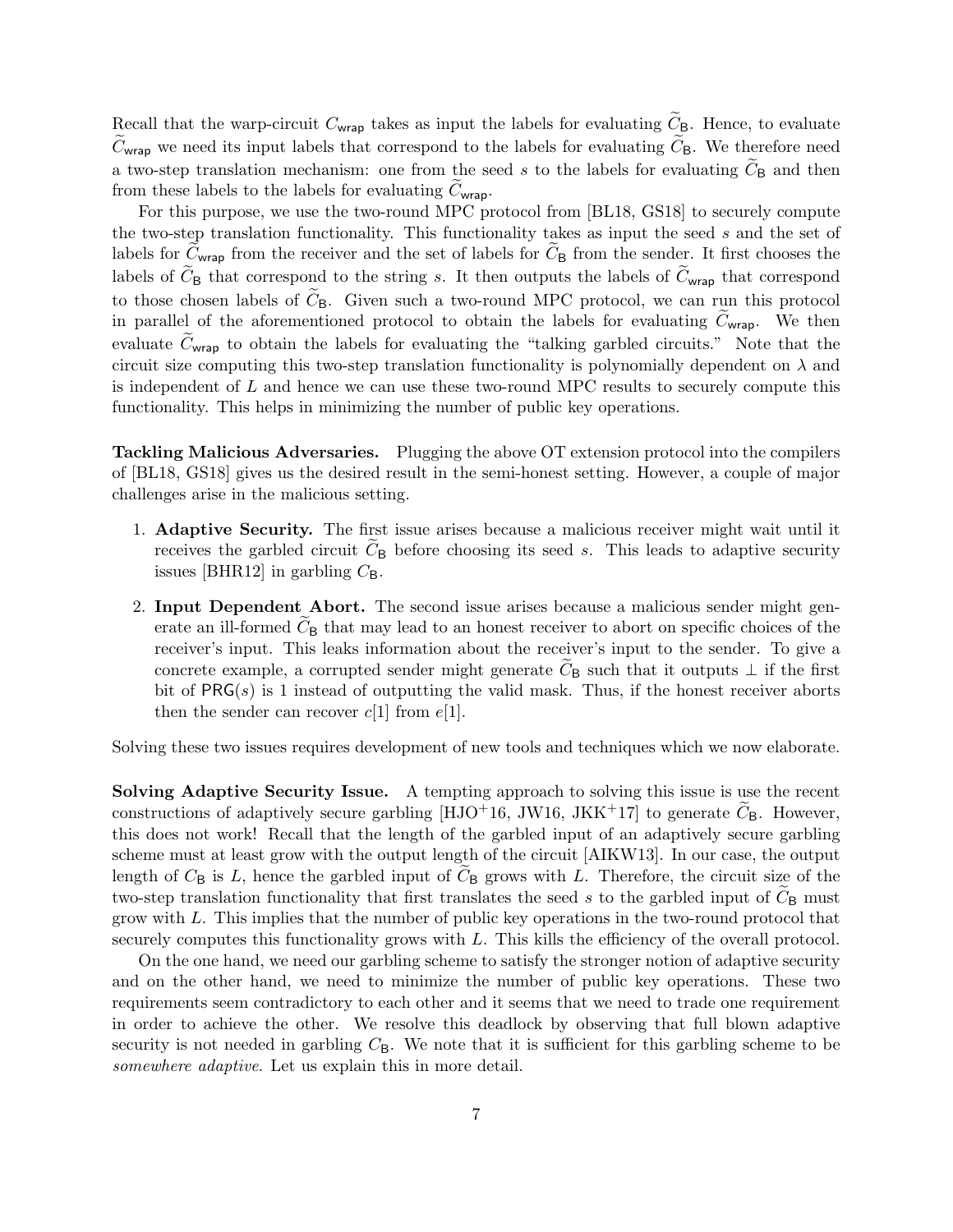To understand our approach, the first step is to break the circuit  $C_{\rm B}$  down to L individual circuits  $C_1, \ldots, C_L$  where  $C_i$  has  $\{m_{i,0}, m_{i,1}\}\$  hardwired and outputs  $m_{i,PRG(s)[i]}$  on input s. The garbled circuit  $C_B$  comprises of garbled versions of each  $C_i$ , i.e.,  $C_1, \ldots, C_L$ . The key trick we employ in garbling  $C_1, \ldots, C_L$  is that we use the *same set of input labels* in generating each  $C_i$ . Notice that even though we break  $C_B$  down to L circuits, the garbled input for  $C_B$  only grows with the input length of  $C_{\text{B}}$  and is independent of L. To simulate  $C_{\text{B}}$ , we design a sequence of carefully chosen hybrids where in each hybrid, it is sufficient to simulate a single  $C_i$ . But things get complicated as the simulation of this  $C_i$  requires knowledge of the adaptively chosen s. It seems that we again run into the adaptive security issue. However, notice that the output length of the circuit  $C_i$  is independent of L and thus the length of the garbled input for  $C_i$  (and hence all other  $C_j$ ,  $j \neq i$ ) need not grow with L! Thus, we can now use the standard tricks in the adaptive garbling circuits literature to "adaptively garble"  $C_i$ . We now explain how this is done.

Instead of sending the garbled circuits  $\{C_i\}_{i\in[L]}$  in the clear, we encrypt them using a somewhere equivocal encryption scheme [HJO+16] and send the ciphertext as the garbled circuit  $\tilde{C}_{\text{B}}$ . The key for decrypting this ciphertext is revealed in the garbled input along with the labels for evaluating each  $C_i$ . Recall that we use the same set of labels for evaluating each  $C_i$ . Intuitively, a somewhere equivocal encryption allows to equivocate a bunch of positions of a ciphertext with arbitrary message values. What makes a somewhere equivocal encryption different from a fully equivocal encryption is that the size of the key only grows with the number of positions that are to be equivocated and is otherwise independent of the message size. Somewhere equivocal encryption allows us to solve the above adaptivity issue as we can equivocate the positions that correspond to  $C_i$  in the ciphertext to a simulated circuit (that can depend on the adaptively chosen s) by deriving a suitable key. Further, the size of the garbled input (that also includes the key) only grows with the size of  $C_i$ and is independent of L. This helps us in ensuring that the circuit size of the two-step translation functionality is independent of L.

Solving Input Dependent Aborts. Suppose the sender sends a proof that  $\widetilde{C}_{\mathsf{B}}$  is correctly generated, then the problem of input dependent aborts does not arise. We additionally require this proof to be zero-knowledge so that it does not leak any information about the sender's secrets to the receiver. A natural approach would be to give a Non-Interactive Zero-Knowledge proof (NIZK). However, we only know constructions of NIZK based on public key assumptions such as trapdoor permutations or factoring. Furthermore, the number of public key operations in computing a NIZK proof grows with the instance size. Here, the instance size grows with the size of  $C_{\text{B}}$  which is at least L. This again kills the efficiency.

Our approach to solving this issue is to design a two-round, special purpose zero-knowledge proof (in the CRS model) where the number of public key operations is independent of the instance size. Indeed, given such a zero-knowledge proof, we can solve the problem of input dependent aborts and also ensure that the number of public key operations is independent of L. We now explain the main ideas behind this construction.

Let us first consider the simpler task of constructing a two-round, zero-knowledge proof with constant soundness error where the number of public key operations is independent of the instance size. We first observe that if we allow one more round of interaction then we know constructions (e.g., Blum's Hamiltonicity protocol) that completely avoid any public key operations. The main idea behind our construction is a method of compressing the round complexity of these protocols (in the simultaneous message exchange model) using a small number of public key operations (that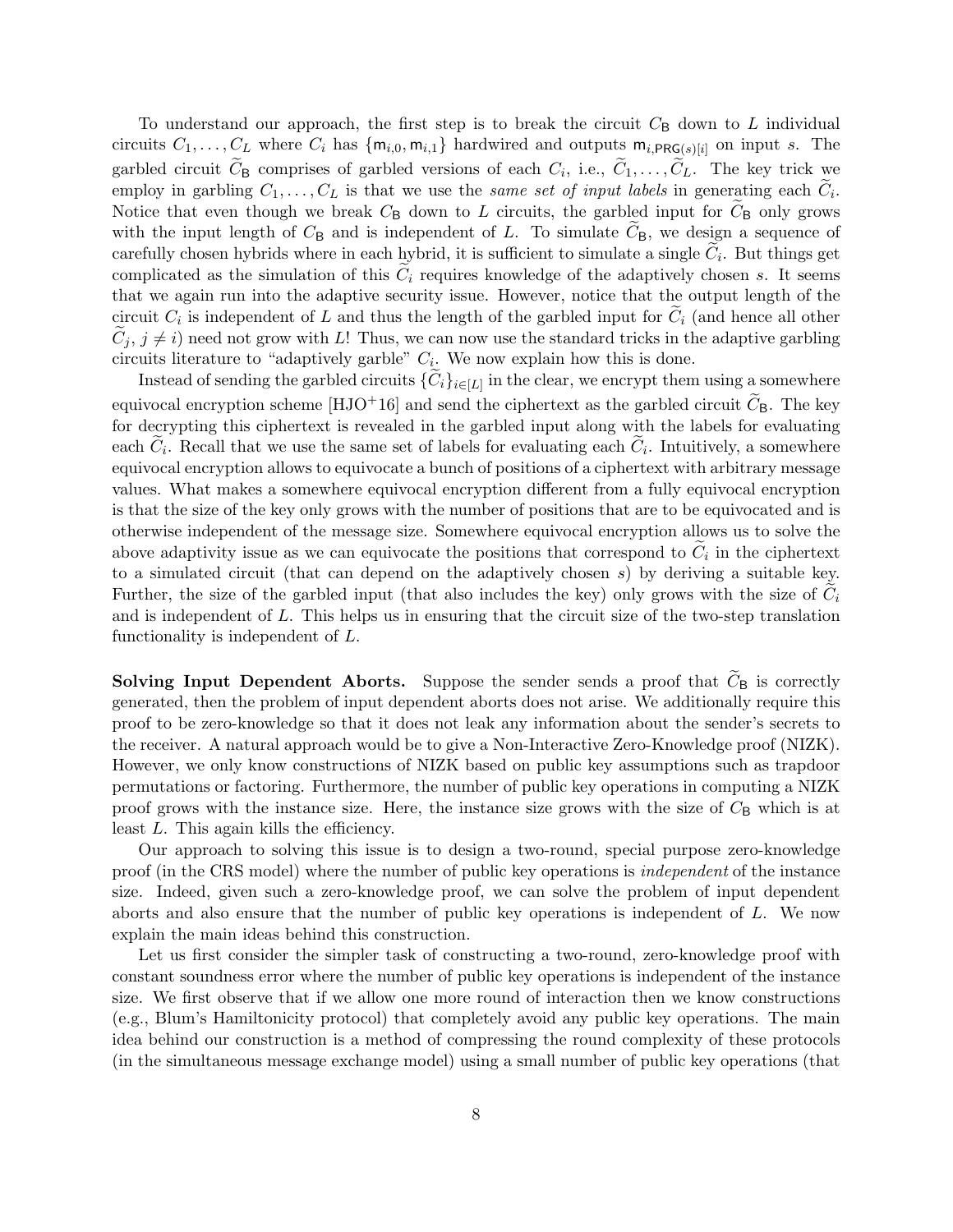is independent of the instance size). To explain the idea, let us take the example of compressing the Blum's Hamiltonicity protocol to two rounds using a two-round oblivious transfer (used in the recent works of  $[JKKR17, BGI<sup>+</sup>17a]$ . The Blum's protocol can be abstractly described using three messages:  $zk_1$  sent by the prover in the first round, a random bit  $b$  sent by the verifier in the second round and  $zk_{3,b}$  sent by the prover in the third round.

To compress the protocol to two rounds, we require the verifier to send a receiver OT message with b as its choice bit in the first round. In addition to sending  $z_{1}$  in the first round, the prover also sends commitment  $(c_0, c_1)$  to  $zk_{3,0}$  and  $zk_{3,1}$  respectively. In the second round, the sender sends a sender OT message with the randomness used to compute  $c_0$  and  $c_1$  as its messages.<sup>3</sup> The receiver obtains the randomness used in generating  $c_b$  and then uses it to check if  $(\mathsf{zk}_1, b, \mathsf{zk}_{3,b})$  is a valid proof. Note that to minimize the number of public key operations, the length of the random string used to generate the commitment should be independent of the size of the message. This is indeed true when we use a pseudorandom generator to expand the length of the randomness to any desired length.

The above idea helps us in achieving constant soundness error but to be useful in solving the problem of input dependent aborts, we need the protocol to have negligible soundness error. One approach to achieve negligible soundness is to do a parallel repetition of the constant soundness protocol but it is well-known that parallel repetition is not guaranteed to preserve the zero-knowledge property. Fiege and Shamir [FS90] showed that parallel repetition preserves the weaker property of witness indistinguishability and we make use of this fact to to achieve the stronger property of zero-knowledge. In our actual construction, we incorporate a trapdoor (such as pre-image of a oneway function) in the CRS and the simulator uses this trapdoor while generating the zero-knowledge proof. Witness indistinguishability guarantees that no verifier can distinguish between the prover's messages that uses the real witness and the simulator's messages that uses the trapdoor witness. This helps us achieve zero-knowledge against malicious verifiers and parallel repetition helps us achieve negligible soundness error against cheating provers. Additionally, the number of public key operations is a fixed polynomial in the security parameter and is independent of the instance size. We believe that this primitive may be of independent interest.

### 3 Preliminaries

We recall some standard cryptographic definitions in this section. Let  $\lambda$  denote the security parameter. A function  $\mu(\cdot): \mathbb{N} \to \mathbb{R}^+$  is said to be negligible if for any polynomial poly $(\cdot)$  there exists  $\lambda_0$  such that for all  $\lambda > \lambda_0$  we have  $\mu(\lambda) < \frac{1}{\text{poly}}$  $\frac{1}{\text{poly}(\lambda)}$ . We will use negl(.) to denote an unspecified negligible function and  $\mathsf{poly}(\cdot)$  to denote an unspecified polynomial function.

For a probabilistic algorithm A, we denote  $A(x; r)$  to be the output of A on input x with the content of the random tape being r. When r is omitted,  $A(x)$  denotes a distribution. For a finite set S, we denote  $x \leftarrow S$  as the process of sampling x uniformly from the set S. We will use PPT to denote Probabilistic Polynomial Time algorithm.

For a binary string  $x \in \{0,1\}^n$ , we denote the  $i^{th}$  bit of x by  $x[i]$ . Similarly, we denote the substring of x from the  $i^{th}$  to  $j^{th}$  position for any  $i \leq j$  by  $x[i, j]$ . For any  $\overline{\mathsf{lab}} := \{\mathsf{lab}_{i,0}, \mathsf{lab}_{i,1}\}_{i \in [L]}$ where  $\mathsf{lab}_{i,b} \in \{0,1\}^*$  and a string  $c \in \{0,1\}^L$ , we define  $\mathsf{Projection}(c, \overline{\mathsf{lab}}) = \{\mathsf{lab}_{i,c[i]}\}_{i \in [L]}$ . We treat the output of Projection as a string. That is, we treat the output as  $||_{i \in [L]} (|\mathsf{a} \mathsf{b}_{i,c[i]}).$ 

<sup>3</sup>We assume that given the randomness, we can obtain the message that is committed.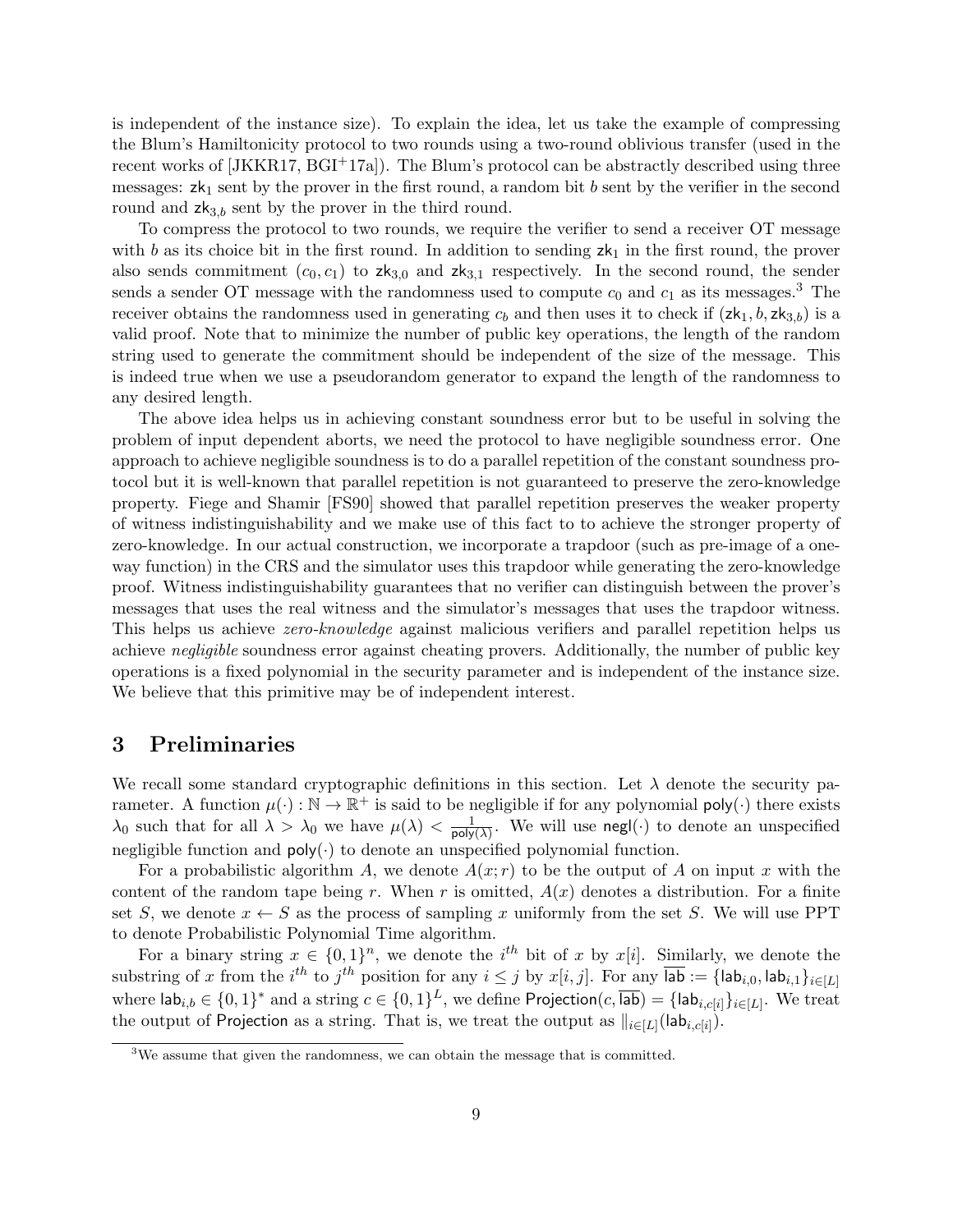#### 3.1 Selective Garbled Circuits

We recall the definition of selectively secure garbled circuits [Yao82] (see Lindell and Pinkas [LP09] and Bellare et al. [BHR12] for a detailed proof and further discussion). A garbling scheme for circuits is a tuple of PPT algorithms (Garble, Eval). Very roughly, Garble is the circuit garbling procedure and Eval the corresponding evaluation procedure. We use a formulation where input labels for a garbled circuit are provided as input to the garbling procedure rather than generated as output. This simplifies the presentation of our construction. We additionally model security wherein the simulator is provided with a set of labels corresponding to the input. This helps in simplifying the security proofs. More formally:

- $\widetilde{C}$  ← Garble  $(1^{\lambda}, C, \{\mathsf{lab}_{w,b}\}_{w \in \mathsf{inp}(C), b \in \{0,1\}})$ : Garble takes as input a security parameter  $\lambda$ , a circuit C, and input labels  $\mathsf{lab}_{w,b}$  where  $w \in \mathsf{inp}(C)$  (inp(C) is the set of input wires to the circuit C) and  $b \in \{0,1\}$ . This procedure outputs a *garbled circuit* C. We assume that for each  $w, b$ , lab $_{w,b}$  is chosen uniformly from  $\{0, 1\}^{\lambda}$ .
- $y \leftarrow \textsf{Eval}\left(\widetilde{\textsf{C}}, \{\textsf{lab}_{w,x_w}\}_{w \in \textsf{inp}(C)}\right)$ : Given a garbled circuit  $\widetilde{\textsf{C}}$  and a sequence of input labels  ${\{\mathsf{lab}_{w,x_w}\}}_{w\in\mathsf{inp}(C)}$  (referred to as the garbled input), Eval outputs a string y.

**Correctness.** For correctness, we require that for any circuit C, input  $x \in \{0,1\}^{|\text{inp}(C)|}$  and input labels  $\{\mathsf{lab}_w, b\}_{w \in \mathsf{inp}(C), b \in \{0,1\}}$  we have that:

$$
\Pr\Big[\mathrm{C}\big(x)=\mathrm{Eval}\left(\widetilde{\mathrm{C}}, \{\mathsf{lab}_{w,x_w}\}_{w\in\mathrm{inp}(C)}\right)\Big]=1
$$

where  $\widetilde{\mathsf{C}} \leftarrow \mathsf{Garble}\left(1^\lambda, \mathsf{C}, \{\mathsf{lab}_{w,b}\}_{w\in \mathsf{inp}(C), b\in \{0,1\}}\right)$ .

Selective Security. For security, we require that there exists a PPT simulator  $Sim_{\text{ckt}}$  such that for any circuit C, an input  $x \in \{0,1\}^{|\text{inp}(C)|}$  and  $\{\text{lab}_{w,x_w}\}_{w \in \text{inp}(C)}$ , we have that

$$
\left\{\widetilde{\mathsf{C}}, \{\mathsf{lab}_{w,x_w}\}_{w\in \mathsf{inp}(C)}\right\} \stackrel{c}{\approx} \left\{ \mathsf{Sim}_\mathsf{ckt}\left(1^\lambda,1^{|\mathsf{C}|},\mathsf{C}(x), \{\mathsf{lab}_{w,x_w}\}_{w\in \mathsf{inp}(C)}\right), \{\mathsf{lab}_{w,x_w}\}_{w\in \mathsf{inp}(C)} \right\}
$$

where  $\widetilde{C} \leftarrow$  Garble  $(1^{\lambda}, C, \{\mathsf{lab}_{w,b}\}_{w \in \mathsf{inp}(C), b \in \{0,1\}})$  and for each  $w \in \mathsf{inp}(C)$  we have  $\mathsf{lab}_{w,1-x_w} \leftarrow$  $\{0,1\}^{\lambda}$ . Here  $\stackrel{c}{\approx}$  denotes that the two distributions are computationally indistinguishable.

#### 3.2 Somewhere Adaptive Garbled Circuits

In this section, we define and construct somewhere adaptive garbled circuits. Intuitively, somewhere adaptive garbled circuits satisfy the stronger notion of adaptive security in the computation of a particular block of the output. Before we define this primitive, we give a notation to denote circuits.

**Circuit Notation.** We model a circuit  $C : \{0,1\}^n \to \{0,1\}^{m\lambda}$  as a sequence of m circuits  $C_1, C_2, \ldots, C_m$  where  $C_i(x) = C(x)[(i-1)\lambda + 1, i\lambda]$  for every  $x \in \{0, 1\}^n$  and  $i \in [m]$ .

We now give the definition of somewhere adaptive garbled circuits.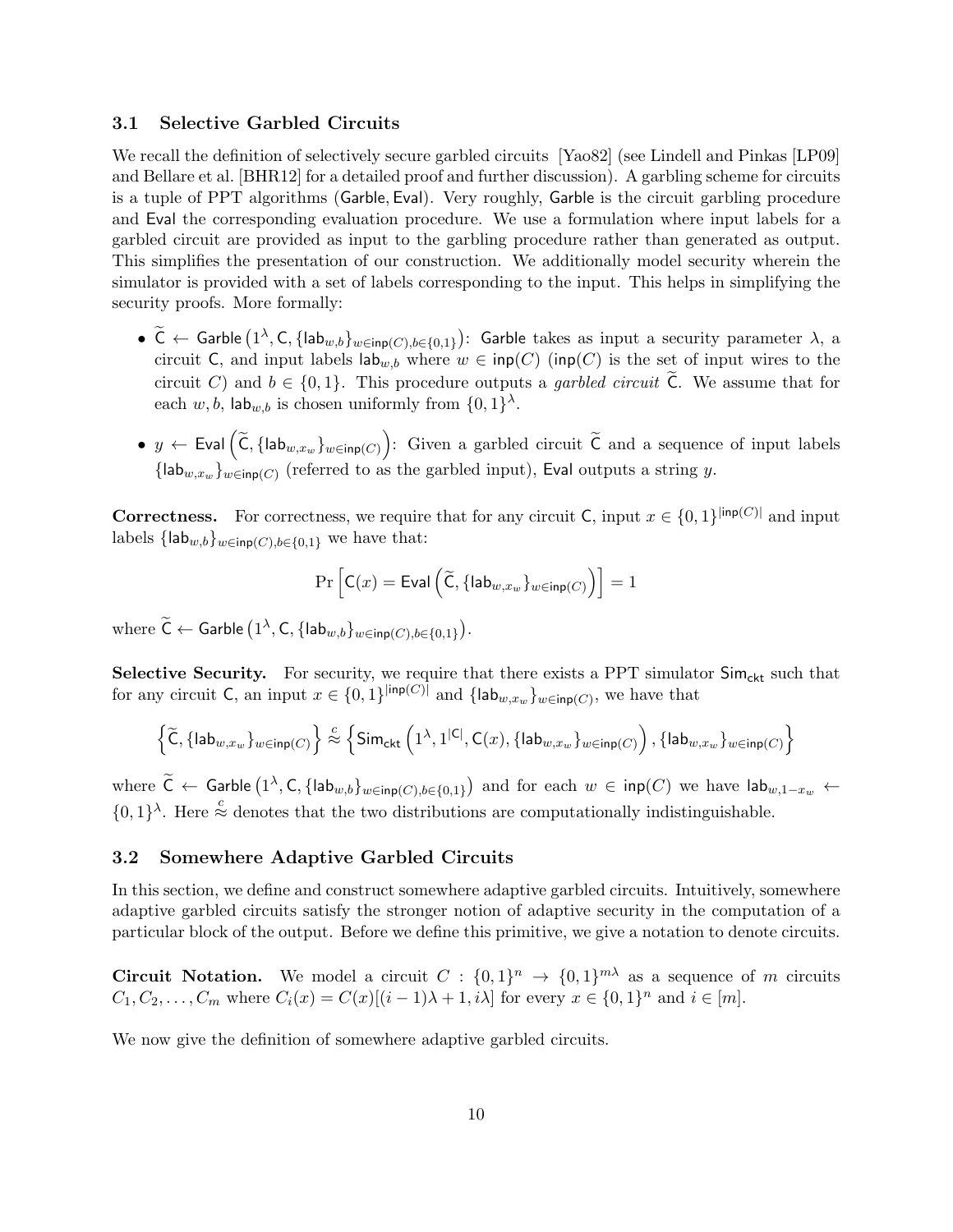**Definition 3.1** A somewhere adaptive garbling scheme for circuits is a tuple of PPT algorithms (SAdpGarbleCkt, SAdpGarbleInp, SAdpEvalCkt) such that:

- $(\widetilde{C}, \text{state}) \leftarrow \text{SAdpGarbleCkt}(1^{\lambda}, C)$ : It is a PPT algorithm that takes as input the security parameter  $1^{\lambda}$  (encoded in unary) and a circuit  $C: \{0,1\}^n \to \{0,1\}^{m\lambda}$  as input and outputs a qarbled circuit  $\tilde{C}$  and state information state.
- $\tilde{x} \leftarrow$  SAdpGarbleInp(state, x) : It is a PPT algorithm that takes as input the state information state and an input  $x \in \{0,1\}^n$  and outputs the garbled input  $\widetilde{x}$ .
- y = SAdpEvalCkt $(\widetilde{C}, \widetilde{x})$ : Given a garbled circuit  $\widetilde{C}$  and a garbled input  $\widetilde{x}$ , it outputs a value  $y \in \{0,1\}^{m\lambda}.$

**Correctness.** For every  $\lambda \in \mathbb{N}$ ,  $C: \{0,1\}^n \to \{0,1\}^m$  and  $x \in \{0,1\}^n$  it holds that:

 $\Pr\left[(\widetilde{C}, \textsf{state}) \leftarrow \textsf{SAdpGarbleCkt}(1^\lambda, C); \widetilde{x} \leftarrow \textsf{SAdpGarbleInp}(\textsf{state}, x): C(x) = \textsf{SAdpEvalCkt}(\widetilde{C}, \widetilde{x})\right] = 1.$ 

Security. There exists a PPT simulator Sim such that for all non-uniform PPT adversary A:

$$
\left| \Pr[\mathsf{Exp}_{\mathcal{A}}^{\mathsf{Adp}}(1^{\lambda},0) = 1] - \Pr[\mathsf{Exp}_{\mathcal{A}}^{\mathsf{Adp}}(1^{\lambda},1) = 1] \right| \le \mathsf{negl}(\lambda)
$$

where the experiment  $\mathsf{Exp}_{\mathcal{A}}^{\mathsf{Adp}}(1^{\lambda},b)$  is defined as follows:

- 1.  $(C, j) \leftarrow A(1^{\lambda})$  where  $C : \{0, 1\}^n \rightarrow \{0, 1\}^{m\lambda}$  and  $j \in [m]$ . We assume that C is given as a sequence of m circuits  $C_1, C_2, \ldots, C_m$ .
- 2. The adversary obtains  $\widetilde{C}$  where  $\widetilde{C}$  is created as follows:
	- If  $b = 0$ :  $(\widetilde{C}, \text{state}) \leftarrow \textsf{SAdpGarbleCkt}(1^\lambda, C)$ .
	- If  $b = 1$ :  $(\widetilde{C}, \text{state}) \leftarrow \text{Sim}(1^{\lambda}, C_1, \dots, C_{j-1}, 1^{|C_j|}, C_{j+1}, \dots, C_m)$ .
- 3. The adversary A specifies the input x and gets  $\tilde{x}$  created as follows:
	- If  $b = 0 : \tilde{x} \leftarrow$  SAdpGarbleInp(state, x).
	- If  $b = 1 : \tilde{x} \leftarrow \textsf{Sim}(\textsf{state}, x, C_i(x)).$
- $4.$  Finally, the adversary outputs a bit  $b'$ , which is the output of the experiment.

**Efficiency.** We require that the running time of SAdpGarblelnp to be  $\max_i |C_i| \cdot \text{poly}(|x|, \lambda)$ .

We give a construction of somewhere adaptive garbled circuits assuming the existence of one-way functions.

Lemma 3.2 Assuming the existence of one-way functions, there exists a construction of somewhere adaptive garbled circuits.

We give the proof of Lemma 3.2 in Appendix B.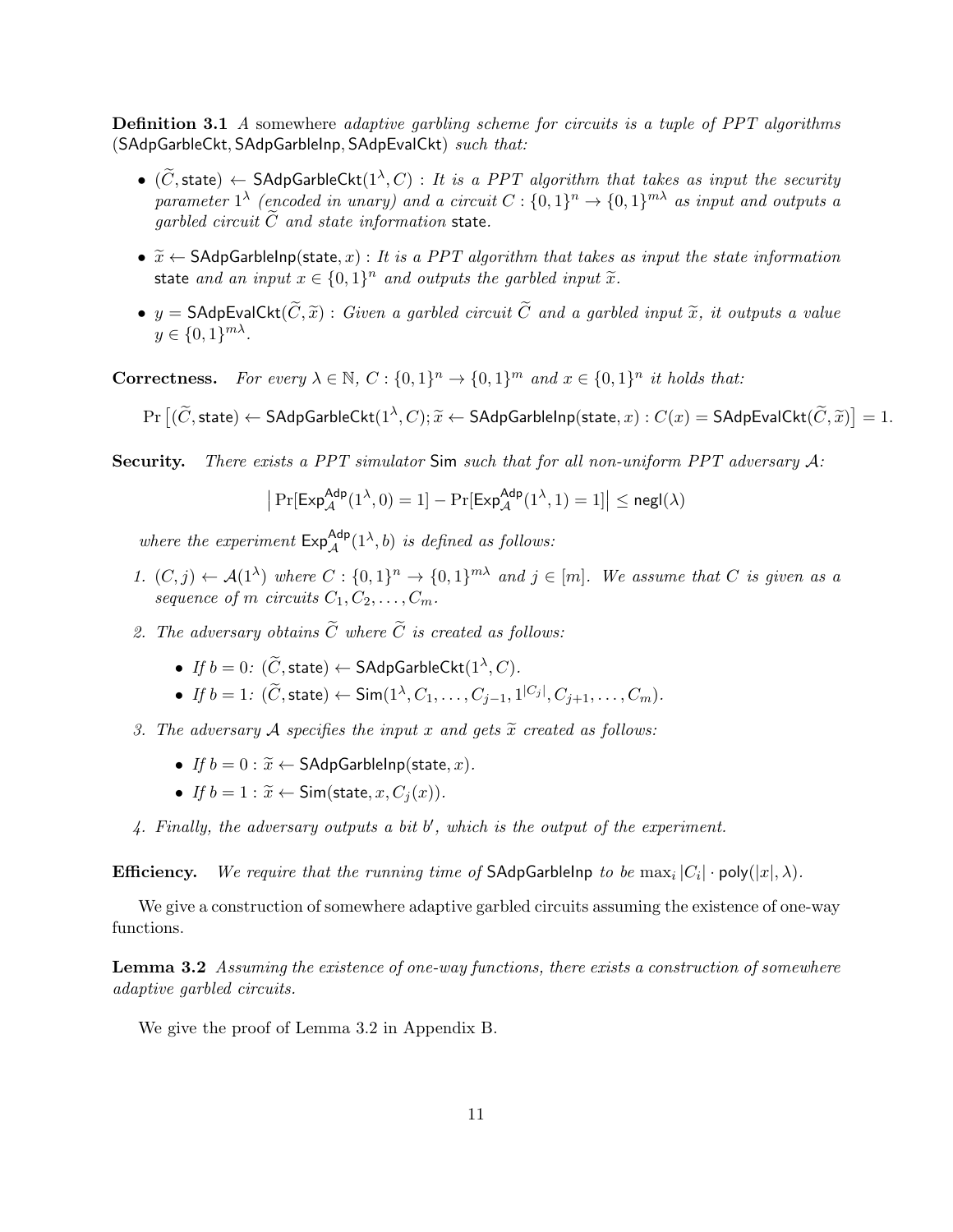#### 3.3 Universal Composability Framework

We work in the the Universal Composition (UC) framework [Can01] to formalize and analyze the security of our protocols. (Our protocols can also be analyzed in the stand-alone setting, using the composability framework of [Can00a]). We provide a brief overview of the framework in Appendix A and refer the reader to [Can00b] for details.

#### 3.4 Prior MPC Results

We will use the two-round secure multiparty computation protocol from the work of  $[GS18]$  computing special functionalities that have small circuit size in our constructions. We could also use the protocol from [BL18] but their protocol against malicious adversaries additionally relies on noninteractive zero-knowledge proofs. Below we restate the result from [GS18]. The ideal functionality  $\mathcal{F}_f$  for the MPC is defined in Figure 2.

Theorem 3.3 ([GS18]) For any polynomial-time function f computed by n parties, there exists a two-round UC-secure semi-honest/malicious multiparty computation protocol  $\Pi_f$  that realizes the ideal functionality  $\mathcal{F}_f$ , assuming the existence of semi-honest/malicious, two-round oblivious transfer. The number of total public key operations is bounded by  $poly(\lambda, |f|)$ , where  $|f|$  is the size of the Boolean circuit that computes f.

 $\mathcal{F}_f$  parameterized by a function f, running with n parties  $P_1, P_2, \ldots, P_n$  (of which some may be corrupted) and an adversary  $S$ , proceeds as follows:

- Every party  $P_i$  sends (sid,  $i, x_i$ ) to the functionality.
- Upon receiving the inputs from all the parties, compute  $y := f(x_1, \ldots, x_n)$ , and output (sid, y) to every party and  $S$ .

**Figure 2:** Ideal Functionality  $\mathcal{F}_f$ 

### 4 Semi-Honest Protocol

In this section, we give a construction of two-round multiparty computation protocol with security against semi-honest adversaries that performs  $\text{poly}(n, \lambda)$  public key operations which is independent of the circuit size being computed. We start with the definition of conforming protocols which was a notion introduced in [GS18] in subsection 4.1 and then give our construction in subsection 4.2.

#### 4.1 Conforming Protocols

This subsection is taken verbatim from [GS18]. Consider an n party deterministic<sup>4</sup> MPC protocol  $\Phi$ between parties  $P_1, \ldots, P_n$  with inputs  $x_1, \ldots, x_n$ , respectively. For each  $i \in [n]$ , we let  $x_i \in \{0, 1\}^m$ denote the input of party  $P_i$ . A conforming protocol  $\Phi$  is defined by functions pre, post, and

<sup>4</sup>Randomized protocols can be handled by including the randomness used by a party as part of its input.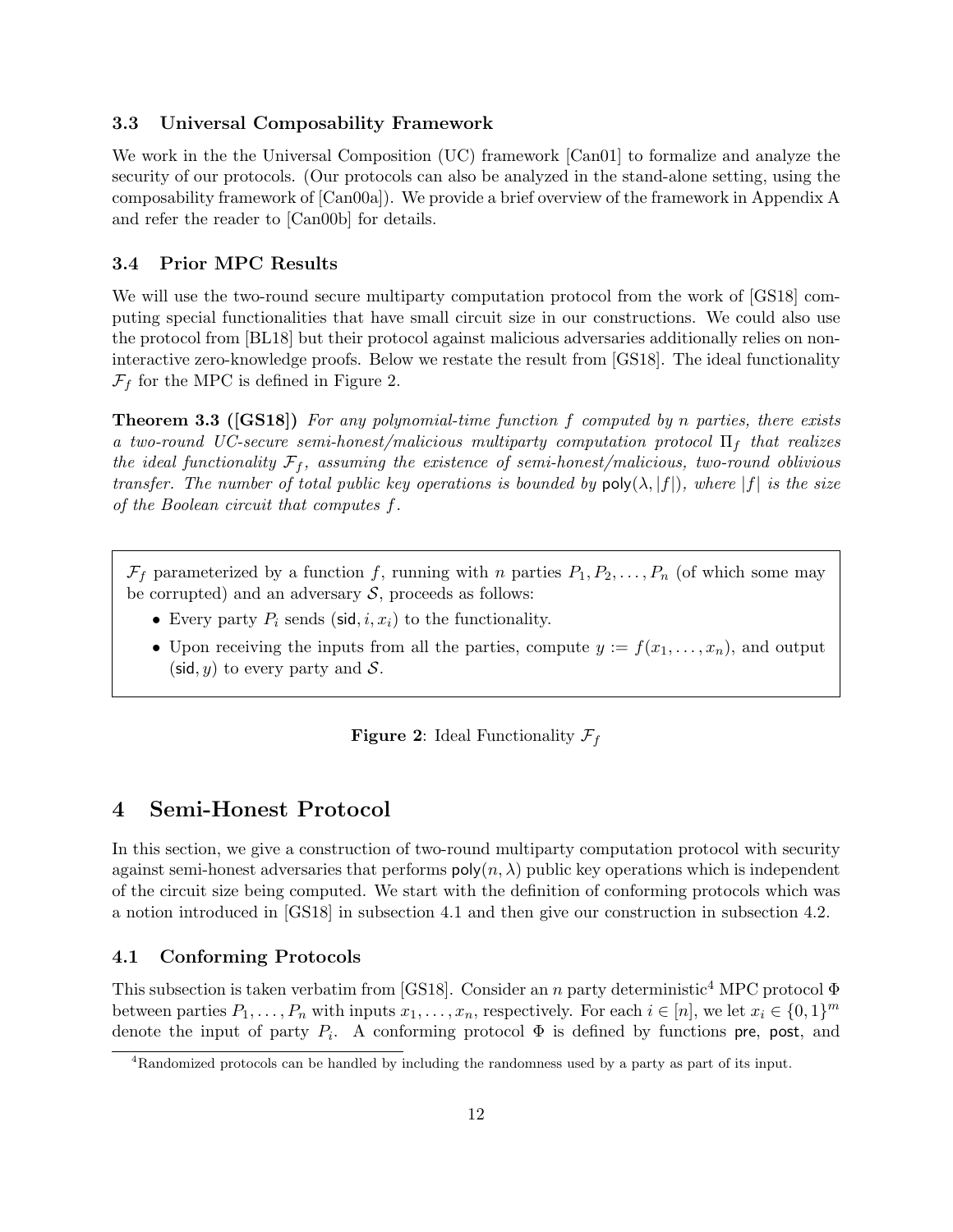computation steps or what we call *actions*  $\phi_1, \dots, \phi_T$ . The protocol  $\Phi$  proceeds in three stages: the pre-processing stage, the computation stage and the output stage.

• Pre-processing phase: For each  $i \in [n]$ , party  $P_i$  computes

$$
(z_i, v_i) \leftarrow \mathsf{pre}(1^\lambda, i, x_i)
$$

where pre is a randomized algorithm. The algorithm pre takes as input the index  $i$  of the party, its input  $x_i$  and outputs  $z_i \in \{0,1\}^{\ell/n}$  and  $v_i \in \{0,1\}^{\ell}$  (where  $\ell$  is a parameter of the protocol). Finally,  $P_i$  retains  $v_i$  as the secret information and broadcasts  $z_i$  to every other party. We require that  $v_i[k] = 0$  for all  $k \in [\ell] \setminus \{(i-1)\ell/n + 1, \ldots, i\ell/n\}.$ 

• Computation phase: For each  $i \in [n]$ , party  $P_i$  sets

$$
\mathsf{st}_i := (z_1 \| \cdots \| z_n) \oplus v_i.
$$

Next, for each  $t \in \{1 \cdots T\}$  parties proceed as follows:

- 1. Parse action  $\phi_t$  as  $(i, f, g, h)$  where  $i \in [n]$  and  $f, g, h \in [\ell]$ .
- 2. Party  $P_i$  computes one NAND gate as

$$
\mathsf{st}_i[h] = \mathsf{NAND}(\mathsf{st}_i[f], \mathsf{st}_i[g])
$$

and broadcasts  $\mathsf{st}_i[h] \oplus v_i[h]$  to every other party.

3. Every party  $P_j$  for  $j \neq i$  updates  $\mathsf{st}_j[h]$  to the bit value received from  $P_i$ .

We require that for all  $t, t' \in [T]$  such that  $t \neq t'$ , we have that if  $\phi_t = (\cdot, \cdot, \cdot, h)$  and  $\phi_{t'} = (\cdot, \cdot, \cdot, h')$  then  $h \neq h'$ . Also, we denote  $A_i \subset [T]$  to be the set of rounds in which party  $P_i$  sends a bit. Namely,  $A_i = \{t \in T \mid \phi_t = (i, \cdot, \cdot, \cdot)\}.$ 

• Output phase: For each  $i \in [n]$ , party  $P_i$  outputs post $(i, st_i)$ .

The following lemma was shown in [GS18]

**Lemma 4.1** ([GS18]) Any MPC protocol  $\Pi$  can be written as a conforming protocol  $\Phi$  while inheriting the correctness and the security of the original protocol.

#### 4.2 Construction

In this subsection, we describe our construction of two-round, n-party computation protocol computing a function  $f$ . Our construction uses the following primitives.

- 1. An *n*-party semi-honest secure conforming protocol  $\Phi$  computing the function f.
- 2. (Garble, Eval) be a garbling scheme for circuits.
- 3. A pseudorandom generator PRG :  $\{0,1\}^{\lambda} \rightarrow \{0,1\}^{4T}$ .
- 4. A UC-secure two-round MPC protocol computing the function g described in Figure 3.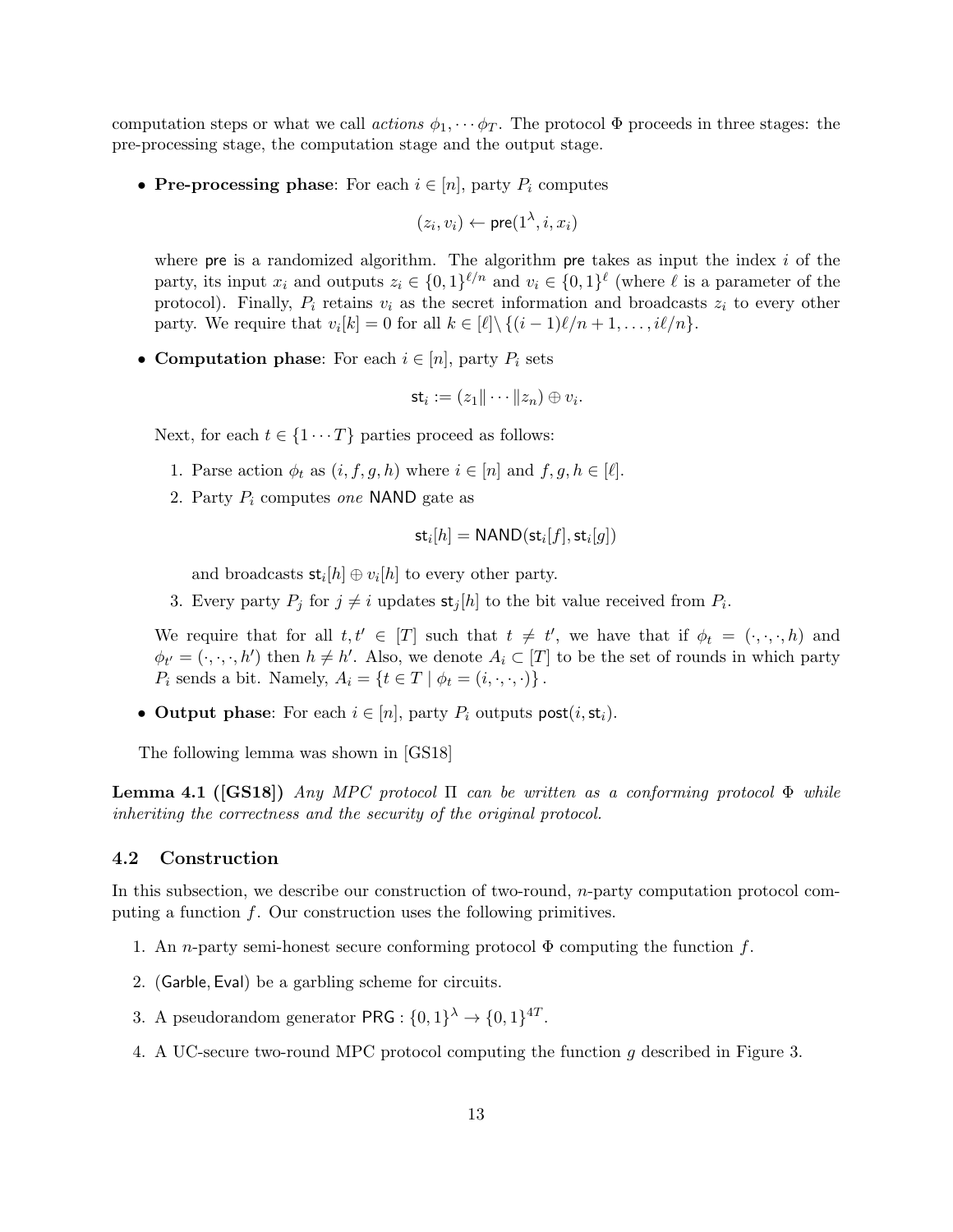Parties:  $P_1, P_2, \ldots, P_n$ . Inputs:

- $P_1$  (also called as the receiver) inputs  $s \in \{0,1\}^{\lambda}$  and  $\overline{r \vert ab_2}, \ldots, \overline{r \vert ab_n}$  where each  $\overline{r \vert ab_i}$  is a collection of labels  $\{\text{rlab}_{j,0}^{i\to 1}, \text{rlab}_{j,1}^{i\to 1}\}_{j\in[\lambda^2]}$  with each label of length  $\lambda$ .
- For each  $i \in [2, n]$ ,  $P_i$  (also called as the sender) inputs  $\mathsf{slab}_i$ , where  $\mathsf{slab}_i$  is a collection of labels  $\{\textsf{slab}_{j,0}^{i\to 1}, \textsf{slab}_{j,1}^{i\to 1}\}_{j\in[\lambda]}$  with each label having length  $\lambda$ .

 $\textbf{Output: } \{\textsf{Projection}(\textsf{Projection}(s,\textsf{slab}_i),\textsf{rlab}_i)\}_{i \in [2,n]}.$ 

**Figure 3:** The function g computed by the internal MPC where  $P_1$  acts as the receiver

**Notations.** For a bit string c, we use c[i] to denote the *i*-th bit of it. For each  $t \in [T]$  and  $\alpha, \beta \in \{0, 1\}$ , we use  $(t, \alpha, \beta)$  to succinctly denote the integer  $4t + 2\alpha + \beta - 3$ . In particular, we use  $c[(t, \alpha, \beta)]$  to denote  $c[4t + 2\alpha + \beta - 3]$  for any  $c \in \{0, 1\}^{4T}$ . We use  $\overline{lab}$  to denote the set of both labels per input wire of a garbled circuit, and lab denotes the set of one label per input wire. Recall the definition of Projection from Section 3.

We give an overview of the construction below and describe the formal construction later.

Overview. As explained in Section 2, our construction combines a special purpose OT extension protocol (which is delegatable, fine-grained secure and satisfies key availability) along with the tworound MPC protocols of [BL18, GS18] to obtain a protocol that minimizes the number of public key operations. Recall that the protocols of [BL18, GS18] used the concept of "talking garbled circuits" to squish the round complexity of a conforming protocol to two rounds. At a high level, in the first round, every pair of parties sets up a channel to enable their garbled circuits to interact, and then in the second round, they send "talking garbled circuits" that emulate the interactions in the conforming protocol. The interaction between the "talking garbled circuits" is done via oblivious transfer. In our new construction, we use a special purpose OT extension protocol that allows the parties to set-up the channel for interaction while minimizing the number of public key operations.

A major modification from the description given in Section 2 is in modeling the special oblivious transfer as a protocol between a single receiver and  $n-1$  senders. We do this to ensure that the receiver uses the same choice bits in interactions with every sender. Even though this is not an issue in the semi-honest case, it causes issues in the malicious setting if the corrupted receiver uses different choice bits in two different interactions. For uniformity of treatment, we adopt an approach where the special oblivious transfer is a protocol between a single receiver and  $n - 1$ senders.

**Description of the Protocol.** We give a formal description of our protocol below in the  $\mathcal{F}_q$ hybrid model.

**Round-1:** Each party  $P_i$  does the following:

- 1. Compute  $(z_i, v_i) \leftarrow \text{pre}(1^{\lambda}, i, x_i)$ .
- 2. For each  $t \in [T]$  and for each  $\alpha, \beta \in \{0, 1\}$

 $c_i[(t, \alpha, \beta)] := v_i[h] \oplus \mathsf{NAND}(v_i[f] \oplus \alpha, v_i[g] \oplus \beta)$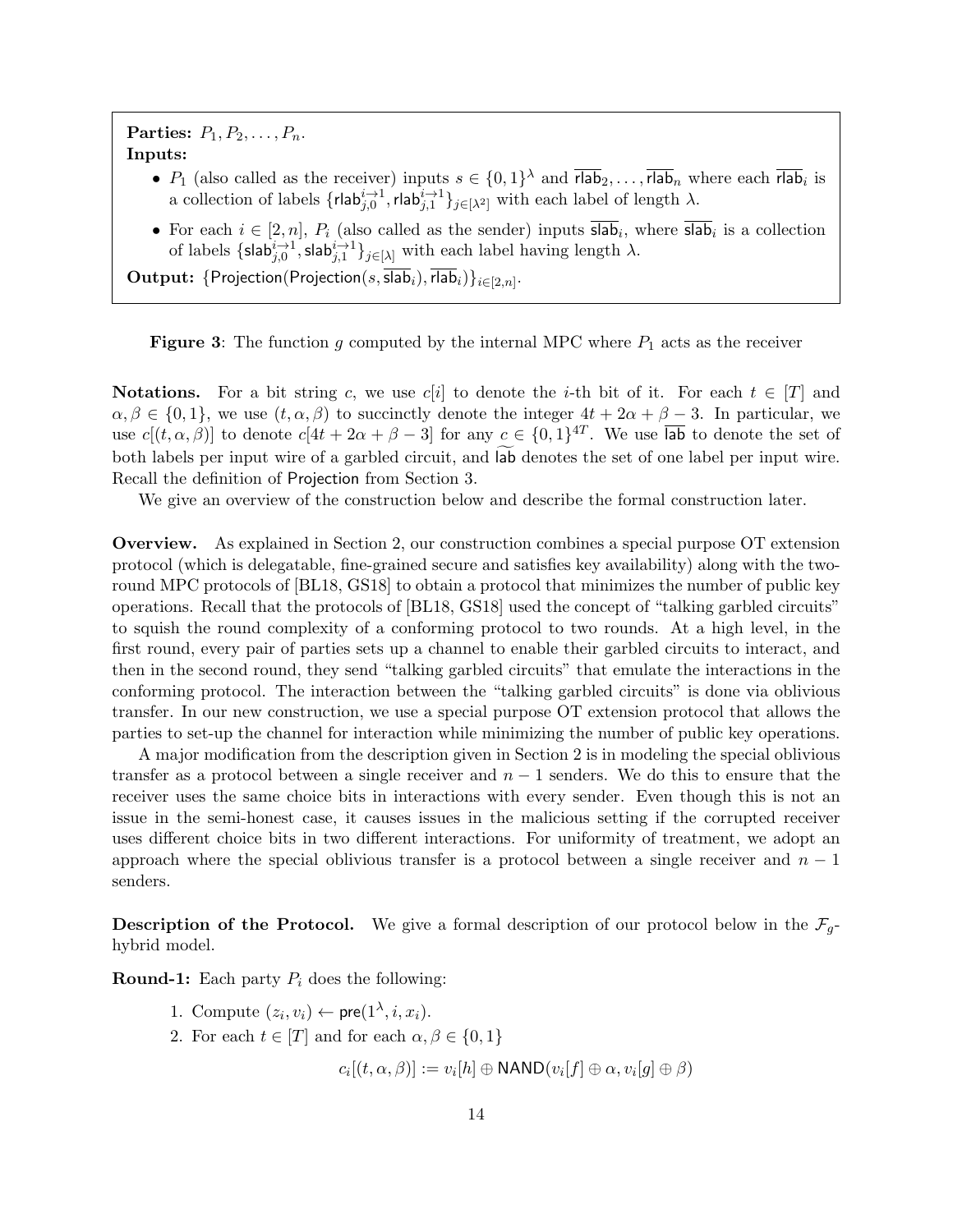where  $\phi_t = (\star, f, g, h)$ .

- 3. Sample  $s_i \leftarrow \{0,1\}^{\lambda}$  and compute  $e_i := \text{PRG}(s_i) \oplus c_i$ .
- 4. For each  $j \in [n] \setminus \{i\}$ , sample

$$
\begin{aligned}\n\text{rlab}_{k,b}^{j \to i} &\leftarrow \{0,1\}^{\lambda} \text{ for all } k \in [\lambda^2], b \in \{0,1\} \\
\text{slab}_{k,b}^{i \to j} &\leftarrow \{0,1\}^{\lambda} \text{ for all } k \in [\lambda], b \in \{0,1\} \\
\text{m}_{k,b}^{i \to j} &\leftarrow \{0,1\}^{\lambda} \text{ for all } k \in [4T], b \in \{0,1\}\n\end{aligned}
$$

5. For each  $j \in [n] \setminus \{i\}$ , compute

$$
\widetilde{\mathsf{C}}_\mathsf{B}^{i\to j}\leftarrow\mathsf{Garble}\left(\mathsf{C}_\mathsf{B}\left[\left\{\mathsf{m}_{k,0}^{i\to j},\mathsf{m}_{k,1}^{i\to j}\right\}_{k\in[4T],b\in\{0,1\}}\right],\left\{\mathsf{slab}_{k,b}^{i\to j}\right\}_{k\in[\lambda],b\in\{0,1\}}\right)
$$

where  $C_B$  is described in Figure 4.

- 6. Send (ssid = i,  $s_i$ , {rlab $_{k,b}^{j\to i}$ } $_{j\in[n]\setminus\{i\}}$  to  $\mathcal{F}_g$  acting as the receiver.
- 7. For each  $j \in [n] \setminus \{i\}$ , send  $(\textsf{ssid} = j, \{\textsf{slab}_{k,b}^{i \to j}\})$  to  $\mathcal{F}_g$  acting as the sender.
- 8. Send  $(z_i, {\{\widetilde{\mathsf{C}}}_{\mathsf{B}}^{i \to j}\}_{j \in [n] \setminus \{i\}}, e_i$  to every other party.

$$
\mathsf{C}_{\mathsf{B}}\left[\left\{\mathsf{m}_{k,0},\mathsf{m}_{k,1}\right\}_{k\in\left[4T\right]}\right]
$$

**Input:**  $s \in \{0,1\}^{\lambda}$ . 1.  $d := PRG(s)$  where  $d \in \{0, 1\}^{4T}$ . 2. Output  $\left\{\mathsf{m}_{k,d[k]}\right\}_{k\in[4T]}$ .

#### **Figure 4:** Circuit  $C_B$

**Round-2:** Each party  $P_i$  does the following:

- 1. Set  $\mathsf{st}_i := (z_1 \| \dots \| z_n) \oplus v_i.$
- 2. Set  $N = \ell + 4T\lambda(n 1)$ .

3. Set 
$$
\overline{\text{lab}}^{i,T+1} := \{\textsf{lab}_{k,0}^{i,T+1}, \textsf{lab}_{k,1}^{i,T+1}\}_{k \in [N]}
$$
 where  $\textsf{lab}_{k,b}^{i,T+1} := 0^{\lambda}$  for each  $k \in [N], b \in \{0,1\}$ .

- 4. for each  $t$  from  $T$  down to 1 do:
	- (a) Parse  $\phi_t$  as  $(i^*, f, g, h)$ .
	- (b) If  $i = i^*$  then compute (where P is described in Figure 6)

$$
(\widetilde{\mathsf{P}}^{i,t}, \overline{\mathsf{lab}}^{i,t}) \leftarrow \mathsf{Garble}(1^{\lambda}, \mathsf{P}[i, \phi_t, v_i, \bot, \overline{\mathsf{lab}}^{i,t+1}]).
$$

(c) If  $i \neq i^*$  then for every  $\alpha, \beta \in \{0,1\}$ , set  $m'_{\alpha,\beta,0} = m^{i \to i^*}_{(t,\alpha,\beta),e_{i^*}[(t,\alpha,\beta)]}$  and  $m'_{\alpha,\beta,1} =$  ${\sf m}^{i\to i^\ast}_{(t,\alpha,\beta),1\oplus e_{i^\ast}[(t,\alpha,\beta)]}.$ Compute  $ct^i_{\alpha,\beta}:=(\mathsf{m}'_{\alpha,\beta,0}\oplus \mathsf{lab}^{i,t+1}_{h,0},\mathsf{m}'_{\alpha,\beta,1}\oplus \mathsf{lab}^{i,t+1}_{h,1})$  and compute  $(\widetilde{\mathsf{P}}^{i,t},\overline{\mathsf{lab}}^{i,t}) \leftarrow \mathsf{Garble}(1^\lambda,\mathsf{P}[i,\phi_t,v_i,\{ct_{\alpha,\beta}^i\},\overline{\mathsf{lab}}^{i,t+1}]).$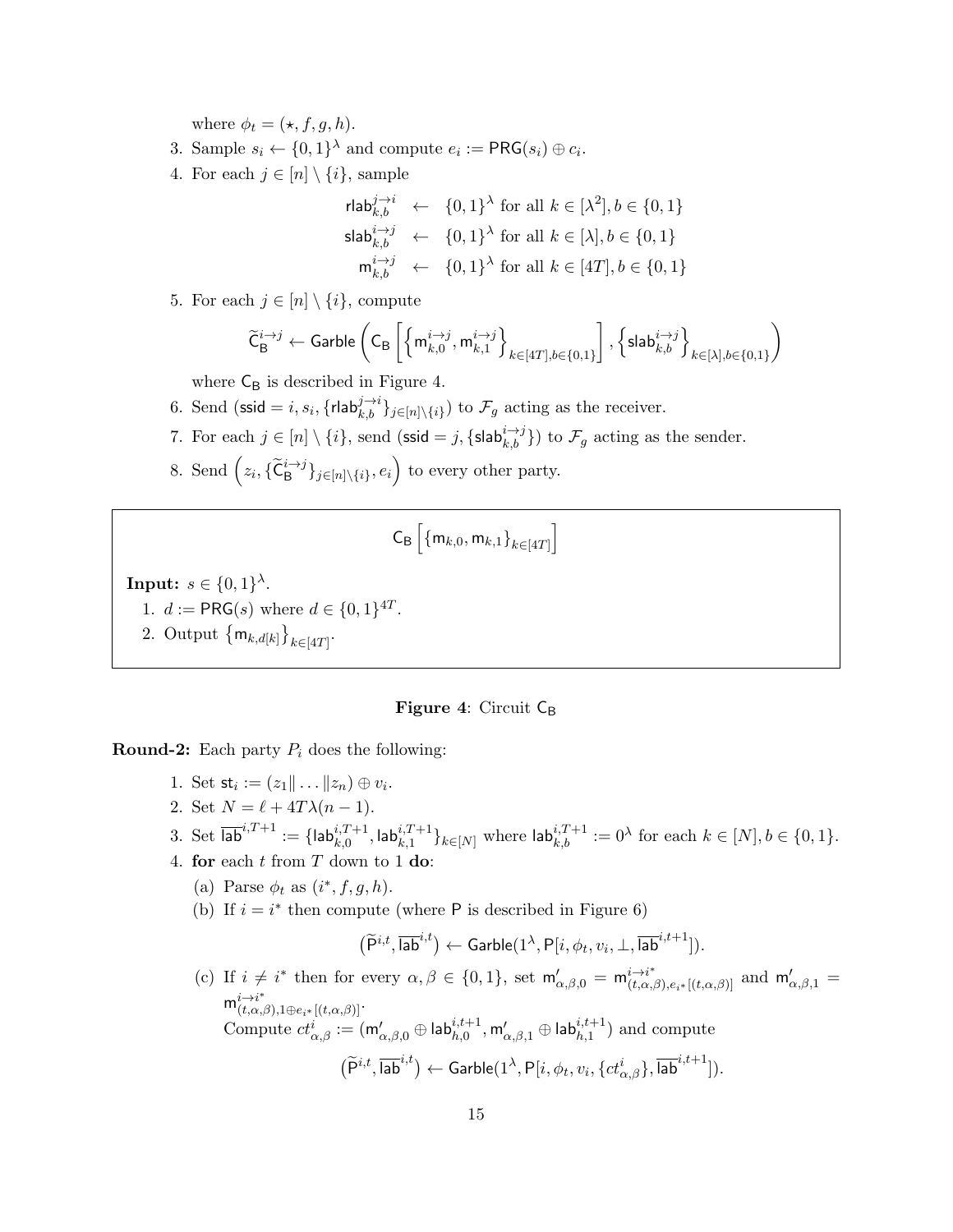5. Compute

$$
\widetilde{\mathsf{C}}_{\mathsf{wrap}}^i \leftarrow \mathsf{Garble}\left(\mathsf{C}_{\mathsf{wrap}}\left[\{\widetilde{\mathsf{C}}_\mathsf{B}^{j \rightarrow i}\}_{j \in [n] \setminus \{i\}}, \mathsf{st}_i, \overline{\mathsf{lab}}^{i,1}\right], \{\mathsf{rlab}_{k,b}^{j \rightarrow i}\}_{j \in [n] \setminus \{i\}, k \in [\lambda^2], b \in \{0,1\}}\right)
$$

.

where  $C_{\text{wrap}}$  is described in Figure 5.

6. Send  $(\{\widetilde{\mathsf{P}}^{i,t}\}_{t\in[T]},\widetilde{\mathsf{C}}_{\mathsf{wrap}}^i)$  to every other party.

$$
\mathsf{C}_{\mathsf{wrap}}\left[\{\widetilde{\mathsf{C}}_\mathsf{B}^{\widetilde{\jmath}\to i}\}_{j\in[n]\setminus\{i\}},\mathsf{st}_i,\overline{\mathsf{lab}}^{i,1}\right]
$$

**Input:** 
$$
\{\widetilde{\text{slab}}^{j \to i}\}_{j \in [n] \setminus \{i\}}
$$
  
\n1. For each  $j \in [n] \setminus \{i\}$ , compute  $\{m_k^{j \to i}\}_{k \in [4T]} \leftarrow \text{Eval}(\widetilde{C}_{\mathsf{B}}^{j \to i}, \widetilde{\text{slab}}^{j \to i})$   
\n2. Let  $m := \|\|(m_k^{j \to i})\|$ .  
\n3. Output Projection $(\text{st}_i \| m, \overline{\text{lab}}^{i,1})$ .

### Figure 5: Circuit C<sub>wrap</sub>

**Evaluation:** Every party  $P_i$  does the following:

- 1. For each  $j \in [n]$ ,
	- (a) Obtain (ssid = j,  $\widetilde{\text{rlab}}^j$ ) from  $\mathcal{F}_g$  where party  $P_j$  acts as the receiver.
	- (b)  $\widetilde{\mathsf{lab}}^{j,1} \leftarrow \mathsf{Eval}(\widetilde{\mathsf{C}}_{\mathsf{wrap}}^j, \widetilde{\mathsf{rlab}}^j)$
- 2. for each  $t$  from 1 to  $T$  do:
	- (a) Parse  $\phi_t$  as  $(i^*, f, g, h)$ .
	- (b) Compute  $((\alpha,\beta,\gamma), \{\omega^j\}_{j\in[n]\backslash\{i^*\}}, \widetilde{\mathsf{lab}}^{i^*,t+1}) := \mathsf{Eval}(\widetilde{\mathsf{P}}^{i^*,t}, \widetilde{\mathsf{lab}}^{i^*,t}).$
	- (c) Set  $\mathsf{st}_i[h] := \gamma \oplus v_i[h].$
	- (d) for each  $j \neq i^*$  do:
		- i. Compute  $(ct = (\delta_0, \delta_1), \{\mathsf{lab}_k^{j,t+1}\}_{k \in [N] \setminus \{h\}}) := \mathsf{Eval}(\widetilde{\mathsf{P}}^{j,t}, \widetilde{\mathsf{lab}}^{j,t}).$
		- ii. Recover  $\mathsf{lab}_h^{j,t+1} := \delta_\gamma \oplus \omega^j$ .

iii. Set 
$$
\widetilde{\mathsf{lab}}^{j,t+1} := {\mathsf{lab}_k^{j,t+1}}_{k \in [N]}.
$$

3. Compute the output as  $post(i, st_i)$ .

**Correctness.** In order to prove correctness, it is sufficient to show that the label  $\int_{h}^{j,t+1}$  computed in Step 2(d) ii of the evaluation procedure corresponds to the bit  $NAND(st_{i^*}[f], st_{i^*}[g]) \oplus v_{i^*}[h]$ . Notice that by the structure of  $v_{i^*}$  we have for every  $j \neq i^*$ ,  $\mathsf{st}_j[f] = \mathsf{st}_{i^*}[f] \oplus v_{i^*}[f]$ .

First,  $\omega^j$  is computed in Step 2b. Let  $k := (t, \alpha, \beta)$ , and we have  $\omega^j = \mathsf{m}_k^{j \to i^*} = \mathsf{m}_{k, \text{PR}}^{j \to i^*}$  $j\rightarrow i^*$ <br>k,PRG $(s_{i^*})[k]$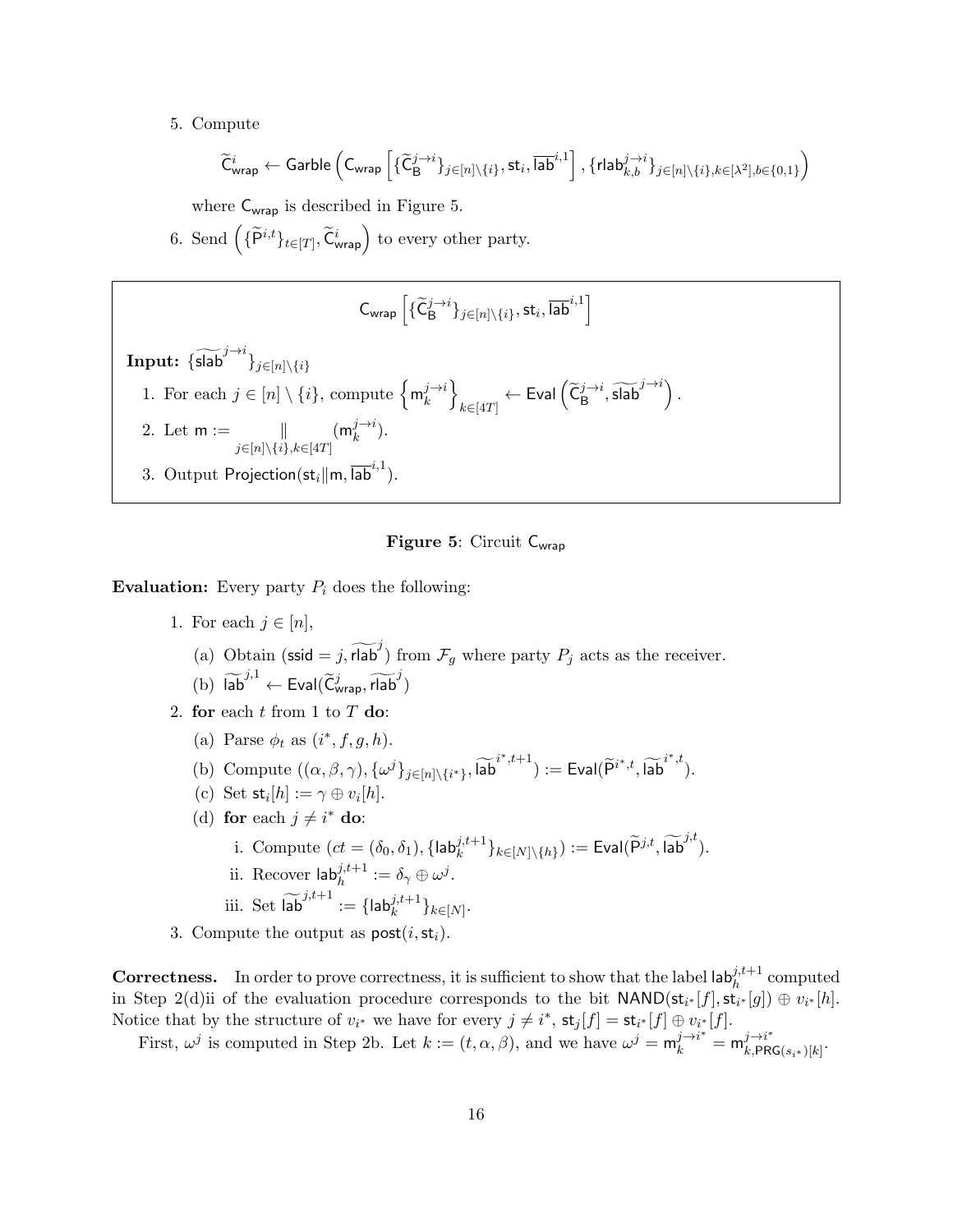$$
P[i, \phi_t, v_i, \{ct_{\alpha,\beta}\}_{\alpha,\beta \in \{0,1\}}, \overline{\text{lab}}]
$$

 $\textbf{Input.}\ \ Z = \left(\textsf{st}_i, \{\textsf{m}_k^{j \rightarrow i}\} \right)$  $_{k}^{j\rightarrow i}\}_{j\in[n]\setminus\{i\},k\in[4T]}\Big).$ 

**Hardcoded.** The index i of the party, the action  $\phi_t = (i^*, f, g, h)$ , the secret value  $v_i$ , the strings  ${ct_{\alpha,\beta}}_{\alpha,\beta\in\{0,1\}}$ , and a set of labels  $\mathsf{lab} = {\mathsf{lab}_{k,0}, \mathsf{lab}_{k,1}}_{k\in[N]}$ .

- 1. if  $i = i^*$  then:
	- (a) Compute  $\mathsf{st}_i[h] := \mathsf{NAND}(\mathsf{st}_i[f], \mathsf{st}_i[g])$ , and update  $Z[h]$  accordingly.
	- (b)  $\alpha := \mathsf{st}_i[f] \oplus v_i[f], \, \beta := \mathsf{st}_i[g] \oplus v_i[g] \text{ and } \gamma := \mathsf{st}_i[h] \oplus v_i[h].$
	- (c) Output  $((\alpha, \beta, \gamma), \{m_{(t,\alpha)}^{j\to i}$  $_{(t,\alpha,\beta)}^{j\rightarrow i}\}_{j\in[n]\backslash\{i\}},$  Projection $(Z,\overline{\mathsf{lab}})\Big).$

2. else:

(a) Output  $(ct_{\mathsf{st}_i[f],\mathsf{st}_i[g]}, \{\mathsf{lab}_{k,Z[k]}\}_{k\in[N]\setminus\{h\}}).$ 

#### Figure 6: The program P

Second,  $ct = (\delta_0, \delta_1)$  is computed in Step 2(d)i. Note that  $\alpha = \mathsf{st}_{i^*}[f] \oplus v_{i^*}[f] = \mathsf{st}_j[f],$  $\beta = \mathsf{st}_{i^*}[g] \oplus v_{i^*}[g] = \mathsf{st}_j[g]$ . From the functionality of  $\mathsf{P}^{j,t}$  we know that  $ct = ct_{\mathsf{st}_j[f],\mathsf{st}_j[g]} = ct_{\alpha,\beta}^j =$  $(\mathsf{m}'_{\alpha,\beta,0}\oplus \mathsf{lab}_{h,0}^{j,t+1},\mathsf{m}'_{\alpha,\beta,1}\oplus \mathsf{lab}_{h,1}^{j,t+1}) = (\mathsf{m}'^{j\rightarrow i^*}_{k,e_{i^*}[k]}\oplus \mathsf{lab}_{h,0}^{j,t+1},\mathsf{m}'^{j\rightarrow i^*}_{k,e_{i^*}[k]\oplus 1}\oplus \mathsf{lab}_{h,1}^{j,t+1}).$ 

 $\text{Therefore, } \delta_{\gamma} \oplus \omega^j = \mathsf{m}_{k,e_{i^*}[k] \oplus \gamma}^{j \rightarrow i^*} \oplus \mathsf{lab}_{h,\gamma}^{j,t+1} \oplus \mathsf{m}_{k,\mathsf{PR}^i}^{j \rightarrow i^*}$  $\lim_{k\to\infty} \mathcal{F}_{k,\mathsf{PRG}(s_{i^*})[k]}$ . Recall that  $c_{i^*}[k] = \mathsf{NAND}(\mathsf{st}_{i^*}[f],\mathsf{st}_{i^*}[g]) \oplus$  $v_{i^*}[h] = \gamma$ , thus  $e_{i^*}[k] \oplus \gamma = e_{i^*}[k] \oplus c_{i^*}[k] = \text{PRG}(s_{i^*})[k]$ . Hence  $\delta_{\gamma} \oplus \omega^j = \text{lab}_{h,\gamma}^{j,t+1}$ . This concludes the proof.

It is useful to keep in mind that for every  $i, j \in [n]$  and  $k \in [\ell]$ , we have that  $\mathsf{st}_i[k] \oplus v_i[k] =$  $\mathsf{st}_j[k] \oplus v_j[k]$ . Let us denote this shared value by  $\mathsf{st}^*$ . Also, we denote the transcript of the interaction in the computation phase by Z.

**Efficiency.** Let the number of public key operations in  $\Phi$  be npk<sub> $\Phi$ </sub> and in one execution of  $\mathcal{F}_q$  be  ${\sf npk}_g$ . We choose the conforming protocol that performs OT extension between every pair of parties so that  $\eta \mathsf{pk}_{\Phi}$  is bounded by  $\mathcal{O}(n^2\lambda)$ . The total number of public key operations in our two-round construction is  $\mathcal{O}(npk_{\Phi} + n \cdot npk_g)$ . It follows from Theorems 3.3 that this number is bounded by poly $(n, \lambda)$ .

#### 4.3 Simulator

Let A be a semi-honest adversary corrupting a subset of parties and let  $H \subseteq [n]$  be the set of honest/uncorrupted parties. Since we assume that the adversary is static, this set is fixed before the execution of the protocol. Below we provide the simulator.

Description of the Simulator. We give the description of the ideal world adversary S that simulates the view of the real world adversary  $A$ . S will internally use the semi-honest simulator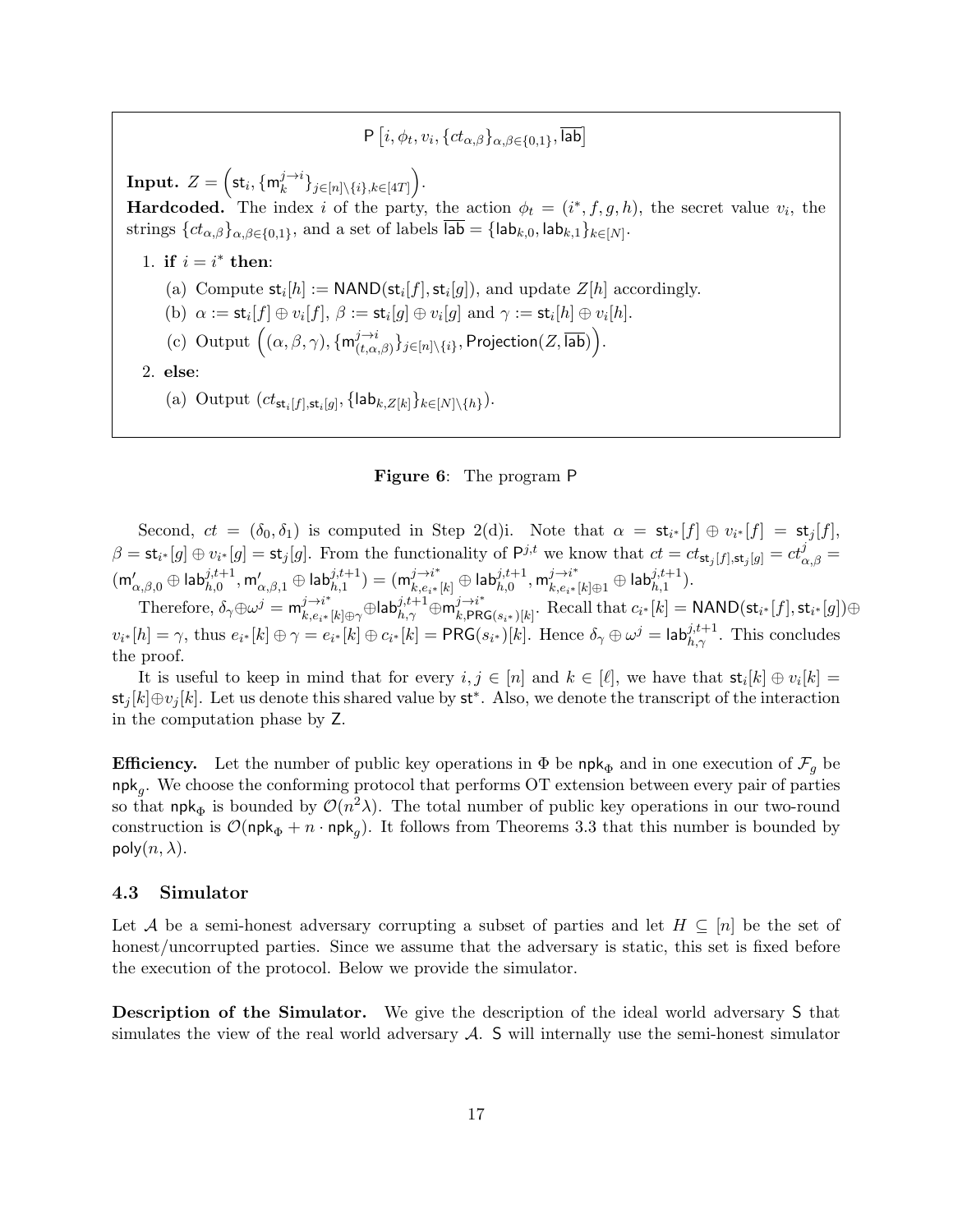$\mathsf{Sim}_{\Phi}$  for  $\Phi$  and the simulator  $\mathsf{Sim}_{\mathsf{ckt}}$  for garbling scheme for circuits. Recall that A is static and hence the set of honest parties H is known before the execution of the protocol.

**Simulating the interaction with Z.** For every input value for the set of corrupted parties that S receives from  $\mathcal{Z}$ , S writes that value to  $\mathcal{A}$ 's input tape. Similarly, the output of  $\mathcal{A}$  is written as the output on S's output tape.

**Simulating the interaction with**  $\mathcal{A}$ **:** For every concurrent interaction with the session identifier sid that  $A$  may start, the simulator does the following:

- Initialization: S uses the inputs of the corrupted parties  ${x_i}_{i \notin H}$  and output y of the functionality  $f$  to generate a simulated view of the adversary.<sup>5</sup> More formally, for each  $i \in [n] \setminus H$ , S sends (input, sid,  $\{P_1 \cdots P_n\}$ ,  $P_i$ ,  $x_i$ ) to the ideal functionality implementing f and obtains the output y. Next, it executes  $\textsf{Sim}_{\Phi}(1^{\lambda}, \{x_i\}_{i \notin H}, y)$  to obtain  $\{z_i\}_{i \in H}$  (which is the output of the pre-computation phase), the random tapes for the corrupted parties, the transcript of the computation phase denoted by  $Z \in \{0,1\}^t$  where  $Z[t]$  is the bit sent in the t-th round of the computation phase of  $\Phi$ , and the value st<sup>\*</sup> (where st<sup>\*</sup>[k] = st<sub>i</sub>[k]  $\oplus v_i[k]$  at the end of the t-th round for each  $i \in [n]$  and  $k \in [\ell]$ . S starts the real-world adversary A with the random tape generated by  $\mathsf{Sim}_{\Phi}$  along with additional randomness used in execution of the two-round protocol.
- Round-1 messages from S to A: Next S generates  $C_B$  and e on behalf of honest parties as follows. For each  $i \in H$ :
	- 1. Sample  $e_i \leftarrow \{0, 1\}^{4T}$ .
	- 2. For each  $j \in [n] \setminus \{i\}$ , sample  $m_k^{i \to j} \leftarrow \{0,1\}^{\lambda}$  for all  $k \in [4T]$ . Sample the slab $_k^{i \to j} \leftarrow$  $\{0,1\}^{\lambda}$  for each  $k \in [\lambda]$  and compute

$$
\widetilde{\mathsf{C}}_\mathsf{B}^{i \to j} \leftarrow \mathsf{Sim}_\mathsf{ckt}\left(1^\lambda, \left\{\mathsf{m}_k^{i \to j}\right\}_{k \in [4T]}, \{\mathsf{slab}_k^{i \to j}\}_{k \in [\lambda]}\right).
$$

3. Send  $(z_i, {\{\widetilde{\mathsf{C}}}_\mathsf{B}^{i \to j}\}_{j \in [n] \setminus \{i\}}, e_i)$  to the adversary A on behalf of the honest party  $P_i$ .

- Round-1 messages from A to S: Corresponding to every  $i \in [n] \setminus H$ , S receives from the  $\text{adversary }\mathcal{A} \text{ the values } \left( z_i, \{\widetilde{\mathsf{C}}_{\mathsf{B}}^{i\to j}\}_{j\in[n]\setminus\{i\}}, e_i \right) \text{ on behalf of the corrupted party } P_i. \text{ } \mathsf{S} \text{ recovers }$ the value  $\mathsf{m}_{k,b}^{i\to j}$  for all  $j \in [n] \setminus \{i\}, k \in [4T], b \in \{0,1\}$  from random tape of party  $P_i$ .
- Messages from A to  $\mathcal{F}_g$ : For every  $i \in [n] \setminus H$ , S receives (ssid = i,  $s_i$ ,  $\{\overline{\text{rlab}}^{j \to i}\}_{j \in [n] \setminus \{i\}}$ ) and  $\left\{ \left( \mathsf{ssid} = j, \overline{\mathsf{slab}}^{i \to j} \right) \right\}$ that sends to  $\mathcal{F}_g$ .
- Round-2 messages from S to A: For each  $i \in H$ , the simulator S generates the second round message on behalf of party  $P_i$  as follows:

1. Set 
$$
\widetilde{\mathsf{lab}}^{i,T+1} := \{\mathsf{lab}_k^{i,T+1}\}_{k \in [N]}
$$
 where  $\mathsf{lab}_k^{i,T+1} := 0^\lambda$  for each  $k \in [N]$ .

<sup>&</sup>lt;sup>5</sup>For simplicity of exposition, we only consider the case where every party gets the same output. The proof in the more general case where parties get different outputs follows analogously.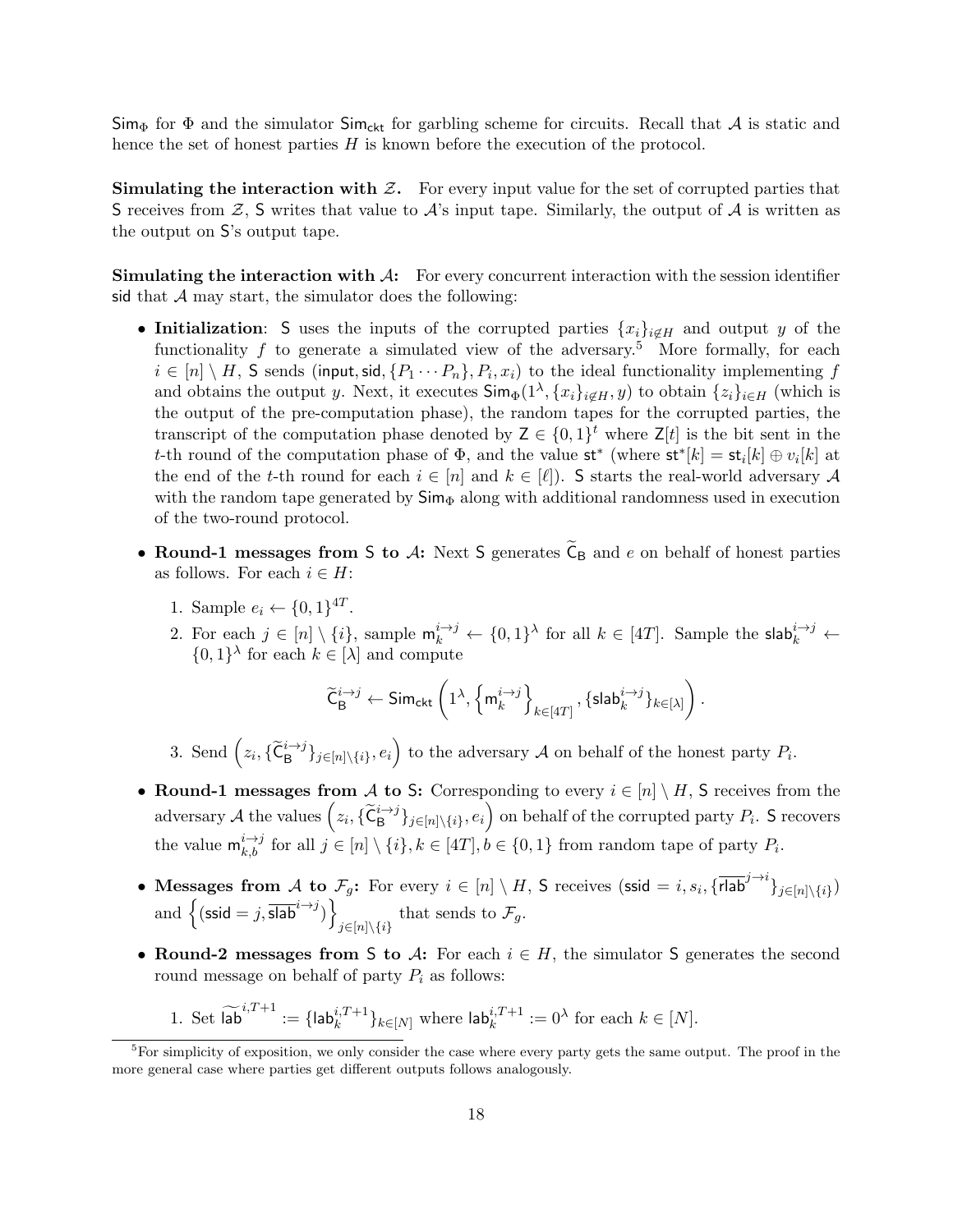- 2. for each  $t$  from  $T$  down to 1 do:
	- (a) Parse  $\phi_t$  as  $(i^*, f, g, h)$ .
	- (b) Set  $\alpha^* := \mathsf{st}^*[f], \beta^* := \mathsf{st}^*[g],$  and  $\gamma^* := \mathsf{st}^*[h].$
	- (c) If  $i = i^*$ , then set  $m_{i\neq j}^{j\rightarrow i}$  $j \rightarrow i \atop (t,\alpha^*,\beta^*)} := \mathsf{m}_{(t,\alpha^*,\beta^*),\gamma^* \oplus e_i[(t,\alpha^*,\beta^*)]}^{j \rightarrow i}$  for each  $j \in [n] \setminus H$ , sample  $\mathsf{lab}_k^{i,t} \leftarrow \{0,1\}^{\lambda}$  for each  $k \in [N]$  and compute

$$
\widetilde{\mathsf{P}}^{i,t} \leftarrow \mathsf{Sim}_{\mathsf{ckt}}\left(1^\lambda, \left((\alpha^*,\beta^*,\gamma^*), \{\mathsf{m}_{(t,\alpha^*,\beta^*)}^{j \rightarrow i}\}_{j \in [n] \setminus \{i\}}, \{\mathsf{lab}_k^{i,t+1}\}_{k \in [N]}\right), \{\mathsf{lab}_k^{i,t}\}_{k \in [N]}\right).
$$

(d) If  $i \neq i^*$ , then set  $\delta_{\gamma^*} := \mathsf{lab}_h^{i,t+1} \oplus \mathsf{m}_{(t,\alpha^*)}^{i \to i^*}$  $\sum_{(t,\alpha^*,\beta^*)}^{i\to i^*}$ , sample  $\delta_{1-\gamma^*} \leftarrow \{0,1\}^{\lambda}$ , set  $ct :=$  $(\delta_0, \delta_1)$ , sample  $\mathsf{lab}_k^{i,t} \leftarrow \{0,1\}^\lambda$  for each  $k \in [N]$  and compute

$$
\widetilde{\mathsf{P}}^{i,t} \leftarrow \mathsf{Sim}_{\mathsf{ckt}}\left(1^\lambda, \left(ct, \{\mathsf{lab}_k^{i,t+1}\}_{k\in [N]\backslash\{h\}}\right), \{\mathsf{lab}_k^{i,t}\}_{k\in [N]}\right).
$$

3. Sample rlab $\dot{k} \leftarrow \{0,1\}^{\lambda}$  for each  $k \in [(n-1)\lambda^2]$  (note that  $(n-1)\lambda^2$  is the length of the input to  $C_{\text{wrap}}$  and compute

$$
\widetilde{\mathsf{C}}_{\mathsf{wrap}}^i \leftarrow \mathsf{Sim}_{\mathsf{ckt}}\left(1^\lambda, \{\mathsf{lab}_k^{i,1}\}_{k \in [N]}, \{\mathsf{rlab}_k^i\}_{k \in [(n-1)\lambda^2]}\right).
$$

- 4. Send  $(\{\widetilde{P}^{i,t}\}_{t\in[T]}, \widetilde{C}^i_{\text{wrap}})$  to every other party.
- Messages from  $\mathcal{F}_g$  to  $\mathcal{A}$ : For every  $i \in H$ , S sends (ssid  $=i$ , {rlab $^i_k\}_{k \in [(n-1)\lambda^2]}$ ) to  $\mathcal{A}$  on behalf of  $\mathcal{F}_g$ . For every  $i \in [n] \setminus H$ , let  $\widetilde{\mathsf{slab}}^{j \to i} := \mathsf{Projection}(s_i, \overline{\mathsf{slab}}^{j \to i})$  for each  $j \in [n] \setminus H$ ; for each  $j \in H,$  define  $\widetilde{\mathsf{slab}}^{j \to i} := \{\mathsf{slab}_k^{j \to i}\}_{k \in [\lambda]};$   $\mathsf{S}$  sends  $(\mathsf{ssid} = i, \{\mathsf{Projection}(\widetilde{\mathsf{slab}}^{j \to i}, \overline{\mathsf{rlab}}^{j \to i})\}_{j \in [n] \setminus \{i\}})$ to A on behalf of  $\mathcal{F}_q$ .
- Round-2 messages from A to S: For every  $i \in [n] \backslash H$ , S obtains the second round message from A on behalf of the corrupted parties. Subsequent to obtaining these messages, for each  $i \in H$ , S sends (generateOutput, sid,  $\{P_1 \cdots P_n\}$ ,  $P_i$ ) to the ideal functionality.

#### 4.4 Proof of Indistinguishability

We now show that no environment  $\mathcal Z$  can distinguish whether it is interacting with a real world adversary  $A$  or an ideal world adversary  $S$ . We prove this via an hybrid argument.

- $\mathcal{H}_0$ : This hybrid is the same as the real world execution.
- $\mathcal{H}_1$ : In this hybrid, the functionality  $\mathcal{F}_g$  is emulated by the simulator S faithfully. This hybrid is identical to  $\mathcal{H}_0$ .
- $\mathcal{H}_2$ : In this hybrid, we change how the  $\mathcal{F}_q$  functionality is emulated by the simulator in every call where  $i \in H$  is acting as the receiver. In particular, for any ssid =  $i \in H$ , party  $P_i$ does not send  $(s_i, \{r | ab_{k,b}^{j \to i} \}_{j \in [n] \setminus \{i\}})$  to the ideal functionality. Instead, the simulator uses  $(s_i, \{r | \mathsf{lab}_{k,b}^{j \to i}\}_{j \in [n] \setminus \{i\}})$  to directly compute the output. This hybrid is distributed identically to  $\mathcal{H}_1$ .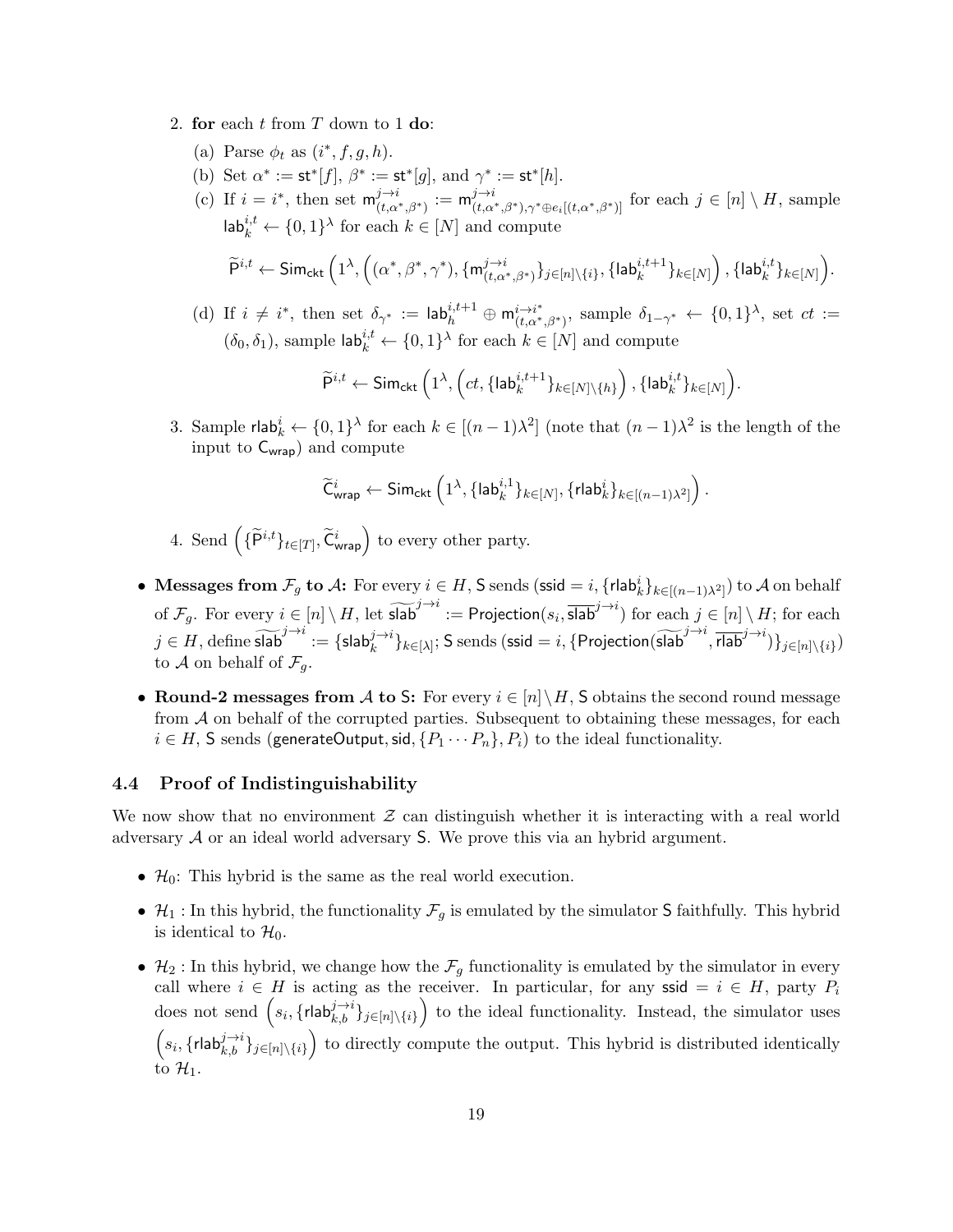- $\mathcal{H}_3$ : In this hybrid, we change how the  $\mathcal{F}_g$  functionality is emulated by the simulator in every call where  $i \in H$  is acting as the sender. In particular, for any ssid =  $j \in [n]$ , when  $i \in H$  is acting as the sender in this execution, party  $P_i$  does not send  $\{\textsf{slab}_{k,b}^{i\to j}\}$  to the ideal functionality. Instead, the simulator uses  $\{\textsf{slab}_{k,b}^{i\to j}\}\)$  to directly compute the output. This hybrid is distributed identically to  $\mathcal{H}_2$ .
- $\mathcal{H}_4$ : In this hybrid we change  $\widetilde{C}_{\mathsf{B}}^{i\to j}$  sent from S to A on behalf of the honest parties  $i \in H$ and the messages from  $\mathcal{F}_q$  to  $\mathcal A$  as follows.

We start by executing the protocol  $\Phi$  on the inputs and the random coins of the honest and the corrupted parties. This yields a transcript  $\mathsf{Z} \in \{0,1\}^T$  of the computation phase. Since the adversary is assumed to be semi-honest the execution of the protocol  $\Phi$  with  $\mathcal A$  will be consistent with Z. In hybrid  $\mathcal{H}_4$  we make the following changes with respect to hybrid  $\mathcal{H}_3$ :

– In Round 1, for each  $i \in H$ , S generates  $\{\widetilde{C}_{\mathsf{B}}^{i\to j}\}\)$  on behalf of party  $P_i$  as follows: For each  $j \in [n] \setminus \{i\}, t \in [T], \alpha, \beta \in \{0, 1\}, \text{ let } k = (t, \alpha, \beta), \text{ set } \mathsf{m}_k^{i \to j}$  $_{k}^{i\rightarrow j}:=\mathsf{m}_{k,\mathsf{PF}}^{i\rightarrow j}$  $\sum_{k,\textsf{PRG}(s_j)[k]}^{i \to j}$  where  ${m_{k}^{i\rightarrow j}}$  $_{k,0}^{i\rightarrow j}$ , m $_{k,1}^{i\rightarrow j}$  $\binom{i \rightarrow j}{k,1}$  are the honestly generated masking strings. Sample the garbled circuit labels  $\widetilde{\mathsf{slab}}^{i \to j}$  randomly and compute

$$
\widetilde{\mathsf{C}}_\mathsf{B}^{i \to j} \leftarrow \mathsf{Sim}_\mathsf{ckt}\left(1^\lambda, \left\{\mathsf{m}_k^{i \to j}\right\}_{k \in [4T]}, \widetilde{\mathsf{slab}}^{i \to j}\right).
$$

 $-$  Messages from  $\mathcal{F}_g$  to  $\mathcal{A}$ : For each  $i \in [n], j \in [n] \setminus H$ : let  $\widetilde{\mathsf{slab}}^{j \to i} := \mathsf{Projection}(s_i, \overline{\mathsf{slab}}^{j \to i}).$ For each  $i \in [n]$ , S sends (ssid = i, {Projection( $\widetilde{\mathsf{slab}}^{j \to i}$ ,  $\overline{\mathsf{rlab}}^{j \to i}$ )} $_{j \in [n] \setminus \{i\}}$ ) to A on behalf of  $\mathcal{F}_q$ .

The indistinguishability between  $\mathcal{H}_3$  and  $\mathcal{H}_4$  follows from |H| invocations of the security of garbled circuits. In particular, for any  $s, m_{k,0}, m_{k,1} \in \{0,1\}^{\lambda}$  for  $k \in [4T]$ , the following distributions are computationally indistinguishable:

$$
\begin{aligned} &\left\{\mathsf{Garble}\left(1^{\lambda},\mathsf{C}_{\mathsf{B}}\left[\left\{\mathsf{m}_{k,0},\mathsf{m}_{k,1}\right\}_{k\in[4T]},\overline{\mathsf{slab}}\right]\right),\mathsf{Projection}(s,\overline{\mathsf{slab}})\right\} \\ &\overset{c}{\approx}\left\{\mathsf{Sim}_{\mathsf{ckt}}\left(1^{\lambda},\mathsf{C}_{\mathsf{B}}(s),\overline{\mathsf{slab}}\right),\overline{\mathsf{slab}}\right\} \\ &=\left\{\mathsf{Sim}_{\mathsf{ckt}}\left(1^{\lambda},\left\{\mathsf{m}_{k}\right\}_{k\in[4T]},\overline{\mathsf{slab}}\right),\overline{\mathsf{slab}}\right\} \end{aligned}
$$

where  $\overline{\text{slab}}$  are randomly generated input keys for the garbled circuit (including both labels per input wire), and slab are randomly generated labels for the garbled circuit (consisting of one label per input wire).

•  $\mathcal{H}_5$ : In this hybrid we change  $\tilde{C}_{\text{wrap}}^i$  sent from S to A on behalf of the honest parties  $i \in H$ and the messages from  $\mathcal{F}_g$  to  $\mathcal A$  as follows.

– In Round 2, for each  $i \in H$ , S generates  $\tilde{C}^i_{\text{wrap}}$  on behalf of party  $P_i$  as follows:

1. For each  $i \in [n] \setminus H, j \in [n] \setminus \{i\}$ , compute  $\mathsf{m}_k^{j \to i}$  $k^{j \to i} := \mathsf{C}_{\mathsf{B}}^{j \to i}$  $B^{j\rightarrow i}(s_i)$ . 2. Set  $m := \|$  $j\in[n]\backslash\{i\},k\in[4T]$  $(m_k^{j\to i}$  $_{k}^{j\rightarrow i}).$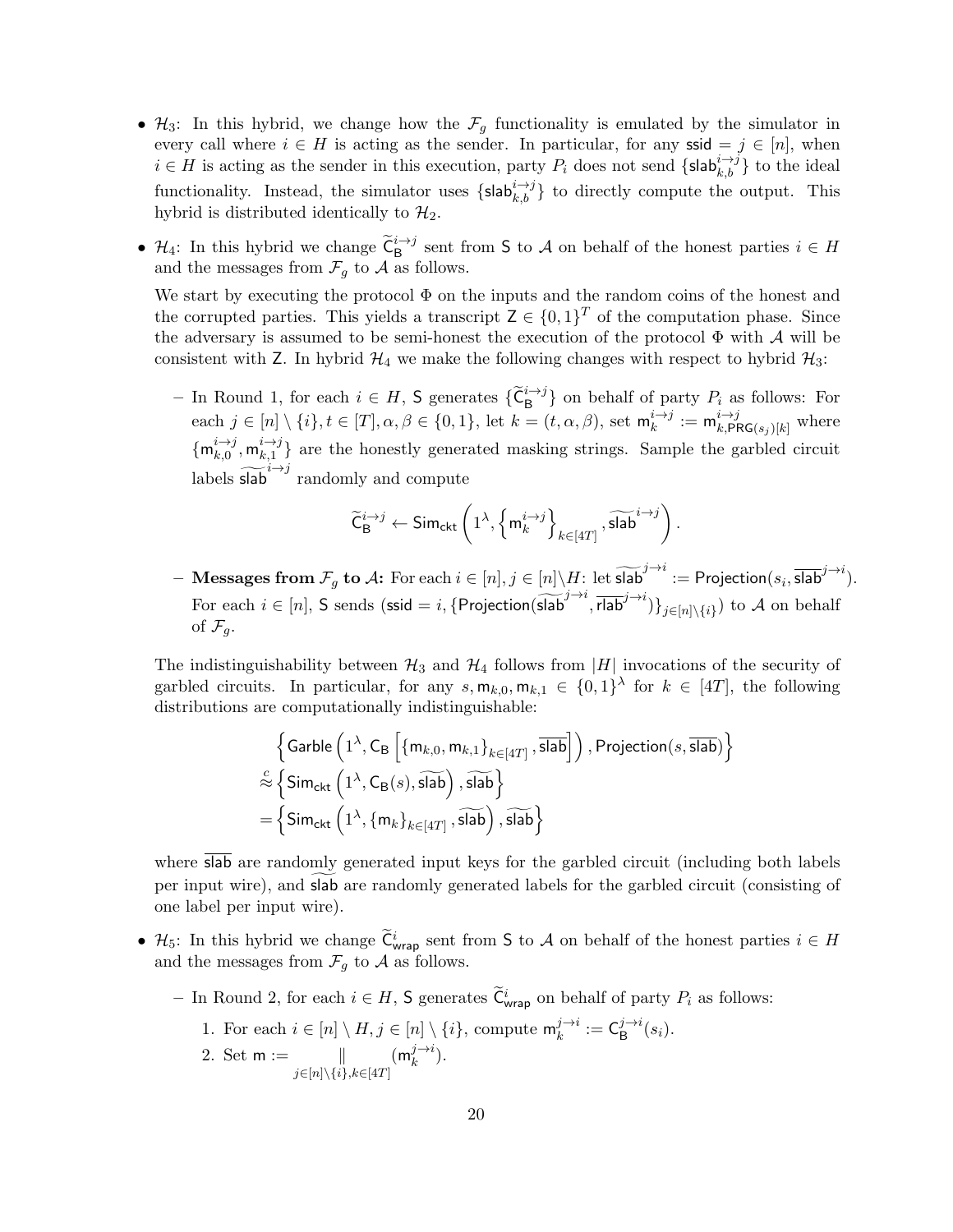3. Sample the garbled circuit labels  $\widetilde{\mathsf{rlab}}^i$  randomly and compute

$$
\widetilde{\mathsf{C}}_{\mathsf{wrap}}^i \leftarrow \mathsf{Sim}_{\mathsf{ckt}}\left(1^\lambda, \mathsf{Projection}(\mathsf{st}_i \|\mathsf{m},\overline{\mathsf{lab}}^{i,1}), \widetilde{\mathsf{rlab}}^{i}\right)
$$

where  $\overline{\mathsf{lab}}^{i,1}$  are the honestly generated input labels of  $\widetilde{\mathsf{P}}^{i,1}$ .

– Messages from  $\mathcal{F}_g$  to A: For every  $i \in H$ , S sends (ssid = i,  $\widetilde{\text{rlab}}^i$ ) to A on behalf of  $\mathcal{F}_g$ . For every  $i \in [n] \setminus H$ , let  $\widetilde{\mathsf{slab}}^{j \to i} := \mathsf{Projection}(s_i, \overline{\mathsf{slab}}^{j \to i})$  for each  $j \in [n] \setminus H$ ; S sends (ssid = i, {Projection(slab<sup>j→i</sup>,  $\overline{\text{rlab}}^{j\to i}$ )} $_{j\in[n]\setminus\{i\}}$ ) to A on behalf of  $\mathcal{F}_g$ .

The indistinguishability between  $\mathcal{H}_4$  and  $\mathcal{H}_5$  follows from |H| invocations of the security of garbled circuits. In particular, for any  $\{ \widetilde{\mathsf{C}}_{\mathsf{B}}^{j \to i} \}_{j \in [n] \setminus \{i\}}$ ,  $\mathsf{st}_i$ ,  $\overline{\mathsf{lab}}^{i,1}$ ,  $\{ \widetilde{\mathsf{slab}}^{j \to i} \}_{j \in [n] \setminus \{i\}}$ , we have

,

$$
\begin{aligned} &\left\{\mathsf{Garble}\left(1^{\lambda},\mathsf{C_{wrap}}\left[\{\widetilde{\mathsf{C}}^{\mathit{j}\to i}_\mathit{B}\}_{\mathit{j}\in[n]\backslash\{i\}},\mathsf{st}_i,\overline{\mathsf{lab}}^{\mathit{i},1}\right],\{\overline{\mathsf{rlab}}^{\mathit{j}\to i}\}_{\mathit{j}\in[n]\backslash\{i\}}\right)\\ &\left\{\mathsf{Projection}(\overline{\mathsf{slab}}^{\mathit{j}\to i},\overline{\mathsf{rlab}}^{\mathit{j}\to i})\}_{\mathit{j}\in[n]\backslash\{i\}}\right\} \\ &\overset{c}{\approx}\left\{\mathsf{Sim_{ckt}}\left(1^{\lambda},\mathsf{C_{wrap}}(\{\overline{\mathsf{slab}}^{\mathit{j}\to i}\}_{\mathit{j}\in[n]\backslash\{i\}}),\overline{\mathsf{rlab}}^{\mathit{i}}\right),\overline{\mathsf{rlab}}^{\mathit{i}}\right\} \\ &=\left\{\mathsf{Sim_{ckt}}\left(1^{\lambda},\mathsf{Projection}(\mathsf{st}_i\|\mathsf{m},\overline{\mathsf{lab}}^{\mathit{i},1}),\overline{\mathsf{rlab}}^{\mathit{i}}\right),\overline{\mathsf{rlab}}^{\mathit{i}}\right\} \end{aligned}
$$

where  $\{\overline{\text{rlab}}^{j\to i}\}_{j\in[n]\setminus\{i\}}$  are randomly generated input keys for the garbled circuit (including both labels per input wire), and  $\widetilde{\mathsf{rlab}}^i$  are randomly generated labels for the garbled circuit (consisting of one label per input wire).

- $\mathcal{H}'_{5+t}$  (where  $t \in \{1, \ldots T\}$ ): The hybrids  $\mathcal{H}'_{5+t}$  and  $\mathcal{H}_{5+t}$  (which we will describe later) are the same as  $\mathcal{H}_{4+t}$  except that we change the garbled circuits (from the second round) that play a role in the execution of the t-th round of the protocol  $\Phi$ ; namely, the action  $\phi_t = (i^*, f, g, h)$ . Let st<sup>\*</sup> be the local state at the end of the t-th round of execution, and set  $\alpha^* := \mathsf{st}^*[f]$ ,  $\beta^* := \mathsf{st}^*[g]$ , and  $\gamma^* := \mathsf{st}^*[h]$ . Hybrid  $\mathcal{H}'_{5+t}$  is the same as hybrid  $\mathcal{H}_{4+t}$  except the changes below.
	- $-$  If  $i^* \notin H$  then skip the changes. In the second round, S generates  $\widetilde{P}^{i^*,t}$  on behalf of  $P_{i^*}$ : Set m $_{(t,\alpha^*}^{j\rightarrow i^*}$  $j \to i^*$ <br>  $(t, \alpha^*, \beta^*) := \mathsf{m}_{(t, \alpha^*, \beta^*)}^{j \to i^*} \to \mathsf{m}_{(t, \alpha^*, \beta^*)}^{j \to i^*}$  for each  $j \in [n] \setminus H$ . Compute m as in  $\mathcal{H}_4$ , sample the garbled circuit input labels  $\widetilde{\mathsf{lab}}^{i^*,t}$  randomly, and compute

$$
\widetilde{P}^{i^*,t} \leftarrow \text{Sim}_{\text{ckt}}\left(1^{\lambda}, \left((\alpha^*, \beta^*, \gamma^*), \{\mathsf{m}_{(t, \alpha^*, \beta^*)}^{j \to i^*}\}_{j \in [n] \setminus \{i^*\}}, \text{Projection}(\text{st}_{i^*} \| \mathsf{m}, \overline{\text{lab}}^{i^*, t+1})\right), \widetilde{\text{lab}}^{i^*, t}\right)
$$

where  $\overline{\mathsf{lab}}^{i^*,t+1}$  are the honestly generated input labels of  $\widetilde{\mathsf{P}}^{i^*,t+1}$ .

The indistinguishability between  $\mathcal{H}'_{5+t}$  and  $\mathcal{H}_{4+t}$  follows directly from the security of garbled circuits.

•  $\mathcal{H}_{5+t}$  (where  $t \in \{1, ..., T\}$ ): Hybrid  $\mathcal{H}_{5+t}$  is the same as  $\mathcal{H}'_{5+t}$  except the changes below.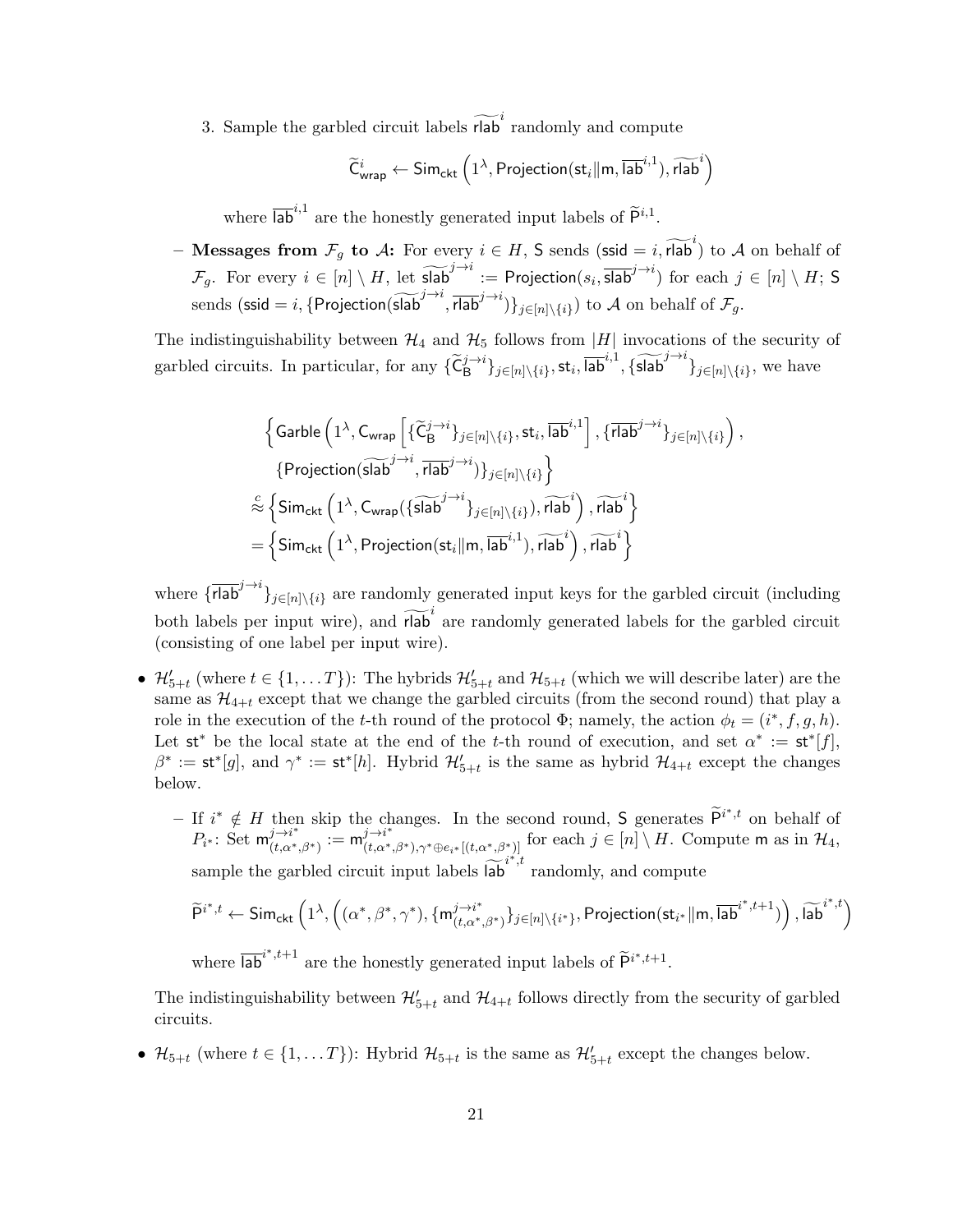$-$  For each  $i \in H$  and  $i \neq i^*$ , S generates  $\widetilde{P}^{i,t}$  on behalf of  $P_i$ : Set  $\delta_{\gamma^*} := \mathsf{lab}_h^{i,t+1} \oplus$  $m_{(t,\alpha^*,\beta^*),\gamma^*\oplus e_{i^*}[(t,\alpha^*,\beta^*)]}^{\rightarrow}$ , sample  $\delta_{1-\gamma^*} \leftarrow \{0,1\}^{\lambda}$ , set  $ct := (\delta_0, \delta_1)$ . Compute m as in  $\mathcal{H}_4$ and  $\widetilde{\mathsf{lab}}^{i,t+1} := \mathsf{Projection}(\mathsf{st}_i \|\mathsf{m}, \overline{\mathsf{lab}}^{i,t+1})$  where  $\overline{\mathsf{lab}}^{i,t+1}$  are the honestly generated input labels of  $\widetilde{P}^{i,t+1}$ . Sample the garbled circuit input labels  $\widetilde{ab}^{i,t}$  randomly and compute

$$
\widetilde{\mathsf{P}}^{i,t} \leftarrow \mathsf{Sim}_{\mathsf{ckt}}\left(1^{\lambda}, \left(ct, \{\mathsf{lab}_k^{i,t+1}\}_{k\in [N]\backslash\{h\}}\right), \widetilde{\mathsf{lab}}^{i,t}\right).
$$

Notice that here we sample  $\delta_{1-\gamma^*} \leftarrow \{0,1\}^{\lambda}$  instead of  $\mathsf{lab}_h^{i,t+1} \oplus \mathsf{m}_{(t,\alpha^*}^{i \to i^*})$  $\stackrel{i\rightarrow i^*}{(t,\alpha^*,\beta^*),1}$ ⊕ $\gamma^*\oplus e_{i^*}[(t,\alpha^*,\beta^*)]$ ' Since  $m_{(t,\alpha^*}^{i\rightarrow i^*}$  $(i_{t,\alpha^*,\beta^*})$ ,  $i \oplus \gamma^* \oplus e_{i^*}[(t,\alpha^*,\beta^*)]$  never appears anywhere else,  $\mathsf{lab}_h^{i,t+1}$  is information theoretically hidden, hence changing  $\delta_{1-\gamma^*}$  to be randomly sampled does not change the distribution. The rest of the indistinguishability proof between  $\mathcal{H}_{5+t}$  and  $\mathcal{H}'_{5+t}$  follows from the security of garbled circuits.

•  $\mathcal{H}_{6+T}$ : Hybrid  $\mathcal{H}_{6+T}$  is the same as  $\mathcal{H}_{5+T}$  except that in the first round, S samples  $e_i \leftarrow$  $\{0,1\}^{4T}$  for each  $i \in H$  instead of  $PRG(s_i) \oplus c_i$ .

Notice that in hybrid  $\mathcal{H}_{5+T}$ , for each  $i \in H$ ,  $s_i$  and  $c_i$  is only used to generate  $e_i$ . Hence the indistinguishability between  $\mathcal{H}_{6+T}$  and  $\mathcal{H}_{5+T}$  follows from |H| invocations of the security of the pseudorandom generator PRG.

•  $\mathcal{H}_{7+T}$ : In this hybrid we just change how the transcript Z,  $\{z_i\}_{i\in H}$ , random coins of corrupted parties and value st<sup>∗</sup> are generated. Instead of generating these using honest party inputs we generate these values by executing the simulator  $\mathsf{Sim}_{\Phi}$  on input  $\{x_i\}_{i\in[n]\setminus H}$  and the output y obtained from the ideal functionality.

The indistinguishability between hybrids  $\mathcal{H}_{7+T}$  and  $\mathcal{H}_{6+T}$  follows directly from the semihonest security of the protocol  $\Phi$ . Finally note that  $\mathcal{H}_{6+T}$  is same as the ideal execution (i.e., the simulator described in the previous subsection).

# 5 Special Zero-Knowledge Protocol

In this section, we define and construct a special zero-knowledge protocol which will later be used in our construction against malicious adversaries. We give the formal definition below.

Definition 5.1 A special zero-knowledge protocol is a two-round protocol that securely realizes the  $\mathcal{F}_{ZK}$  functionality given in Figure 7. Further, we require the number of pubic key operations performed in the protocol to be bounded by  $\text{poly}(n, \lambda)$  independent of the size of x and w.

We give a proof of the following theorem.

Theorem 5.2 Assuming the existence of two-round UC secure oblivious transfer, there exists a construction of special zero-knowledge protocol.

#### 5.1 Construction

We first describe the tools used in the construction.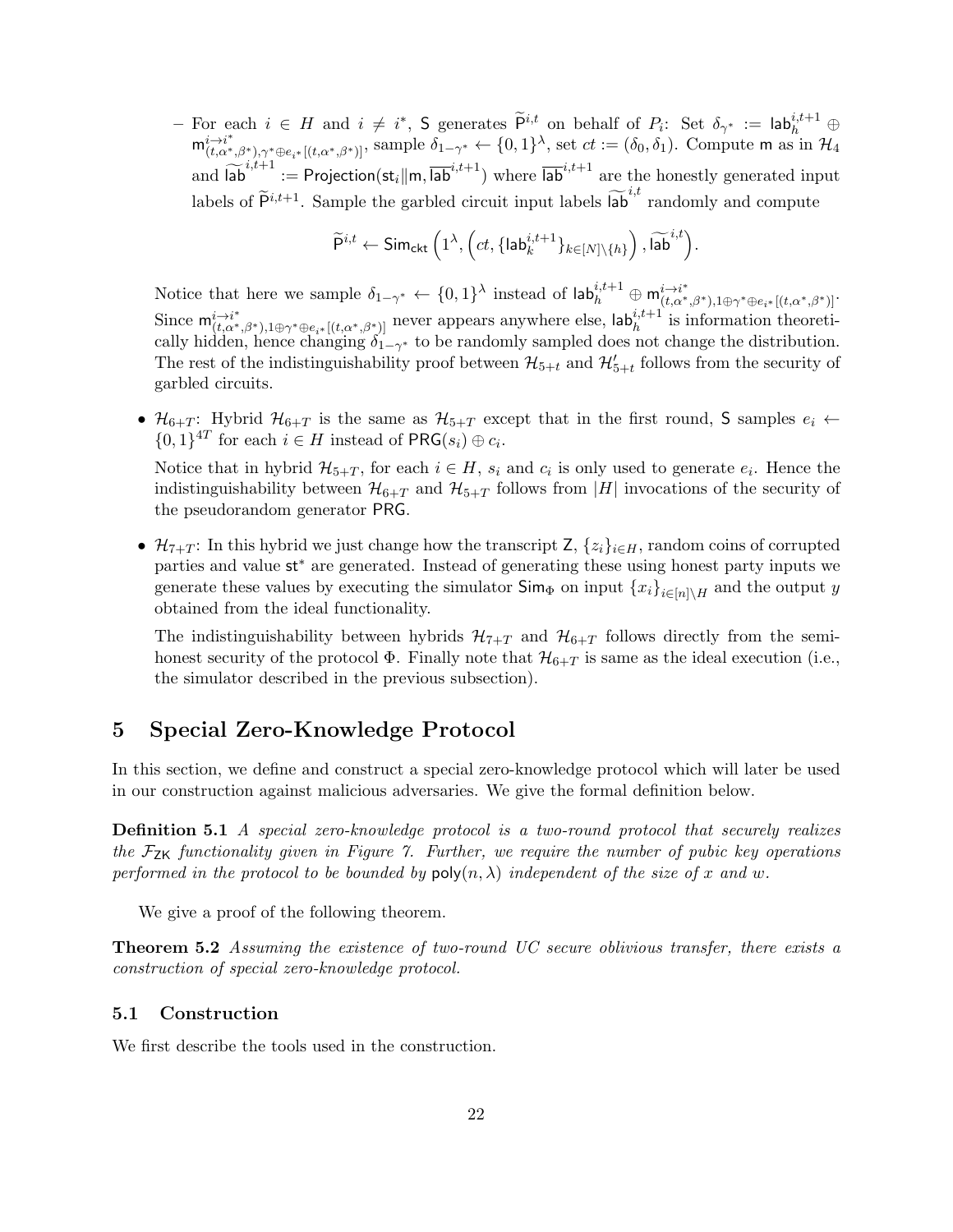$\mathcal{F}_{ZK}$  parameterized by an NP relation R, running with n parties  $P_1, P_2, \ldots, P_n$  (of which some may be corrupted) and an adversary  $S$ , proceeds as follows:

- $P_1$  sends (prover, sid, x, w) to the functionality. The functionality sends (request, x,  $R(x, w)$ ) to S. If S has corrupted  $P_2$ , then S sends (response,  $\mu$ ) to the ideal functionality, and the ideal functionality broadcasts  $(R(x, w), x, \mu)$  to every other party and goes offline. Else,  $P_2$  sends (verifier, sid,  $\mu_0, \mu_1$ ) to the functionality, where  $\mu_b \in \{0,1\}^{\lambda}.$
- Upon receiving the inputs from both  $P_1$  and  $P_2$ , functionality checks if  $R(x, w) = 1$ . If yes, it sends  $(1, x, \mu_1)$  to every party. Otherwise, it sends  $(0, x, \mu_0)$  to all parties.

**Figure 7:** Special Zero-Knowledge Functionality  $\mathcal{F}_{ZK}$ 

- 1. Special Non-interactive Statistically Binding Commitment. We use a special noninteractive, statistically binding commitment scheme (com, decom) where the length of the randomness used to commit to arbitrary length messages is  $\lambda$ . We note that any standard commitment can be made to satisfy this property by using a pseudorandom generator to expand the random string to required length.
- 2. Blum's Hamiltonicity Protocol. We use the three-round, constant soundness zero-knowledge  $(zk_1, zk_2, zk_3)$  protocol of Blum. We note that in Blum's protocol  $zk_2 \in \{0, 1\}$  and we let  $zk_{3,b}$ be the response when  $zk_2 = b$ . We also assume without loss of generality that  $zk_1$  includes the instance.
- 3. Two-Round Secure Computation Protocol. We make use of the two-round secure computation protocol of [GS18] (that can be based on any two-round UC secure oblivious transfer) computing the ideal functionality  $\mathcal{F}_f$  described in Figure 10.
- 4. Length Doubling Pseudorandom Generator: We use a pseudorandom generator PRG :  ${0,1}^{\lambda} \rightarrow {0,1}^{2\lambda}.$

Overview. We give an overview of our construction of the two-round special zero-knowledge protocol below, and present the formal construction in the  $\mathcal{F}_f$  hybrid model in Figure 8.

In the first round, the prover computes Blum's proof  $zk_1, zk_{3,0}, zk_{3,1}$  for the proof w, and computes the commitment  $(c_0, c_1)$  of  $(zk_{3,0}, zk_{3,1})$  using randomness  $(r_0, r_1)$  respectively. It then sends  $(zk_1, c_0, c_1)$  to the verifier. In the second round, the verifier samples a random bit  $b \leftarrow \{0, 1\}$ , and constructs a circuit C that has  $(b, zk_1, c_0, c_1, \mu_0, \mu_1)$  hardwired in it. The circuit C takes r as input, checks if r decommits  $c_b$  and if  $(zk_1, b, zk_b)$  is a valid proof. If both checks pass, then it outputs  $\mu_1$ ; otherwise it outputs  $\mu_0$ . The verifier garbles the circuit C and sends C to the prover.

Additionally, the prover and verifier in parallel run a two-round MPC protocol to compute the labels for evaluating the garbled circuit  $C$ . Specifically, they jointly compute a function  $f$  which takes as input  $(r_0, r_1)$  from the prover and b along with the input labels for  $\tilde{C}$  from the verifier, and outputs the labels that correspond to  $r<sub>b</sub>$ . Thus, at the end of the protocol, all parties can obtain the labels for evaluating  $C$  and compute the output of  $C$ .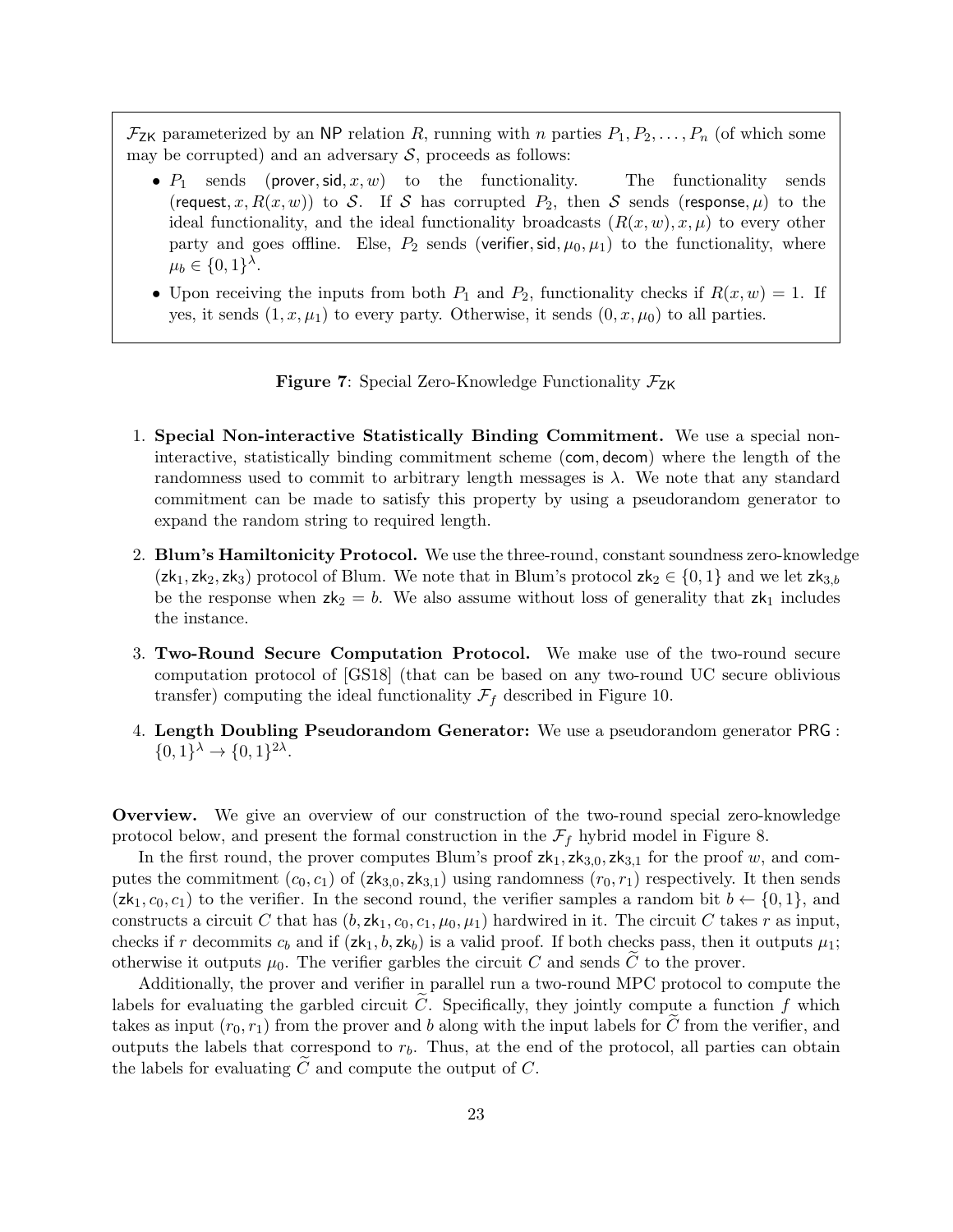**Common Random String:** Sample  $\sigma \leftarrow \{0, 1\}^{2\lambda}$  and set  $\sigma$  as the CRS. **Message from**  $P_1$ : On input an instance x and a witness w,  $P_1$  does the following: 1. If  $R(x, w) = 0$ , broadcast (NotlnL, x,  $R(x, w)$ ) to every other party. 2. Else, for each  $i \in [\lambda]$  do: (a) Prepare  $zk_1^i$  for the language  $\mathcal L$  using the witness w where  $\mathcal L$  is defined below.  $\mathcal{L} := \{(x, \sigma) : \exists (w, s) \text{ s.t. } R(x, w) = 1 \lor \text{PRG}(s) = \sigma\}$ (b) Let  $zk_{3,b}^i$  be the third round message when  $zk_2^i = b$ . Sample  $r_b^i \leftarrow \{0,1\}^{\lambda}$  for each  $b \in \{0,1\}$  and compute  $c_b^i := \text{com}(\mathsf{zk}_{3,b}^i; r_b^i)$ . (c) Broadcast  $zk_1^i, c_0^i, c_1^i$  to every other party. **Message from**  $P_2$ : On input the message from  $P_1$ : 1. If  $P_1$  has sent (NotlnL, x, 0), broadcast  $\mu_0$  to every other party and every party outputs  $(0, x, \mu_0)$ . Else, do: (a) Sample  $ch \leftarrow \{0,1\}^{\lambda}$ . (b) Sample  $\mathsf{lab}_{w,b}^i \leftarrow \{0,1\}^{\lambda}$  for each  $i, w \in [\lambda]$  and  $b \in \{0,1\}$ . (c) Compute  $\widetilde{C} \leftarrow \mathsf{Garble}(C[ch, \{zk_1^i, c_0^i, c_1^i\}_{i \in [\lambda]}, \{\mu_b\}_{b \in \{0,1\}}], \{\mathsf{lab}_{w,b}^i\})$  where the  $C$ is described in Figure 9. (d) Broadcast  $\tilde{C}$  to every party. **Internal MPC:** The parties in parallel call  $\mathcal{F}_f$  to jointly compute the function f shown in Figure 10. More specifically,  $P_1$  sends  $\{r_0^i, r_1^i\}_{i\in[\lambda]}$  to  $\mathcal{F}_f$ ;  $P_2$  sends  $ch$ ,  $\{lab_{w,b}^i\}_{i,w\in[\lambda],b\in\{0,1\}}$ to  $\mathcal{F}_f$ ; and  $P_3, P_4, \ldots, P_n$  send nothing. Every party then gets  $\{\mathsf{lab}_w^i\}_{i,w\in[\lambda]}$  back from  $\mathcal{F}_f$ . Evaluation: Every party does the following: 1. Compute  $(b, x, \mu) \leftarrow \mathsf{Eval}\left(\widetilde{C}, \{\mathsf{lab}_w^i\}_{i,w \in [\lambda]}\right)$ 2. Output  $(b, x, \mu)$ .

### Figure 8: Special Zero-Knowledge Protocol Π<sub>ZK</sub>

In order to achieve negligible soundness, the above protocol is repeated  $\lambda$  times in parallel, and C has all the  $\lambda$  sets of messages hardwired in it. However, it is well-known that parallel repetition does not preserve zero-knowledge but preserves witness indistinguishability [FS90]. To achieve zero-knowledge, we change the language  $\mathcal L$  to include an additional "trapdoor" condition that  $PRG(s) = \sigma$ , where  $\sigma$  is a part of the common reference string. In the proof of zero-knowledge, we will use the trapdoor witness s.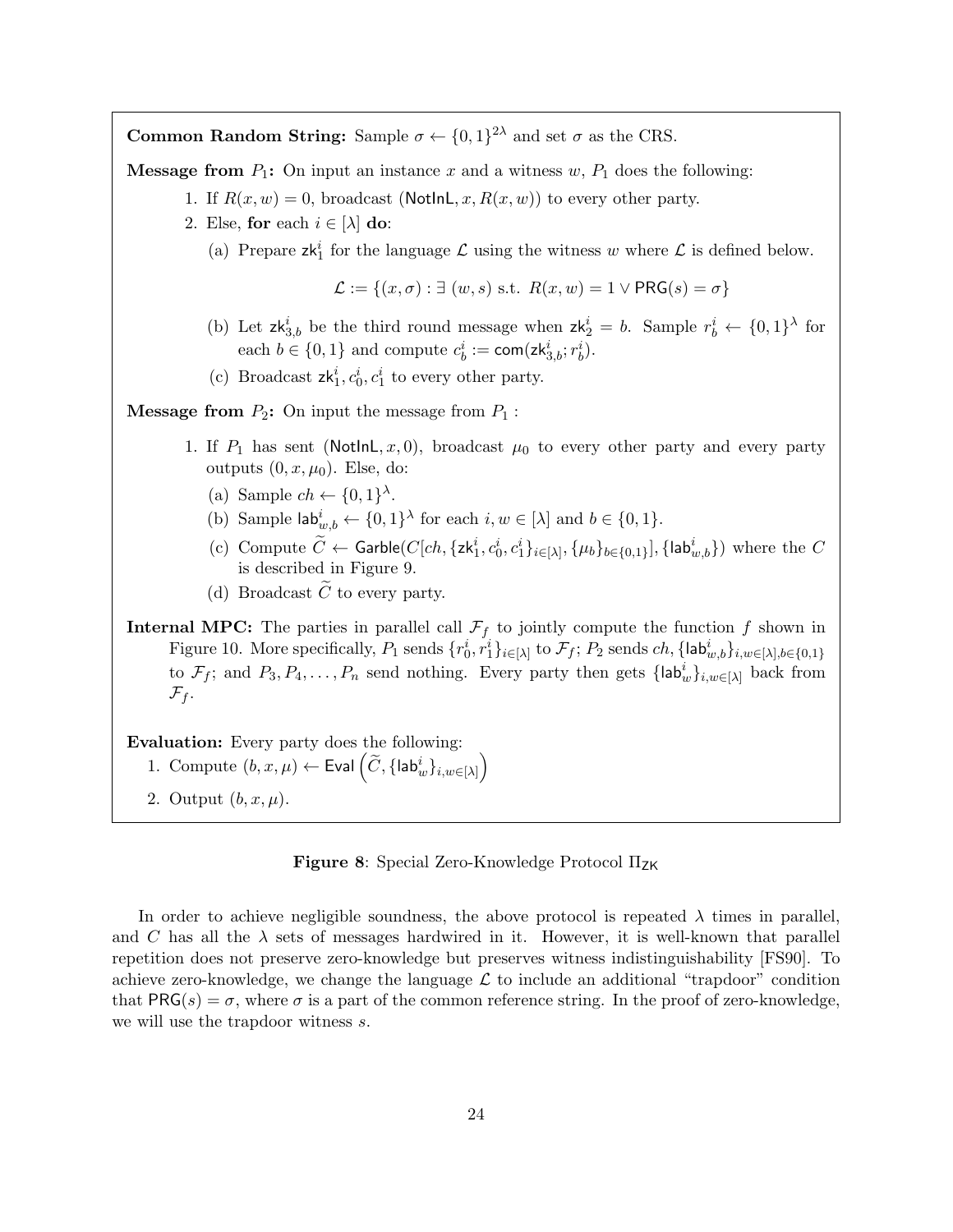$C\left[ch,\{\mathsf{zk}^i_1,c^i_0,c^i_1\}_{i\in[\lambda]},\{\mu_b\}_{b\in\{0,1\}}\right]$  $\textbf{Input:}~~ r^1, r^2, \ldots, r^{\lambda}.$  $\textbf{Hard-coded parameters: } ch, \{\textsf{zk}_1^i, c_0^i, c_1^i\}_{i \in [\lambda]}, \{\mu_b\}_{b \in \{0,1\}}$ 

- 1. Use the randomness  $r^i$  to obtain the message  $z \kappa^i_3$  committed in  $c^i_{ch[i]}$  for each  $i \in [\lambda]$ .
- 2. For each  $i \in [\lambda]$ , check if  $(\mathsf{zk}_1^i, ch[i], \mathsf{zk}_3^i)$  is a valid proof for the membership in language L.
- 3. If any of the checks fails, output  $(0, x, \mu_0)$ . Else, output  $(1, x, \mu_1)$ .



Parties:  $P_1, P_2, \ldots, P_n$ . Inputs:

- $P_1$  inputs  $\{r_0^i, r_1^i\}_{i \in [\lambda]},$  where  $r_i^b \in \{0, 1\}^{\lambda}$ .
- $P_2$  inputs  $ch$ ,  $\{\mathsf{lab}_{w,b}^i\}_{i,w\in[\lambda],b\in\{0,1\}}$ , where  $\mathsf{lab}_{w,b}^i \in \{0,1\}^{\lambda}$ .
- $P_3, P_4, \ldots, P_n$  input nothing.
- **Output:** { $\text{lab}_{w,r_{ch[i]}[w]}^i\}_{i,w \in [\lambda]}$  (same for every party).



Correctness. To argue the correctness of the protocol, we only need to prove that in the evaluation step,  $\mu$  is either  $\mu_0$  or  $\mu_1$  based on whether  $R(x, w) = 0$  or  $R(x, w) = 1$ . We know that the output of  $\mathcal{F}_f$  is  $\left\{\mathsf{lab}^i_w\right\}_{i,w\in[\lambda]},$  where  $\mathsf{lab}^i_w=\mathsf{lab}^i_{w,r^i_{ch[i]}[w]}.$  Notice that  $\mathsf{lab}^i_{w,b}$ 's are the input keys of  $\tilde{C}$ , hence  $\textsf{lab}_w^i$  is the label corresponding to the w-th bit of  $r_{ch[i]}^i$ . Using these input labels to evaluate  $\widetilde{C}$  gives us Eval  $\left(\widetilde{C}, \left\{\mathsf{lab}^i_w\right\}_{i,w \in [\lambda]} \right) = C \left( \left\{r^i_{ch[i]}\right\} \right)$  $i\in[\lambda]$ .

In the circuit evaluation of C,  $r_{ch[i]}^i$  is used to obtain  $zk_{3,ch[i]}^i$  from  $c_{ch[i]}^i$ . It now follows from the completeness of  $(\mathsf{zk}_1^i, ch[i], \mathsf{zk}_{3, ch[i]}^i)$  that  $\mu$  is either  $\mu_0$  or  $\mu_1$  based on  $R(x, w) = 0$  or  $R(x, w) = 1$ .

**Efficiency.** The number of public key operations performed in the protocol is  $poly(n, \lambda)$  which follows from Theorem 3.3 when applied to function  $f$ .

#### 5.2 Security

We consider three cases: either  $P_2$  is corrupted, or  $P_1$  is corrupted, or both  $P_1$  and  $P_2$  are not corrupted. In each of these cases, we describe ideal world simulators and show that no environment can distinguish between the real world and the ideal world in each of these cases.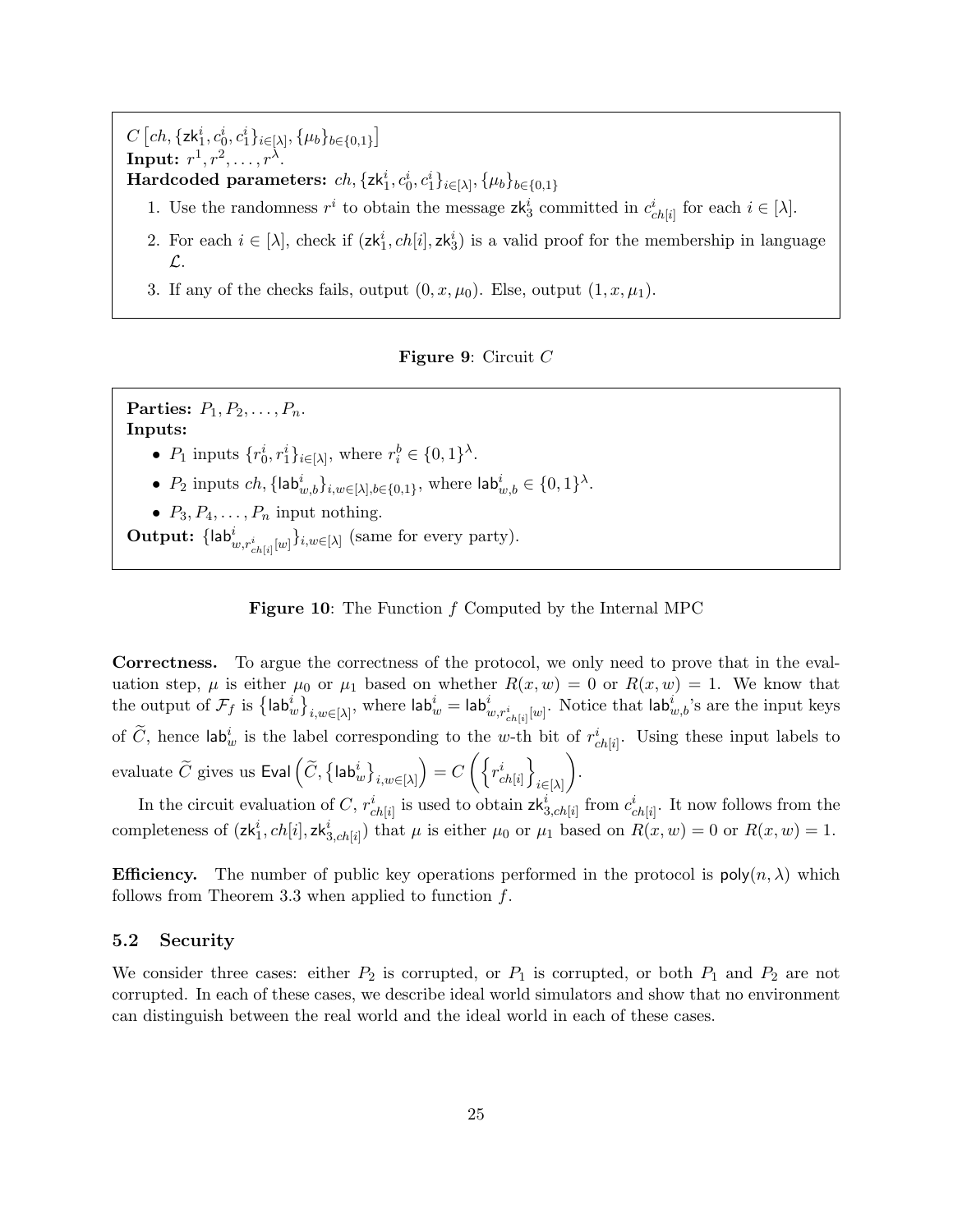#### 5.2.1 Case-1:  $P_2$  is corrupted

We first show the construction of an ideal world simulator in Figure 11 and then show that the real world distribution is computationally indistinguishable to the ideal world.



#### **Figure 11:** Simulator Sim when  $P_2$  is corrupted

We now show that the simulated distribution is computationally indistinguishable to the honest prover's distribution. We show this through a sequence of hybrids.

 $\mathcal{H}_1$ : This hybrid is same as the honest prover distribution except that we generate the common random string  $\sigma$  as PRG(s) where s is chosen uniformly from  $\{0,1\}^{\lambda}$ .  $\mathcal{H}_1$  is computationally indistinguishable from the honest prover's execution from the security of PRG.

If  $R(x, w) = 0$ , then  $\mathcal{H}_1$  is identical to the ideal world distribution generated by Sim. In the rest of the proof, we consider the case where  $R(x, w) = 1$ .

We now define a sequence of hybrids, specifically, one hybrid for each  $i \in [\lambda + 1]$ .

 $\mathcal{H}_{2,i}$ : In this hybrid, for each  $j \in [i-1]$ , we use the witness s to generate  $z^{i}$ ,  $z^{i}$ ,  $z^{i}$ ,  $z^{i}$ , and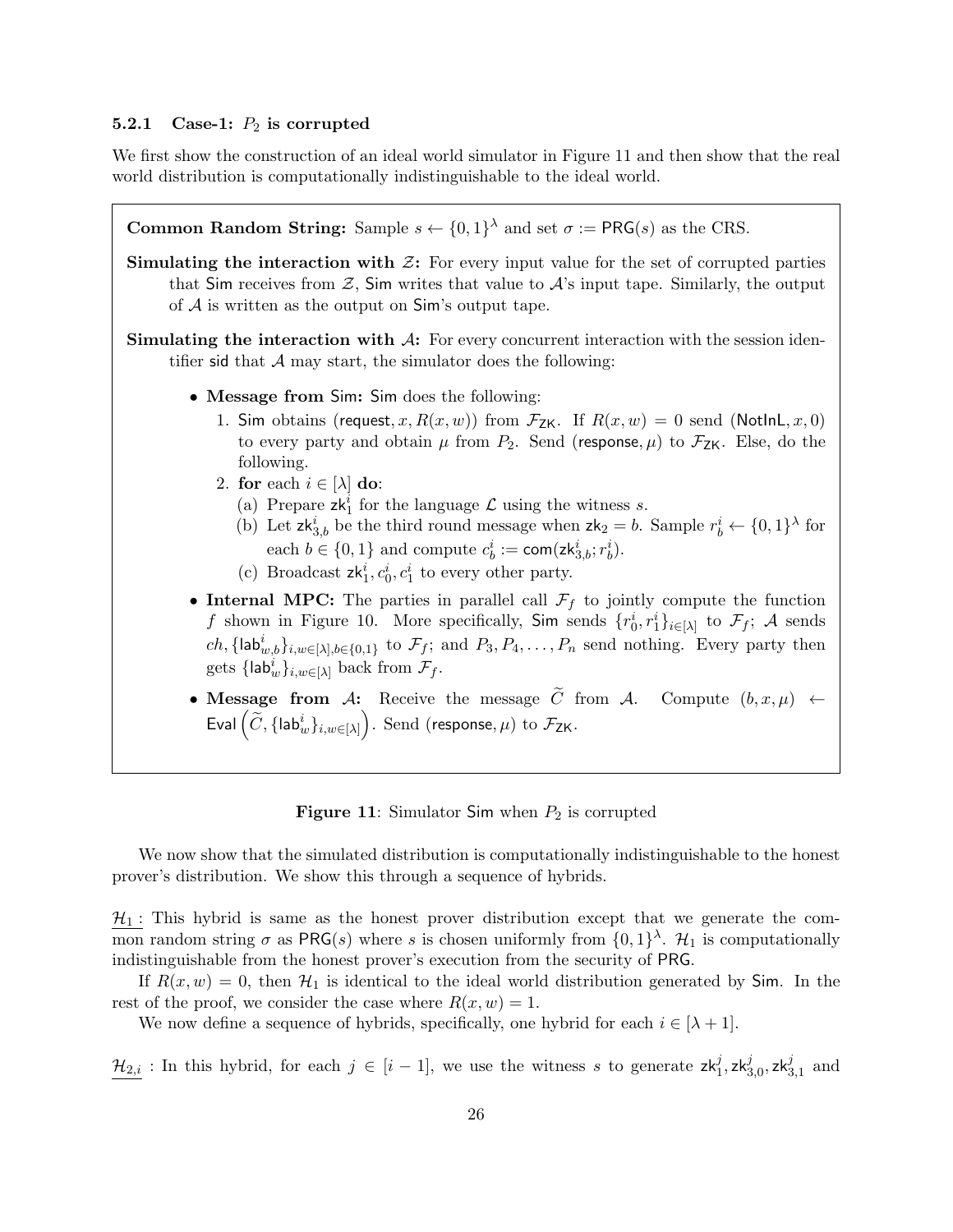for  $j \in [i, \lambda]$ , we use the witness w. Note that  $\mathcal{H}_{2,1}$  is distributed identically to  $\mathcal{H}_1$  and  $\mathcal{H}_{2,\lambda+1}$  is distributed identically to the simulated execution given in Figure 11. We now argue that  $\mathcal{H}_{2,i-1}$  is indistinguishable to  $\mathcal{H}_{2,i}$  for every  $i \in [\lambda + 1]$ .

Lemma 5.3 Assuming the hiding property of the commitment scheme and witness indistinguishability property of Blum's protocol,  $\mathcal{H}_{2,i-1} \stackrel{c}{\approx} \mathcal{H}_{2,i}$  for every  $i \in [\lambda + 1]$ .

**Proof** We first define an intermediate hybrid  $\mathcal{H}_{2,i-1,1}$ .

 $\mathcal{H}_{2,i-1,1}$ : In this hybrid, we generate the first round message from  $P_1$  and the messages to  $\mathcal{F}_f$ as follows:

- 1. Set counter  $= 0$ .
- 2. while(counter  $\leq \lambda$ ) :

**Message from**  $P_1$ : On input the instance x and witness w:

- (a) for each  $j \in [\lambda] \setminus \{i-1\}$  do: i. Prepare  $\mathsf{zk}_1^j, c_0^j$  $_0^j,c_1^j$  $\frac{1}{1}$  as in  $\mathcal{H}_{2,i-1}$  and broadcast it to every party.
- (b) for  $j = i 1$  do :
	- i. Prepare  $zk_1^j, zk_{3,0}^j, zk_{3,1}^j$  as in  $\mathcal{H}_{2,i-1}$ .
	- ii. Choose a random bit  $b[j]$ . Generate  $c_k^j$  $\frac{j}{b[j]}$  as  $\mathsf{com}(\mathsf{zk}^j_{3,b[j]}; r_b^j)$  $\binom{j}{b[j]}$  and  $c_1^j$  $_{[1-b][j]}^{j}$  as  $\mathsf{com}(0^{|\mathsf{zk}_{3,1-b[j]}^j|}; r_1^j)$  $_{1-b[j]}^j$ ).
	- iii. Broadcast  $zk_1^j, c_0^j$  $_{0}^{j},c_{1}^{j}$  $\frac{J}{1}$  to every other party.

**Internal MPC:** (a) Sim resets  $r_{1-b[i-1]}^{i-1} := 0^{\lambda}$ .

- (b) The parties in parallel call  $\mathcal{F}_f$  to jointly compute the function f shown in Figure 10. More specifically, Sim sends  $\{r_0^j\}$  $j\overline{0}, r_1^j$  $\{j\}_{j\in[\lambda]}$  to  $\mathcal{F}_f$ ;  $P_2$  sends  $ch, \{\mathsf{lab}^i_{w,b}\}_{i,w \in [\lambda], b \in \{0,1\}}$ to  $\mathcal{F}_f$ ; and  $P_3, P_4, \ldots, P_n$  send nothing. If  $ch[i-1] \neq b[i-1]$ , send abort to  $\mathcal{F}_f$ , increment counter by 1 and go to the beginning of the while loop. Else exit the while loop.
- 3. if(counter  $> \lambda$ ), output special abort.

We now argue that  $\mathcal{H}_{2,i-1}$  is indistinguishable to  $\mathcal{H}_{2,i-1,1}$  assuming the hiding property of the commitment scheme.

**Claim 5.4** Assuming the hiding property of the commitment scheme,  $\mathcal{H}_{2,i-1} \stackrel{c}{\approx} \mathcal{H}_{2,i-1,1}$ .

**Proof** We show this via an intermediate hybrid  $H_1$ .

 $H_1$ : In this hybrid, we generate the first round message from  $P_1$  and the messages to  $\mathcal{F}_f$  as follows:

- 1. Set counter  $= 0$ .
- 2. while(counter  $\leq \lambda$ ) :

**Message from**  $P_1$ : On input the instance x and witness w: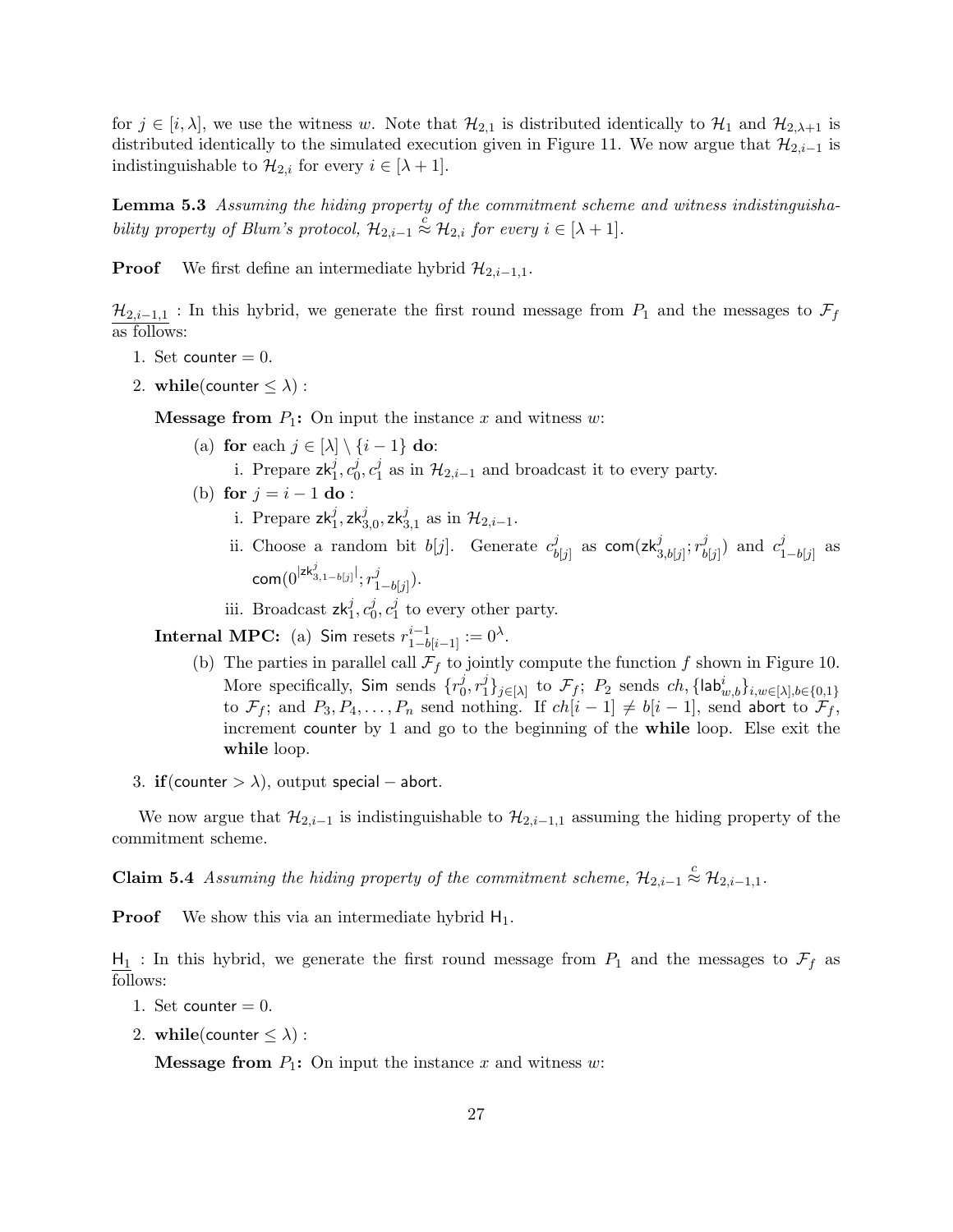- (a) Choose a random bit  $b[i-1]$ .
- (b) for each  $j \in [\lambda]$  do:

i. Prepare  $zk_1^j, c_0^j$  $_0^j,c_1^j$  $\frac{1}{1}$  as in  $\mathcal{H}_{2,i-1}$  and broadcast it to every party.

**Internal MPC:** (a) Sim resets  $r_{1-b[i-1]}^{i-1} := 0^{\lambda}$ .

- (b) The parties in parallel call  $\mathcal{F}_f$  to jointly compute the function f shown in Figure 10. More specifically, Sim sends  $\{r_0^j\}$  $j\overline{0}, r_1^j$  $\{j\}_{j\in[\lambda]}$  to  $\mathcal{F}_f$ ;  $P_2$  sends  $ch, \{\mathsf{lab}^i_{w,b}\}_{i,w\in[\lambda],b\in\{0,1\}}$ to  $\mathcal{F}_f$ ; and  $P_3, P_4, \ldots, P_n$  send nothing. If  $ch[i-1] \neq b[i-1]$ , send abort to  $\mathcal{F}_f$ , increment counter by 1 and go to the beginning of the while loop. Else exit the while loop.
- 3. if(counter  $> \lambda$ ), output special abort.

The only difference between H<sub>1</sub> and  $\mathcal{H}_{2,i-1}$  is that H<sub>1</sub> may output special – abort. We show that the probability that  $H_1$  outputs special – abort is negligible. Notice that in any execution of the while loop, the probability (over the choice of  $b[i - 1]$ ) that abort is sent to  $\mathcal{F}_f$  is 1/2. Thus, the probability that special – abort is output by  $H_1$  is  $2^{-\lambda}$ .

The only difference between  $H_1$  and  $\mathcal{H}_{2,i-1,1}$  is that in  $\mathcal{H}_{2,i-1,1}$ ,  $c_{1-b[i-1]}^{i-1}$  is generated by  $\text{com}(0^{|\mathbf{zk}_{3,1-b[i-1]}^{i-1}|};r_{1-b[i-1]}^{i-1}).$  It follows from the hiding property of com that  $H_1$  is computationally indistinguishable to  $\mathcal{H}_{2,i-1,1}$ .

Thus,  $\mathcal{H}_{2,i-1} \stackrel{s}{\approx} \mathsf{H}_1 \stackrel{c}{\approx} \mathcal{H}_{2,i-1,1}$ . This completes the proof of the claim.

Г

We now define another hybrid  $\mathcal{H}_{2,i-1,2}$ .

 $\mathcal{H}_{2,i-1,2}$  :We generate the first round message from  $P_1$  and the messages to  $\mathcal{F}_f$  as follows.

- 1. Set counter  $= 0$ .
- 2. while(counter  $\langle \lambda \rangle$  :

**Message from**  $P_1$ : On input the instance x and witness w:

- (a) for each  $j \in [\lambda] \setminus \{i-1\}$  do:
	- i. Prepare  $zk_1^j, c_0^j$  $_0^j,c_1^j$  $\frac{1}{1}$  as in  $\mathcal{H}_{2,i-1}$  and broadcast it to every party.
- (b) for  $j = i 1$  do:
	- i. Prepare  $zk_1^j, zk_{3,0}^j, zk_{3,1}^j$  using the witness s (instead of w).
	- ii. Choose a random bit  $b[j]$ . Generate  $c_k^j$  $\frac{j}{b[j]}$  as  $\mathsf{com}(\mathsf{zk}^j_{3,b[j]}; r_b^j)$  $\binom{j}{b[j]}$  and  $c_1^j$  $_{[1-b][j]}^{j}$  as  $\mathsf{com}(0^{|\mathsf{zk}_{3,1-b[j]}^j|}; r_1^j)$  $_{1-b[j]}^j$ ).
	- iii. Broadcast  $zk_1^j, c_0^j$  $_{0}^{j},c_{1}^{j}$  $\frac{J}{1}$  to every other party.

**Internal MPC:** (a) Sim resets  $r_{1-b[i-1]}^{i-1} := 0^{\lambda}$ .

- (b) The parties in parallel call  $\mathcal{F}_f$  to jointly compute the function f shown in Figure 10. More specifically, Sim sends  $\{r_0^j\}$  $j\overline{0}, r_1^j$  $\{j\}_{j\in[\lambda]}$  to  $\mathcal{F}_f$ ;  $P_2$  sends  $ch, \{\mathsf{lab}^i_{w,b}\}_{i,w \in [\lambda], b \in \{0,1\}}$ to  $\mathcal{F}_f$ ; and  $P_3, P_4, \ldots, P_n$  send nothing. If  $ch[i-1] \neq b[i-1]$ , send abort to  $\mathcal{F}_f$ , increment counter by 1 and go to the beginning of the while loop. Else exit the while loop.
- 3. if(counter >  $\lambda$ ), output special abort.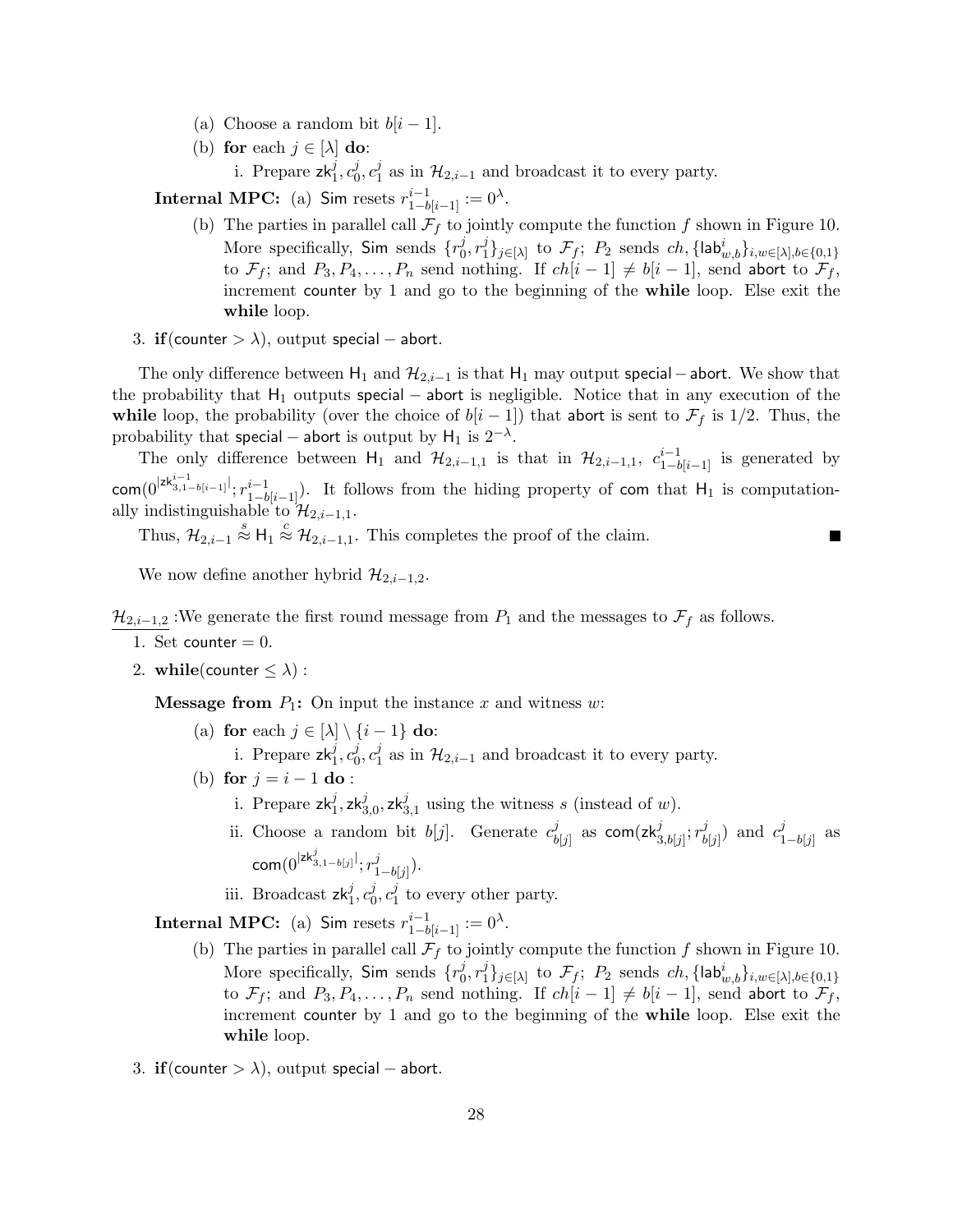It follows from the witness indistinguishability property of Blum's protocol that  $\mathcal{H}_{2,i-1,2}$  is computationally indistinguishable to  $\mathcal{H}_{2,i-1,1}$ .

We can show via an identical argument to Claim 5.4 that  $\mathcal{H}_{2,i-1,2}$  is computationally indistinguishable to  $\mathcal{H}_{2,i}$ . This completes the proof of the lemma.

#### 5.2.2 Case-2:  $P_1$  is corrupted

We first describe the ideal world simulator in Figure 12.

**Common Random String:** Sample  $\sigma \leftarrow \{0, 1\}^{2\lambda}$  and set  $\sigma$  as the CRS.

- Simulating the interaction with  $\mathcal{Z}$ : For every input value for the set of corrupted parties that Sim receives from  $\mathcal{Z}$ , Sim writes that value to  $\mathcal{A}$ 's input tape. Similarly, the output of  $A$  is written as the output on  $Sim's$  output tape.
- **Simulating the interaction with**  $\mathcal{A}$ **:** For every concurrent interaction with the session identifier sid that  $A$  may start, the simulator does the following:
	- Message from A: If A sends (NotlnL,  $x, 0$ ) then sample a random w and send (prover, sid, x, w) to  $\mathcal{F}_{\mathsf{ZK}}$ . Else, receive the first round message  $\{\mathsf{zk}_1^i, c_0^i, c_1^i\}_{i\in[\lambda]}$  from A.
	- Internal MPC: Recover the message  $\{r_0^i, r_1^i\}_{i\in[\lambda]}$  that A sends to  $\mathcal{F}_f$ . For every  $i \in [\lambda]$ , use  $r_0^i, r_1^i$  to recover  $\mathsf{zk}_{3,0}^i, \mathsf{zk}_{3,1}^i$  from  $c_0^i, c_1^i$ . Choose a random  $ch \leftarrow \{0,1\}^\lambda$ and check if  $(\mathsf{zk}_1^i, ch[i], \mathsf{zk}_{3, ch[i]}^i)$  is a valid proof. If any of the checks fail, sample a random w and send (prover, sid, x, w) to  $\mathcal{F}_{ZK}$ . Else, check if for any  $i \in [\lambda]$  both  $(\mathsf{zk}_1^i, 0, \mathsf{zk}_{3,0}^i)$  and  $(\mathsf{zk}_1^i, 1, \mathsf{zk}_{3,1}^i)$  are valid proofs. If yes, recover w from these two transcripts and send (prover, sid, x, w) to  $\mathcal{F}_{ZK}$ . Else, output special – abort.
	- Message from Sim: Sim does the following:
		- 1. Receive  $\mu$  from  $\mathcal{F}_{ZK}$  and send  $\mu$  to every party if A sends (NotlnL, x, 0).
		- 2. Sample  $\mathsf{lab}_w^i \leftarrow \{0,1\}^{\lambda}$  for each  $i, w \in [\lambda]$ .
		- 3. Compute  $\widetilde{C} \leftarrow \textsf{Sim}_{\textsf{ckt}}\left(1^{\lambda},1^{|C|}, \mu, \{\textsf{lab}_w^i\}_{i,w\in \textsf{inp}(C)}\right)$
		- 4. Broadcast  $\widetilde{C}$  and send  $\{\textsf{lab}_w^i\}_{i,w\in[\lambda]}$  as the output from  $\mathcal{F}_f$  to every party.

#### **Figure 12:** Simulator Sim when  $P_1$  is corrupted

We now argue that the distribution generated by Sim is computationally indistinguishable to the honest  $P_2$ 's distribution. We first note that since  $\sigma$  is chosen randomly from  $\{0,1\}^{2\lambda}$ , with overwhelming probability there exists no  $s \in \{0,1\}^{\lambda}$  such that  $PRG(s) = \sigma$ . In the rest of the proof, we condition on this event happening.

Claim 5.5 Assuming the security of garbled circuits, we have that the real world distribution is computationally indistinguishable to the ideal world.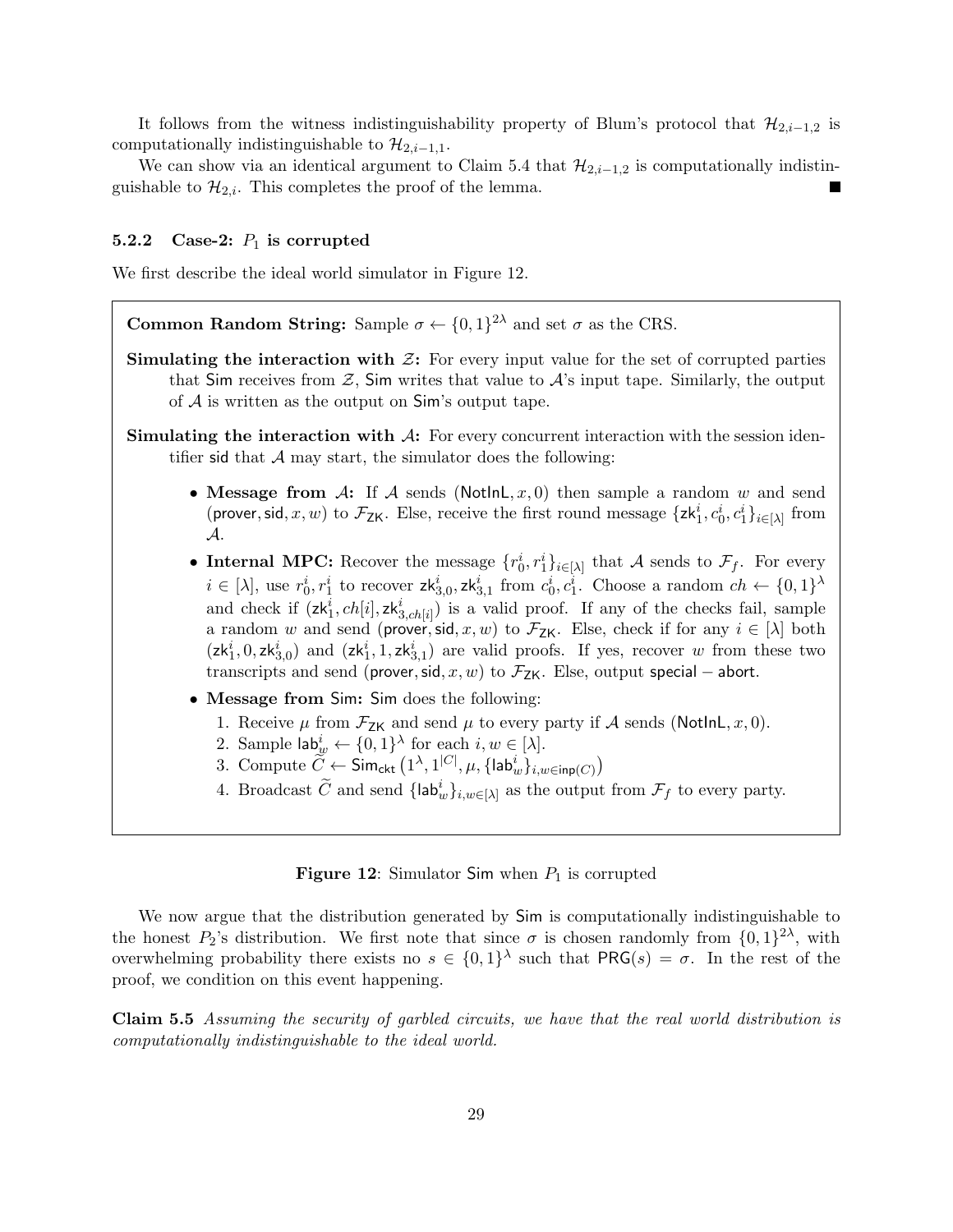Proof We first argue that the probability that the ideal simulator Sim outputs special – abort is negligible. Note that Sim outputs special – abort when for a random  $ch$ ,  $({\sf zk}_1^i, ch[i], {\sf zk}_{3,ch[i]}^i)$  is a valid proof but for every  $i \in [\lambda]$ ,  $(zk_1^i, 1 - ch[i], zk_{3,1-ch[i]}^i)$  is invalid. The probability (over the choice of *ch*) of such an event happening is  $2^{-\lambda}$ .

Notice that the only difference between the real world and the ideal world distribution is in generating the garbled circuit  $\tilde{C}$ . In the real world, it is generated honestly whereas in the ideal simulation the garbled circuit is simulated. We note that the output  $\mu$  used in the generation of  $\tilde{C}$ is same as the real world output. It now follows from the security of the garbled circuits that the real world and ideal world distributions are computationally indistinguishable.

#### 5.2.3 Case-3: Neither  $P_1$  nor  $P_2$  is corrupted

We describe the ideal world simulator in Figure 13.

| <b>Common Random String:</b> Sample $s \leftarrow \{0,1\}^{\lambda}$ and set $\sigma := \text{PRG}(s)$ as the CRS.                                                                                                                                                      |
|-------------------------------------------------------------------------------------------------------------------------------------------------------------------------------------------------------------------------------------------------------------------------|
| <b>Simulating the interaction with Z:</b> For every input value for the set of corrupted parties<br>that Sim receives from $Z$ , Sim writes that value to $\mathcal{A}$ 's input tape. Similarly, the output<br>of $A$ is written as the output on $Sim's$ output tape. |
| <b>Simulating the interaction with A:</b> For every concurrent interaction with the session iden-<br>tifier sid that $A$ may start, the simulator does the following:                                                                                                   |
| • Receive $(R(x, w), x, \mu)$ from the ideal functionality $\mathcal{F}_{ZK}$ .                                                                                                                                                                                         |

- Message from Sim on behalf of  $P_1$ : Sim does the following:
	- 1. if  $(R(x, w) = 0)$ , send (NotlnL, x, 0) to every party. Else, do the following.
	- 2. for each  $i \in [\lambda]$  do:
		- (a) Prepare  $zk_1^i$  for the language  $\mathcal L$  using the witness s.
		- (b) Let  $zk_{3,b}^i$  be the third round message when  $zk_2 = b$ . Sample  $r_b^i \leftarrow \{0,1\}^{\lambda}$  for each  $b \in \{0, 1\}$  and compute  $c_b^i := \text{com}(\mathsf{zk}_{3,b}^i; r_b^i)$ .
		- (c) Broadcast  $z_{1}^{i}, c_{0}^{i}, c_{1}^{i}$  to every other party.
- Message from Sim on behalf of  $P_2$ : Sim does the following:
	- 1. if  $(R(x, w) = 0)$ , send  $\mu$  to every party. Else, do the following.
	- 2. Sample  $\mathsf{lab}_w^i \leftarrow \{0,1\}^{\lambda}$  for each  $i, w \in [\lambda]$ .
	- 3. Compute  $\widetilde{C} \leftarrow \mathsf{Sim}_{\mathsf{ckt}}\left(1^{\lambda}, 1^{|C|}, \mu, \{\mathsf{lab}_w^i\}_{i,w \in \mathsf{inp}(C)}\right)$
	- 4. Broadcast  $\widetilde{C}$  and send  $\{\textsf{lab}_w^i\}_{i,w\in[\lambda]}$  as the output from  $\mathcal{F}_f$  to every party.

**Figure 13:** Simulator Sim when neither  $P_1$  nor  $P_2$  is corrupted

It follows directly from cases-1 and 2 that the real world distribution is computationally indistinguishable from ideal world distribution.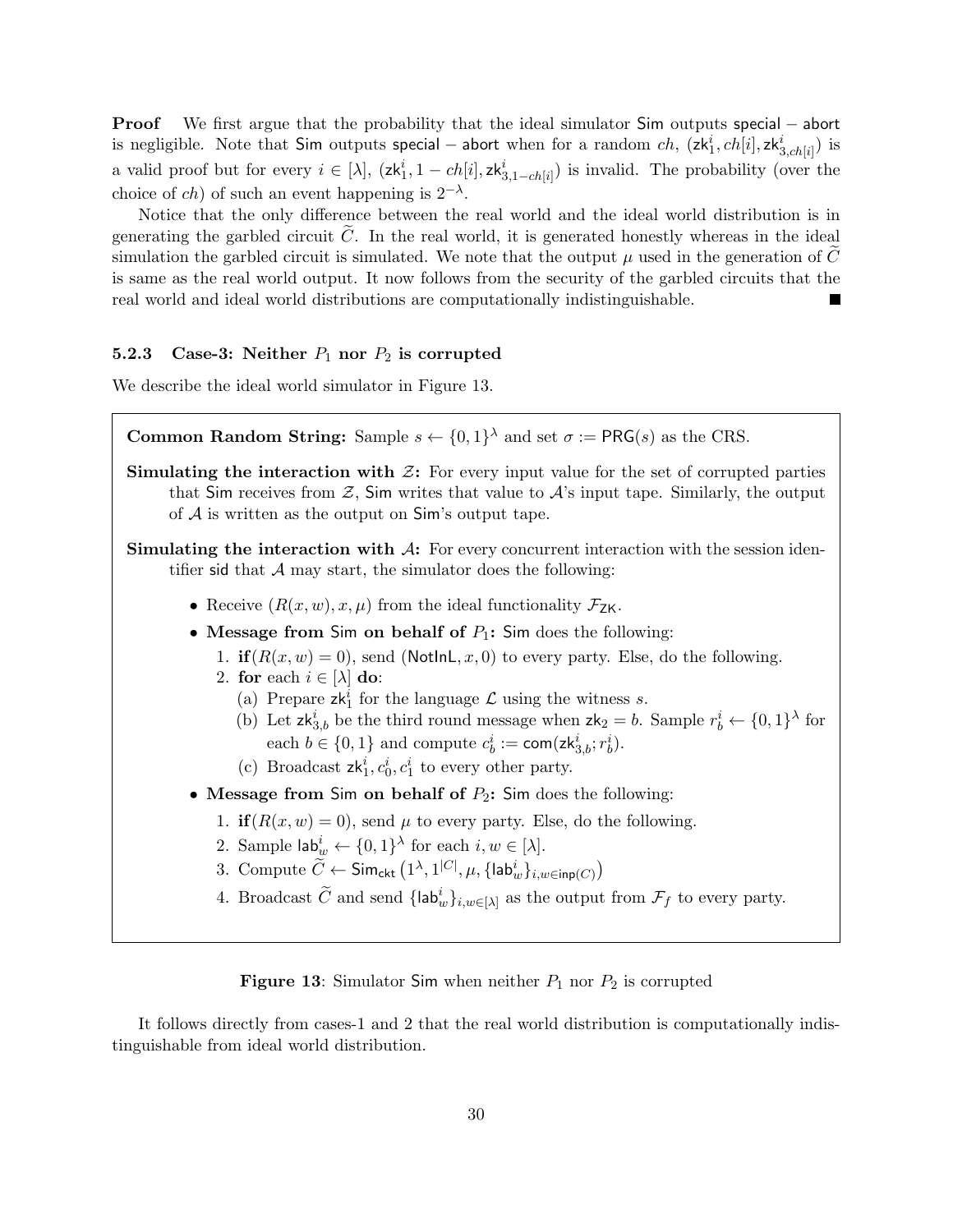# 6 Malicious Secure Protocol

In this section, we give a construction of two-round, multiparty computation that is secure against malicious adversaries and minimizes the number of public key operations.

#### 6.1 Construction

Our two-round protocol computing a function  $f$  uses the following primitives.

- 1. An *n*-party malicious secure conforming protocol  $\Phi$  computing the function f.
- 2. A selective garbling scheme for circuits (Garble, Eval).
- 3. A pseudorandom generator  $PRG_{mal}: \{0,1\}^{\lambda} \to \{0,1\}^{4T}$  where each output bit can be computed by a circuit of size  $\text{poly}(\lambda, \log T)$ .<sup>6</sup>
- 4. A somewhere adaptive garbling scheme for circuits (SAdpGarbleCkt, SAdpGarbleInp, SAdpEvalCkt) (defined in Section 3.2). We assume that the length of the garbled input when SAdpGarbleCkt is used to garbled  $C_B$  (described in Figure 14) is M.
- 5. A maliciously secure two-round MPC protocol computing the function g described in Figure 15.
- 6. A non-interactive statistically binding commitment scheme (Com, Decom).
- 7. The special ZK protocol parameterized by an NP relation R described below.

$$
\begin{array}{lcl} R & := & \displaystyle \Bigg\{ \left( x = \left( \widetilde{C}_B , cm \right) , w = \left( \Omega , C_B , \text{state}, \omega \right) \right) : \\ \\ & & \displaystyle \qquad \qquad \text{(Decom} (cm, \text{state}, \omega) = 1) \wedge \left( \left( \widetilde{C}_B , \text{state} \right) = \text{SAdpGarbleCkt} \left( C_B ; \Omega \right) \right) \Bigg\}. \end{array}
$$

We give an overview of the construction below and describe the formal construction later.

Overview. In order to make our protocol maliciously secure, we need to make the special purpose OT extension protocol maliciously secure. Below, we will first describe the changes between a single pair of sender and receiver, and then extending it to  $n-1$  senders with a single receiver is similar to the semi-honest setting.

In the first round, the message sent from the receiver is the same as the semi-honest setting. The sender samples a set of masks  $M = \{m_{i,0}, m_{i,1}\}_{i\in[L]}$  and constructs  $C_B$  same as before. It then uses the somewhere adaptive garbling scheme to garble  $C_B$  using randomness  $\Omega$  and obtains  $C_B$  and a secret state state. The sender sends  $C_B$  to the receiver. Additionally, it computes a commitment cm of state using randomness  $\omega$ .

In the second round, the sender computes and hardwires  $\{ct_{i,b}\}_{i\in[L],b\in\{0,1\}}$  in its "talking garbled" circuits" same as before. The receiver constructs a wrap-circuit  $C_{wrap}$  that is the same as before

<sup>&</sup>lt;sup>6</sup>The GGM PRF [GGM86] can be easily modified to give such a PRG based on one-way functions.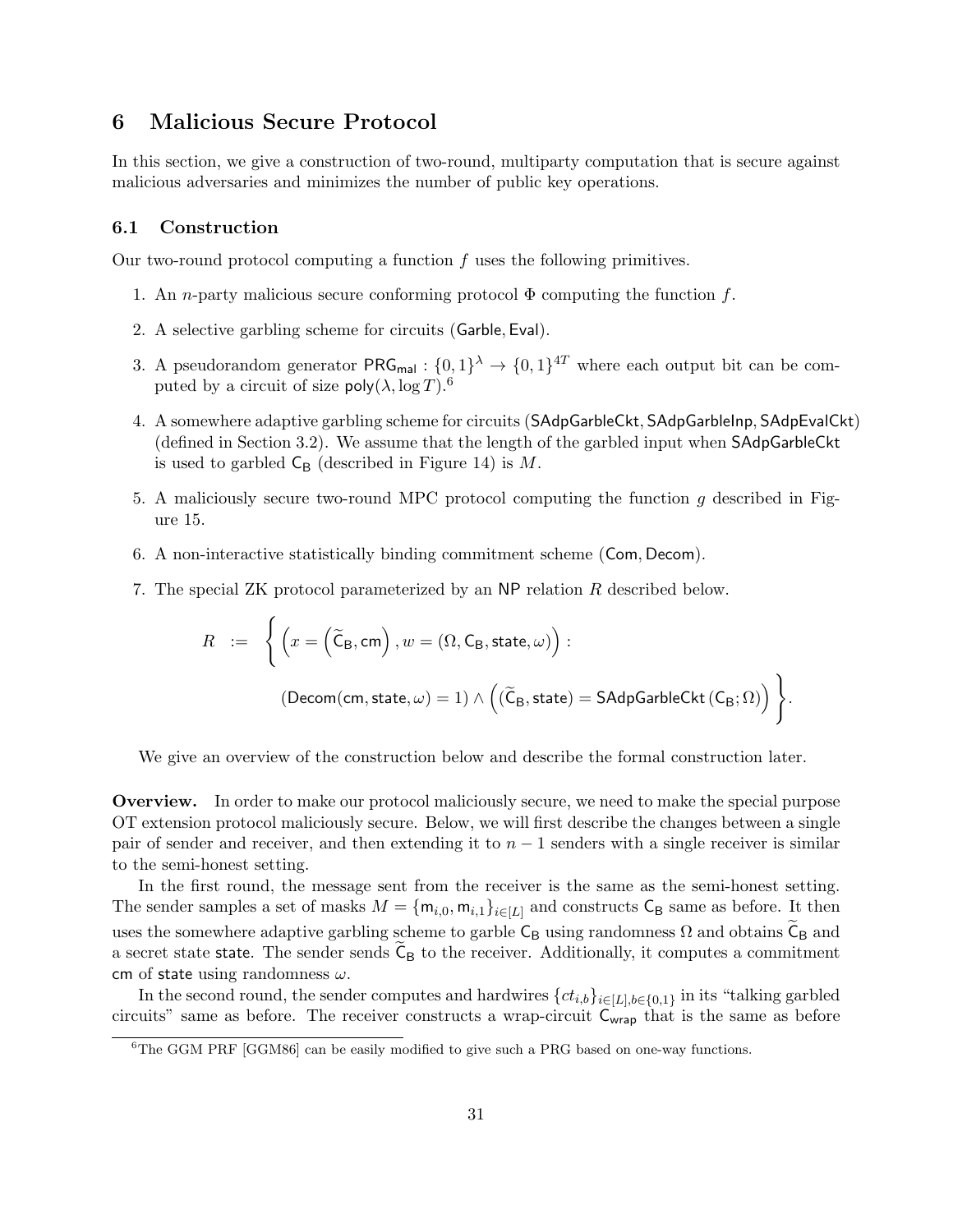except that it takes an additional bit b as input indicating whether  $C_B$  is constructed correctly by the sender. The receiver then garbles  $C_{wrap}$  and sends the garbled circuit  $C_{wrap}$  to the sender.

In order to obtain the label for the additional input bit  $b$  of  $C_B$ , the sender and receiver in parallel run the two-round special zero-knowledge protocol for the language  $R$  defined above. Specially,  $\mathcal{F}_{\mathsf{zk}}$  takes as input  $\left(x = \left(\widetilde{\mathsf{C}}_\mathsf{B}, \mathsf{cm}\right), w = \left(\Omega, \mathsf{C}_\mathsf{B}, \mathsf{state}, \omega\right) \right)$  from the sender and  $(\mathsf{lab}_0, \mathsf{lab}_1)$  from the receiver, where  $(lab_0, lab_1)$  are the labels for the input bit b. If  $C_B$  is generated correctly and  $\omega$  is the randomness used to generate cm, then  $\mathcal{F}_{zk}$  will output  $\vert ab_1 \vert$  for evaluating  $\tilde{C}_{wrap}$ .

In order to obtain the remaining labels for evaluating  $\tilde{C}_{\text{wrap}}$ , the sender and receiver in parallel run a two-round maliciously secure MPC protocol from [GS18] to compute a function g. The function  $g$  is different from before in that it takes state as input to compute the garbled input of  $C_B$ . In addition, it first checks if the sender has the randomness used to generate cm. If so, then it computes the two-step translation functionality and outputs the labels for evaluating  $C_{\text{wrap}}$ . Notice that the statistically binding commitment scheme ensures that state fed into  $\mathcal{F}_{z\mathbf{k}}$  is consistent with that fed into  $\mathcal{F}_q$  with overwhelming probability.

At the end of the second round, the two parties will obtain  $\mathsf{lab}_1$  along with all the remaining labels for evaluating  $C_{\text{wrap}}$  only if the sender has generated  $C_B$  correctly. Hence they are able to evaluate  $\tilde{C}_{wran}$  at the end of the second round.

The remaining steps in constructing our protocol are (a) extending the maliciously secure special purpose OT extension protocol between a single pair of sender and receiver to a protocol with n−1 senders and a single receiver, and (b) combine the maliciously secure special purpose OT extension with the maliciously secure MPC protocol of [GS18]. These steps are similar to the semi-honest setting.

Description of the Protocol. We now give a formal description of our construction in below in the  $\mathcal{F}_q$  and  $\mathcal{F}_{z\mathsf{k}}$  hybrid model.

**Round-1:** Each party  $P_i$  does the following:

- 1. Compute  $(z_i, v_i) \leftarrow \text{pre}(1^{\lambda}, i, x_i)$ .
- 2. For each  $t \in [T]$  and for each  $\alpha, \beta \in \{0, 1\}$

$$
c_i[(t, \alpha, \beta)] := v_i[h] \oplus \text{NAND}(v_i[f] \oplus \alpha, v_i[g] \oplus \beta)
$$

where  $\phi_t = (\star, f, g, h)$ .

- 3. Sample  $s_i \leftarrow \{0,1\}^{\lambda}$  and compute  $e_i := \textsf{PRG}_{\textsf{mal}}(s_i) \oplus c_i$ .
- 4. For each  $j \in [n] \setminus \{i\}$ , sample

$$
\mu_0^{j \to i}, \mu_1^{j \to i} \leftarrow \{0, 1\}^{\lambda}
$$
\n
$$
\mathsf{rlab}_{k, b}^{j \to i} \leftarrow \{0, 1\}^{\lambda} \text{ for all } k \in [M], b \in \{0, 1\}
$$
\n
$$
\mathsf{m}_{k, b}^{i \to j} \leftarrow \{0, 1\}^{\lambda} \text{ for all } k \in [4T], b \in \{0, 1\}
$$

5. Garbling  $C_B$ : For each  $j \in [n] \setminus \{i\}$ , compute

$$
\begin{array}{rcl} (\widetilde{\mathsf{C}}_{\mathsf{B}}^{i\to j}, {\sf state}^{i\to j}) & := & {\sf SAdpGarbleCkt}\left( \mathsf{C}_{\mathsf{B}}\left[\left\{ \mathsf{m}_{k,0}^{i\to j}, \mathsf{m}_{k,1}^{i\to j}\right\}_{k\in[4T], b\in\{0,1\}}\right];\Omega\right) \\ & & \mathsf{cm}^{i\to j} & := & {\sf Com}({\sf state}^{i\to j}; \omega^{i\to j}) \end{array}
$$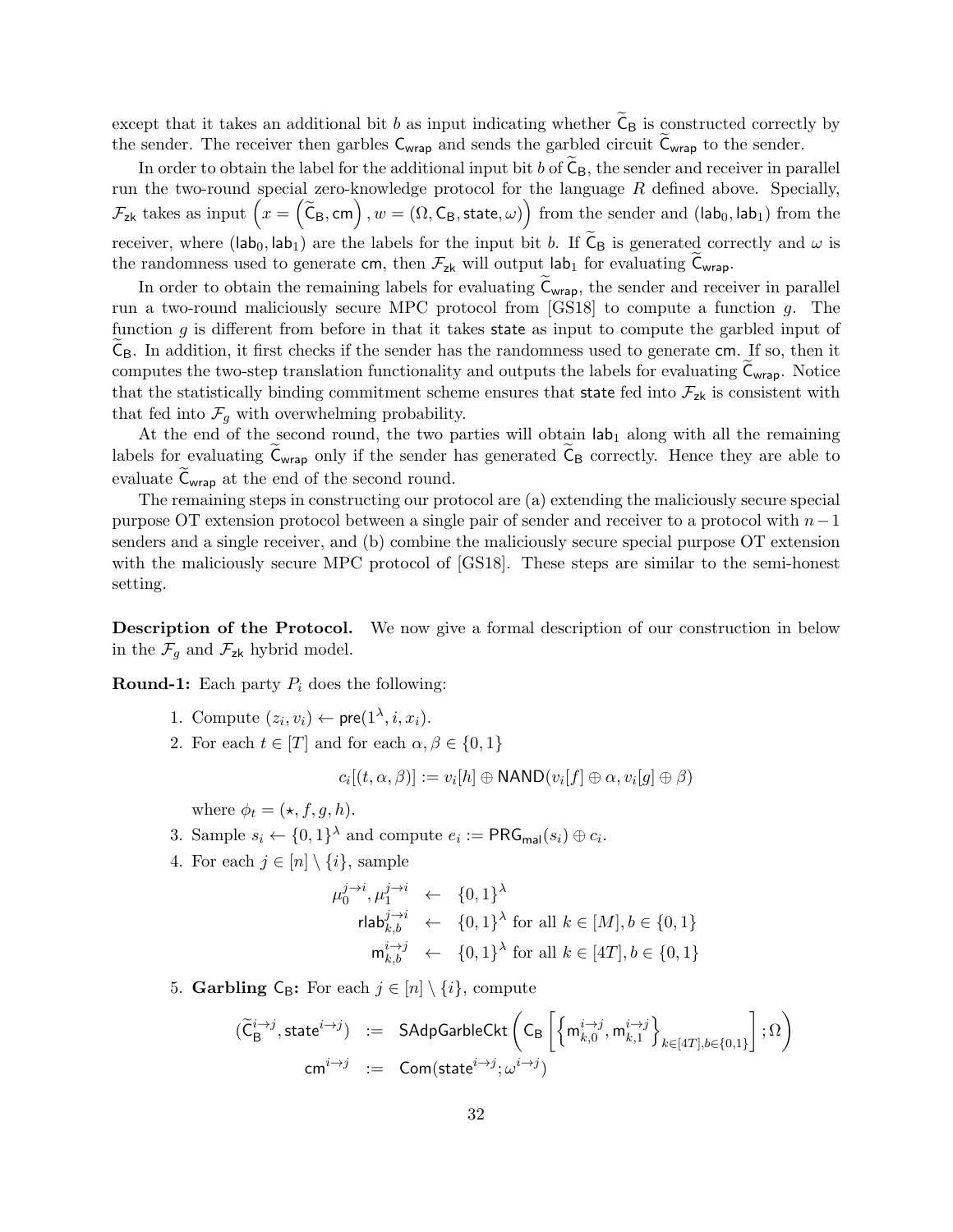where  $C_B$  is described in Figure 14 and  $\Omega, \omega^{i\rightarrow j}$  are sampled randomly.

- 6. Messages to  $\mathcal{F}_g$ : Send (ssid = i, s<sub>i</sub>, {rlab $j \to i \atop k,b \neq j \in [n] \setminus \{i\}, k \in [M], b \in \{0,1\}$ ) to  $\mathcal{F}_g$  acting as the receiver and for each  $j \in [n] \setminus \{i\}$ , send (ssid =  $j$ , {cm<sup>i→j</sup>, state<sup>i→j</sup>,  $\omega^{i\rightarrow j}$ }) to  $\mathcal{F}_g$  acting as the sender.
- 7. Messages to  $\mathcal{F}_{z_k}$ : For each  $j \in [n] \setminus \{i\}$ , send (ssid =  $(j \to i)$ ,  $\mu_0^{j \to i}$  $j\rightarrow i$ ,  $\mu_1^{j\rightarrow i}$  $j \rightarrow 1$  to  $\mathcal{F}_{\mathsf{zk}}$  acting as the verifier, and send  $(\text{ssid} = (i \to j), X^{i \to j}, W^{i \to j})$  to  $\mathcal{F}_{\text{zk}}$  acting as the prover where  $X^{i\to j} = \left(\widetilde{\mathsf{C}}_\mathsf{B}^{i\to j},\mathsf{cm}^{i\to j}\right)$  and  $W^{i\to j} = \left(\Omega,\mathsf{C}_\mathsf{B}\left[\left\{\mathsf{m}_{k,0}^{i\to j}\right.\right. \right)$  $_{k,0}^{i\rightarrow j}$ , m $_{k,1}^{i\rightarrow j}$  $\left\{\begin{array}{c} i\rightarrow j\\ k,1 \end{array}\right\}$  $k \in [4T], b \in \{0,1\}$  $\Big]$ , state $^{i\rightarrow j}, \omega^{i\rightarrow j}$ ).

8. Send  $\left(z_i, \{\widetilde{\mathsf{C}}_\mathsf{B}^{i \to j}\}_{j \in [n] \setminus \{i\}}, e_i, \{\mathsf{cm}^{i \to j}\}_{j \in [n] \setminus \{i\}}\right)$  to every other party.

$$
\mathsf{C}_{\mathsf{B}}\left[\left\{\mathsf{m}_{k,0},\mathsf{m}_{k,1}\right\}_{k\in\left[4T\right]}\right]
$$

**Input:**  $s \in \{0,1\}^{\lambda}$ .

- 1.  $d := \text{PRG}_{\text{mal}}(s)$  where  $d \in \{0, 1\}^{4T}$ .
- 2. Output  $\left\{\mathsf{m}_{k,d[k]}\right\}_{k\in[4T]}$ .



Parties:  $P_1, P_2, \ldots, P_n$ . Inputs:

- $P_1$  (also called as the receiver) inputs  $s \in \{0,1\}^{\lambda}$  and  $\overline{\mathsf{rlab}}_2,\ldots,\overline{\mathsf{rlab}}_n$  where each  $\overline{\mathsf{rlab}}_i$  is a collection of labels  $\{\mathsf{rlab}^{i\to1}_{j,0},\mathsf{rlab}^{i\to1}_{j,1}\}_{j\in[M]}$  with each label of length  $\lambda$ .
- For each  $i \in [2, n]$ ,  $P_i$  (also called as the sender) inputs  $(\text{cm}^{i\rightarrow 1}, \text{state}^{i\rightarrow 1}, \omega^{i\rightarrow 1})$ , where  $\mathsf{cm}^{i\to1}$  is a commitment and is a public input, state<sup>i $\to$ 1</sup> is the secret state of the somewhere adaptive garbling scheme, and  $\omega^{i \rightarrow 1}$  is a string.

**Output:** Check if for each  $i \in [2, n]$ , Decom $(\text{cm}^{i \rightarrow 1}, \text{state}^{i \rightarrow 1}, \omega^{i \rightarrow 1}) = 1$ . If all the checks pass, output {Projection(SAdpGarbleInp(state $^{i\rightarrow 1},s),$   $\overline{\mathsf{rlab}}_i) \}_{i\in[2,n]}$  to every party.

**Figure 15:** The function g computed by the internal MPC where  $P_1$  acts as the receiver

**Round-2:** Each party  $P_i$  does the following:

- 1. Set  $\mathsf{st}_i := (z_1 \| \dots \| z_n) \oplus v_i.$
- 2. Set  $N = \ell + 4T\lambda(n 1)$ .
- 3. Set  $\overline{\mathsf{lab}}^{i,T+1} := \{\mathsf{lab}_{k,0}^{i,T+1}, \mathsf{lab}_{k,1}^{i,T+1}\}_{k\in[N]}$  where  $\mathsf{lab}_{k,b}^{i,T+1} := 0^\lambda$  for each  $k\in[N], b\in\{0,1\}.$
- 4. for each  $t$  from  $T$  down to 1 do:
	- (a) Parse  $\phi_t$  as  $(i^*, f, g, h)$ .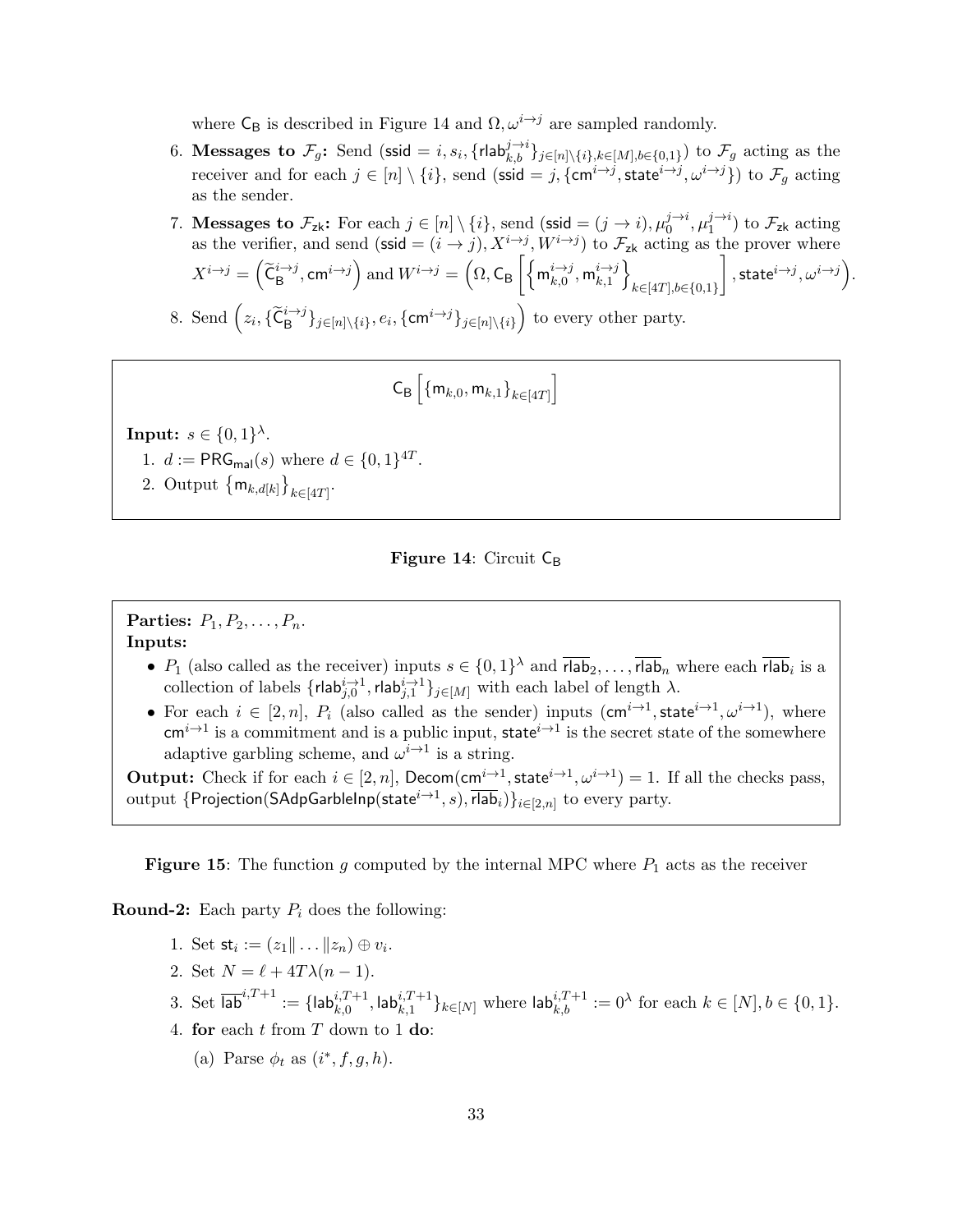(b) If  $i = i^*$  then compute (where P is described in Figure 6)

$$
(\widetilde{\mathsf{P}}^{i,t}, \overline{\mathsf{lab}}^{i,t}) \leftarrow \mathsf{Garble}(1^\lambda, \mathsf{P}[i, \phi_t, v_i, \bot, \overline{\mathsf{lab}}^{i,t+1}]).
$$

(c) If  $i \neq i^*$  then for every  $\alpha, \beta \in \{0,1\}$ , set  $m'_{\alpha,\beta,0} = m^{i \to i^*}_{(t,\alpha,\beta),e_{i^*}[(t,\alpha,\beta)]}$  and  $m'_{\alpha,\beta,1} =$  ${\sf m}^{i\to i^\ast}_{(t,\alpha,\beta),1\oplus e_{i^\ast}[(t,\alpha,\beta)]}.$ Compute  $ct^i_{t,\alpha,\beta}:=(\mathsf{m}'_{\alpha,\beta,0}\oplus \mathsf{lab}_{h,0}^{i,t+1},\mathsf{m}'_{\alpha,\beta,1}\oplus \mathsf{lab}_{h,1}^{i,t+1})$  and compute

$$
(\widetilde{\mathsf{P}}^{i,t},\overline{\mathsf{lab}}^{i,t}) \leftarrow \mathsf{Garble}(1^{\lambda},\mathsf{P}[i,\phi_t,v_i,\{ct^i_{t,\alpha,\beta}\},\overline{\mathsf{lab}}^{i,t+1}]).
$$

5. Garbling  $C_{\text{wrap}}$ : Compute

$$
\widetilde{\mathsf{C}}_{\mathsf{wrap}}^i \leftarrow \mathsf{Garble}\Big(\mathsf{C}_{\mathsf{wrap}}\left[\{\widetilde{\mathsf{C}}_\mathsf{B}^{j \to i}\}_{j \in [n] \setminus \{i\}}, \mathsf{st}_i, \overline{\mathsf{lab}}^{i,1}\right], \\ \Big\{\{\mu_b^{j \to i}\}_{j \in [n] \setminus \{i\}}, \{\mathsf{rlab}_{k,b}^{j \to i}\}_{j \in [n] \setminus \{i\}, k \in [M], b \in \{0,1\}}\Big\}\Big)
$$

where  $C_{\text{wrap}}$  is described in Figure 16.

6. Send  $(\{\widetilde{\mathsf{P}}^{i,t}\}_{t\in[T]},\widetilde{\mathsf{C}}_{\mathsf{wrap}}^i)$  to every other party.

| Chrap                                                                                                                                                                                                                | $\left\{\widetilde{C}_{B}^{j\rightarrow i}\}_{j\in[n]\setminus\{i\}}, st_{i}, \overline{lab}^{i,1}\right\}$  |
|----------------------------------------------------------------------------------------------------------------------------------------------------------------------------------------------------------------------|--------------------------------------------------------------------------------------------------------------|
| Input:                                                                                                                                                                                                               | $\{b^{j\rightarrow i}\}_{j\in[n]\setminus\{i\}}, \{\widetilde{s}^{j\rightarrow i}\}_{j\in[n]\setminus\{i\}}$ |
| Input:                                                                                                                                                                                                               | $\{b^{j\rightarrow i} = 1 \text{ for all } j \in [n] \setminus \{i\} \text{ do:}$                            |
| (a) For each $j \in [n] \setminus \{i\}$ , compute $\left\{m_k^{j\rightarrow i}\right\}_{k\in[4T]} \leftarrow \text{SAdpEvalCkt}\left(\widetilde{C}_{B}^{j\rightarrow i}, \widetilde{s}^{j\rightarrow i}\right).$ \n |                                                                                                              |
| (b) Let $m := \underset{j\in[n]\setminus\{i\}, k\in[4T]}{\ m\ } (m_k^{j\rightarrow i})$ \n                                                                                                                           |                                                                                                              |
| (c) Output Projection(st <sub>i</sub>   m, \overline{lab}^{i,1}).                                                                                                                                                    |                                                                                                              |
| 2. Else, output $\perp$ .                                                                                                                                                                                            |                                                                                                              |

### Figure 16: Circuit Cwrap

**Evaluation:** Every party  $P_i$  does the following:

- 1. For each  $j \in [n]$ ,
	- (a) Obtain (ssid = j, { $\widetilde{\text{rlab}}^j$ }) from  $\mathcal{F}_g$  where party  $P_j$  acts as the receiver.
	- (b) For each  $k \in [n] \setminus \{j\}$ , obtain (ssid =  $(k \to j)$ ,  $b^{k \to j}$ ,  $X^{k \to j}$ ,  $\mu^{k \to j}$ ) from  $\mathcal{F}_{\mathsf{zk}}$ . Set  $\widetilde{\mu}^j = \{\mu^{k \to j}\}_{k \in [n] \setminus \{j\}}.$
	- $\widetilde{\text{(c)}}$  lab<sup>j,1</sup>  $\leftarrow$  Eval $(\widetilde{\text{C}}_{\text{wrap}}, \widetilde{\mu}^j \|\widetilde{\text{rlab}}^j)$ .
- 2. for each  $t$  from 1 to  $T$  do:
	- (a) Parse  $\phi_t$  as  $(i^*, f, g, h)$ .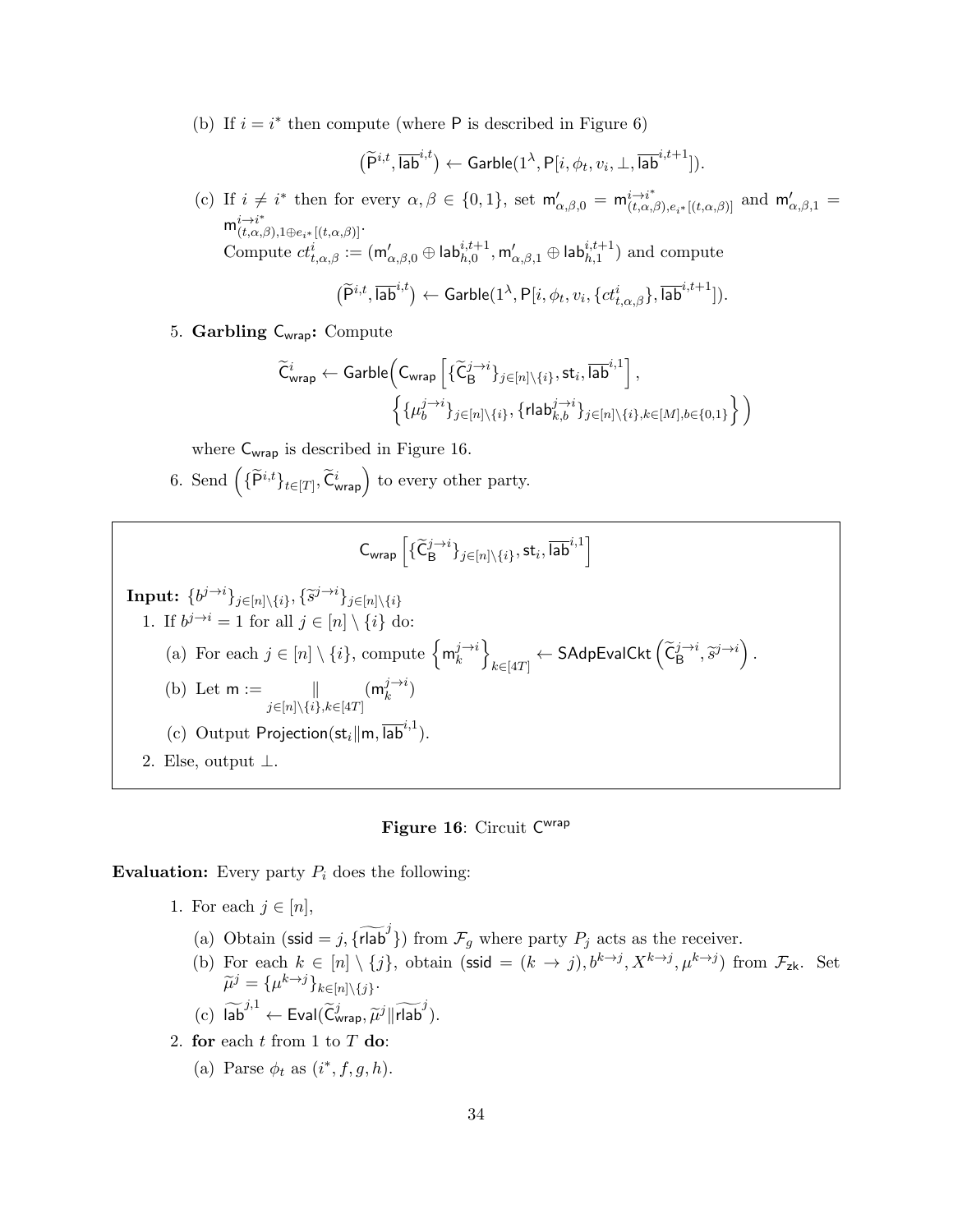(b) Compute  $((\alpha,\beta,\gamma), \{\omega^j\}_{j\in[n]\backslash\{i\}}, \widetilde{\mathsf{lab}}^{i^*,t+1}) := \mathsf{Eval}(\widetilde{\mathsf{P}}^{i^*,t}, \widetilde{\mathsf{lab}}^{i^*,t}).$ (c) Set  $\mathsf{st}_i[h] := \gamma \oplus v_i[h].$ (d) for each  $j \neq i^*$  do: i. Compute  $(ct = (\delta_0, \delta_1), \{\mathsf{lab}_k^{j,t+1}\}_{k \in [N] \setminus \{h\}}) := \mathsf{Eval}(\widetilde{P}^{j,t}, \widetilde{\mathsf{lab}}^{j,t}).$ ii. Recover  $\mathsf{lab}_h^{j,t+1} := \delta_\gamma \oplus \omega^j$ . iii. Set  $\widetilde{\mathsf{lab}}^{j,t+1} := {\mathsf{lab}}^{j,t+1}_k\}_{k \in [N]}.$ 3. Compute the output as  $post(i, st_i)$ .

Correctness. The correctness follows via a similar argument to the semi-honest case.

**Efficiency.** Let the number of public key operations in  $\Phi$  be npk<sub> $\Phi$ </sub>, in one execution of  $\mathcal{F}_{z\mathbf{k}}$  be  $npk_{zk}$ , and in one execution of  $\mathcal{F}_g$  be  $npk_g$ . We choose the conforming protocol that performs OT extension between every pair of parties so that  $n p k_{\Phi}$  is bounded by  $\mathcal{O}(n^2 \lambda)$ . The total number of public key operations in our two-round construction is  $\mathcal{O}(npk_{\Phi} + n^2 \cdot npk_{zk} + n \cdot npk_g)$ . It follows from Theorems 5.2, 3.3 that this number is bounded by  $poly(n, \lambda)$ .

#### 6.2 Simulator

Let A be a malicious adversary corrupting a subset of parties and let  $H \subseteq [n]$  be the set of honest/uncorrupted parties. Since we assume that the adversary is static, this set is fixed before the execution of the protocol. Below we provide the notion of faithful execution from [GS18] and then describe our simulator.

**Faithful Execution [GS18].** In the first round of our compiled protocol, A provides  $z_i$  for every  $i \in [n] \setminus H$  and  $c_i \oplus \overline{PRG_{\text{mal}}(s_i)}$  and sends  $(s_i, \{\text{rlab}_{k,b}^{j\to i}\})$  to the  $\mathcal{F}_g$  functionality. These messages act as "binding" commitments to the value  $c_i$  which in turn determines all of the adversary's future choices. A simulator can extract the value  $c_i$  by observing these messages. Intuitively speaking, a faithful execution is an execution that is consistent with these extracted values.

More formally, we define an interactive procedure  $\textsf{faithful}(i, \{z_j\}_{j\in[n]}, c_i)$  that on input  $i \in [n],$  $\{z_j\}_{j\in[n]}, c_i$ , produces protocol  $\Phi$  messages on behalf of party  $P_i$  (acting consistently/faithfully with the extracted values) as follows:

- 1. Set  $\mathsf{st}^* := z_1 \| \dots \| z_n$ .
- 2. For  $t \in \{1 \cdots T\}$ 
	- (a) Parse  $\phi_t = (i^*, f, g, h)$ .
	- (b) If  $i \neq i^*$  then it waits for a bit from  $P_{i^*}$  and sets st<sup>\*</sup>[h] to be the received bit once it is received.
	- (c) Set  $\mathsf{st}^*[h] := c_i[(t, \mathsf{st}^*[f], \mathsf{st}^*[g])]$  and output it to all the other parties.

We will later argue that any deviation from the faithful execution by the adversary  $\mathcal A$  on behalf of the corrupted parties (during the second round of our compiled protocol) will be be detected. Additionally, we prove that such deviations do not hurt the security of the honest parties.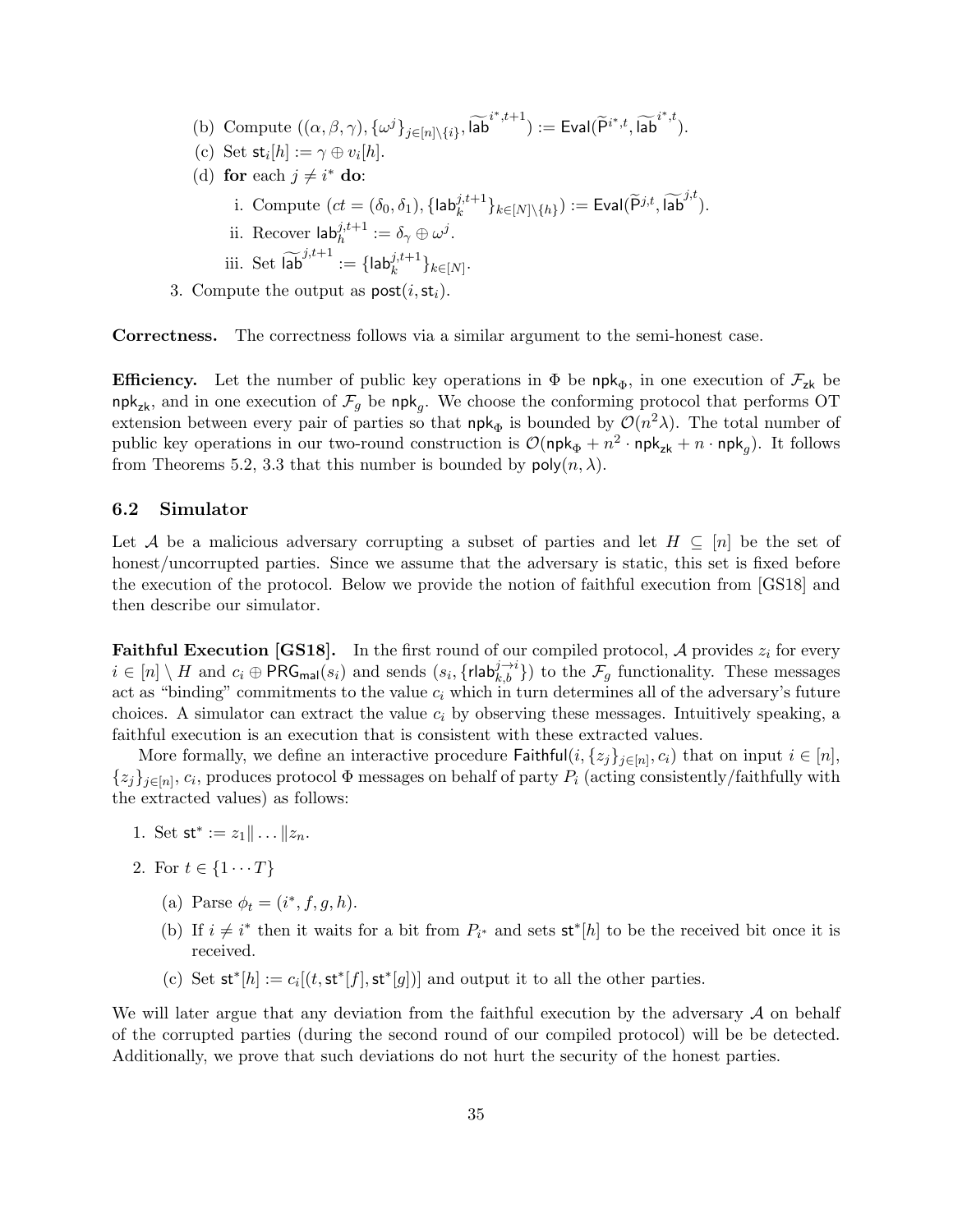Description of the Simulator. We give the description of the ideal world adversary S that simulates the view of the real world adversary  $\mathcal{A}$ . S will internally use the malicious simulator  $\mathsf{Sim}_{\Phi}$  for  $\Phi$  and the simulator  $\mathsf{Sim}_{\mathsf{ckt}}$  for selective garbling of circuits.

**Simulating the interaction with**  $\mathcal{Z}$ **.** For every input value for the set of corrupted parties that S receives from  $\mathcal{Z}$ , S writes that value to  $\mathcal{A}$ 's input tape. Similarly, the output of  $\mathcal{A}$  is written as the output on S's output tape.

**Simulating the interaction with**  $\mathcal{A}$ **:** For every concurrent interaction with the session identifier sid that  $A$  may start, the simulator does the following:

- Initialization: S executes the simulator  $\mathsf{Sim}_{\Phi}(1^{\lambda})$  to obtain  $\{z_i\}_{i\in H}$ . Moreover, S starts the real-world adversary A.
- Round-1 messages from S to A: For each  $i \in H$ , S generates the first round message on behalf of  $P_i$  as follows:
	- Sample  $e_i \leftarrow \{0, 1\}^{4T}$ .
	- For each  $j \in [n] \setminus \{i\}$ , sample

$$
\mathsf{m}_k^{i \to j} \leftarrow \{0, 1\}^\lambda \text{ for all } k \in [4T].
$$

– For each  $j \in [n] \setminus \{i\}$ , compute

$$
\begin{array}{ccc} (\widetilde{\mathsf{C}}_{\mathsf{B}}^{i\to j},\mathsf{state}^{i\to j}) & \leftarrow & \mathsf{SAdpGarbleCkt}\left(\mathsf{C_D}\left[\left\lbrace\mathsf{m}_k^{i\to j}\right\rbrace_{k\in[4T]}\right]\right)\\ & & \mathsf{cm}^{i\to j} & \leftarrow & \mathsf{Com}(\vec{0})\end{array}
$$

where  $C_D \left[ \left\{ \mathsf{m}_k^{i \to j} \right. \right.$  $\left\{\begin{matrix} i \rightarrow j \\ k \end{matrix}\right\}$  $k \in [4T]$ is a dummy circuit that outputs  $\{m_k^{i\rightarrow j}\}$  $\binom{n\rightarrow j}{k}$ <sub>k∈[4T]</sub> as output on every input.

- $\text{ Send } \left( z_i, \{ \widetilde{\mathsf{C}}_\mathsf{B}^{i \to j} \}_{j \in [n] \setminus \{i\}}, e_i, \{ \mathsf{cm}^{i \to j} \}_{j \in [n] \setminus \{i\}} \right) \text{ to every other party.}$
- Round-1 messages from A to S: Corresponding to every  $i \in [n] \setminus H$ , S receives from the adversary A the value  $(z_i, {\{\widetilde{\mathsf{C}}_{\mathsf{B}}^{i \to j}\}}_{j \in [n] \setminus \{i\}}, e_i, {\{\mathsf{cm}}^{i \to j}\}_{j \in [n] \setminus \{i\}})$  on behalf of the corrupted party  $P_i$ . In addition to these,
	- $-$  S receives the values (ssid  $=i, s_i, \{\mathsf{rlab}_{k,b}^{j\to i}\}\)$  that A sends to the  $\mathcal{F}_g$  functionality. Using  $s_i$ and  $e_i$ , S computes  $c_i = \text{PRG}_{\text{mal}}(s_i) \oplus e_i$ . It also receives (ssid  $= j, \{ \text{cm}^{i \to j}, \text{state}^{i \to j}, \omega^{i \to j} \}$ ) sent to  $\mathcal{F}_g$  for every  $j \in [n] \setminus \{i\}$ . It stores all these values.
	- For each  $j \in [n] \setminus \{i\}$ , S receives (ssid =  $(j \to i)$ ,  $\mu_0^{j \to i}$  $j\rightarrow i$ ,  $\mu_1^{j\rightarrow i}$  $\mathcal{I}_1^{\jmath \to i}$  that A sends to the  $\mathcal{F}_{\mathsf{zk}}$ acting as the verifier. It also receives  $(s\ddot{\mathbf{s}}\mathbf{d} = (i \to j), X^{i \to j}, W^{i \to j})$  that A sends to  $\mathcal{F}_{\mathbf{z}\mathbf{k}}$ acting as the prover. It again stores all the values.
- Completing the execution with the Sim<sub>Φ</sub>: For each  $i \in [n] \setminus H$ , S sends  $z_i$  to Sim<sub>Φ</sub> on behalf of the corrupted party  $P_i$ . This starts the computation phase of  $\Phi$  with the simulator  $\mathsf{Sim}_{\Phi}$ . S provides computation phase messages to  $\mathsf{Sim}_{\Phi}$  by following a faithful execution.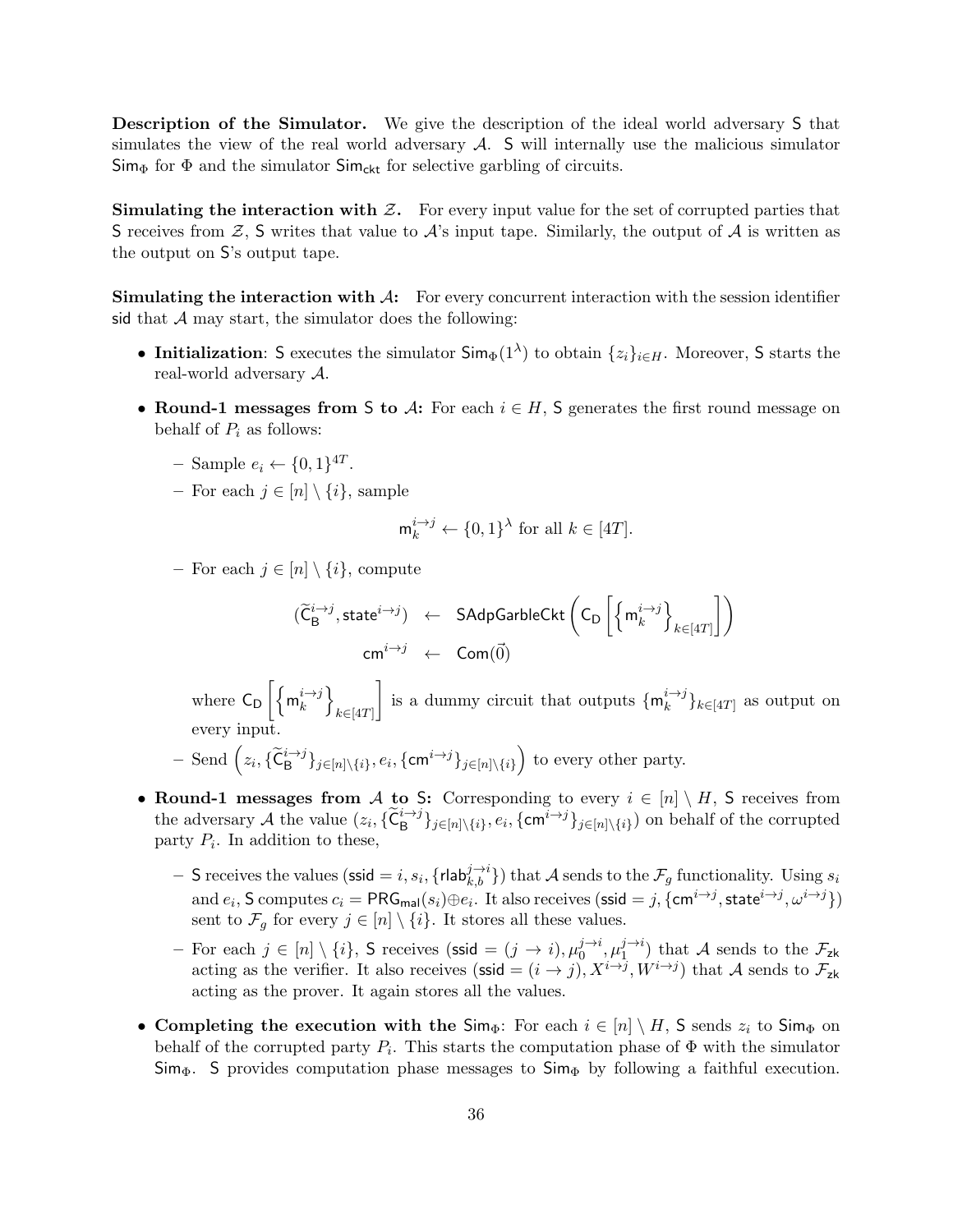More formally, for every corrupted party  $P_i$  where  $i \in [n] \setminus H$ , S generates messages on behalf of  $P_i$  for  $\mathsf{Sim}_{\Phi}$  using the procedure Faithful $(i, \{z_j\}_{j\in[n]}, c_i)$ . At some point during the execution, Sim<sub>Φ</sub> will return the extracted inputs  ${x_i}_{i\in[n]\setminus H}$  of the corrupted parties. For each  $i \in [n] \setminus H$ , S sends (input, sid,  $\{P_1 \cdots P_n\}$ ,  $P_i$ ,  $x_i$ ) to the ideal functionality implementing f and obtains the output y which is provided to  $\mathsf{Sim}_{\Phi}$ . Finally, at some point the faithful execution completes.

Let  $\mathsf{Z} \in \{0,1\}^T$  be output of this execution where  $\mathsf{Z}[t]$  is the bit sent in the t-th round of the computation phase of Φ. And let  $st^*$  be the state value at the end of execution of one of the corrupted parties (this value is the same for all the corrupted parties).

- Round-2 messages from S to A: For each  $i \in H$ , the simulator S generates the second round message on behalf of party  $P_i$  as follows:
	- 1. For each  $j \in [n] \setminus H$ , S recovers (ssid =  $(j \to i)$ ,  $X^{j \to i}$ ,  $W^{j \to i}$ ) from its storage. It sets  $b^{j\to i} := R(X^{j\to i}, W^{j\to i})$ . For all  $j \in H \setminus \{i\}$ , it sets  $b^{j\to i} := 1$ .
	- 2. For each  $j \in [n] \setminus \{i\}$ , sample

$$
\mu^{j \to i} \leftarrow \{0, 1\}^{\lambda}
$$
  
rlab<sub>k</sub><sup>j \to i</sup>  $\leftarrow \{0, 1\}^{\lambda}$  for all  $k \in [M]$ 

- 3. If for any  $j \in [n] \setminus H$ ,  $b^{j \to i} = 0$ , then:
	- (a) for each  $t$  from  $T$  down to 1, i. For each  $k \in [N]$ , sample  $\mathsf{lab}_k^{i,t} \leftarrow \{0,1\}^{\lambda}$ . ii. Compute

$$
\widetilde{\mathsf{P}}^{i,t} \leftarrow \mathsf{Sim}_\mathsf{ckt}\left(1^\lambda, (\bot)\,, \{\mathsf{lab}_k^{i,t}\}_{k\in [N]}\right)\! .
$$

(b) Compute

$$
\widetilde{\mathsf{C}}_{\mathsf{wrap}}^i \leftarrow \mathsf{Sim}_\mathsf{ckt}\left(1^\lambda,(\bot),\left\{\{\mu^{j \rightarrow i}\}_{j \in [n] \setminus \{i\}}, \{\mathsf{rlab}_k^{j \rightarrow i}\}_{j \in [n] \setminus \{i\}, k \in [M]}\right\}\right).
$$

(c) Send  $(\{\widetilde{\mathsf{P}}^{i,t}\}_{t\in[T]}, \widetilde{\mathsf{C}}_{\mathsf{wrap}}^i)$  to every other party.

- 4. Otherwise:
	- (a) For each  $j \in [n] \setminus \{H \cup \{i\}\}\$ , recover  $\mathsf{C}_{\mathsf{B}}\left[\left\{\mathsf{m}_{k,0}^{j \to i}\right\}\right]$  $_{k,0}^{j\rightarrow i},$  m $_{k,1}^{j\rightarrow i}$  $\left\{\begin{array}{c} j \rightarrow i \\ k,1 \end{array}\right\}$  $k \in [4T]$  $\Big]$  from  $W^{j\rightarrow i}$ . S stores  $\{m_{k}^{j\rightarrow i}$  $j\rightarrow i\atop k,0\phantom{i},\, {\sf m}_{k,1}^{j\rightarrow i}$  $\left\{\begin{array}{c} j \rightarrow i \\ k, 1 \end{array}\right\}$  $k \in [4T]$
	- (b) For each  $k \in [N]$ , set  $\mathsf{lab}_k^{i,T+1} := 0^{\lambda}$ .
	- (c) for each  $t$  from  $T$  down to 1,
		- i. Parse  $\phi_t$  as  $(i^*, f, g, h)$ .
		- ii. Set  $\alpha^* := \mathsf{st}^*[f], \beta^* := \mathsf{st}^*[g],$  and  $\gamma^* := \mathsf{st}^*[h].$
		- iii. For each  $k \in [N]$ , sample  $\mathsf{lab}_k^{i,t} \leftarrow \{0,1\}^{\lambda}$ .
		- iv. If  $i = i^*$  then compute

$$
\left(\widetilde{\mathsf{P}}^{i,t}\right) \leftarrow \mathsf{Sim}_{\mathsf{ckt}}\left(1^{\lambda}, \left((\alpha^*, \beta^*, \gamma^*), \omega_{t, \alpha^*, \beta^*}, \{\mathsf{lab}_k^{i,t+1}\}_{k \in [N]}\right), \{\mathsf{lab}_k^{i,t}\}_{k \in [N]}\right)
$$
\n
$$
\text{where } \omega_{t, \alpha^*, \beta^*} = \{\mathsf{m}_{(t, \alpha^*, \beta^*), \mathsf{Z}[t] \oplus e_i[(t, \alpha^*, \beta^*)]}\}_{j \in [n] \setminus \{i\}}.
$$

.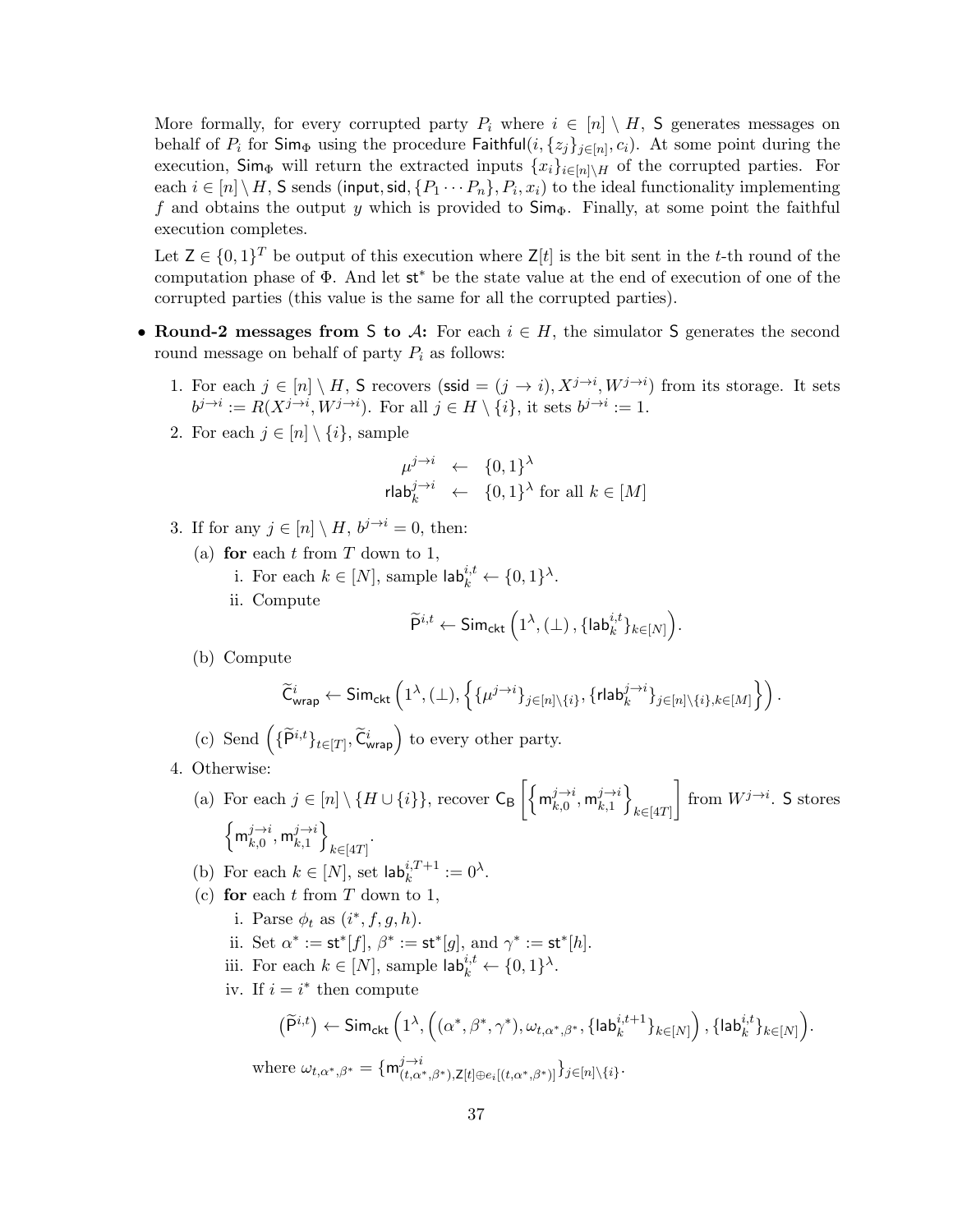v. If  $i \neq i^*$  then set  $\delta_{\mathsf{Z}[t]} := \mathsf{m}_{(t,\alpha^*,\beta^*)}^{i \to i^*} \oplus \mathsf{lab}_h^{i,t+1}$  and  $\delta_{1-\mathsf{Z}[t]} \leftarrow \{0,1\}^{\lambda}$ . Set  $ct :=$  $(\delta_0, \delta_1)$  and compute

$$
\widetilde{\mathsf{P}}^{i,t} \leftarrow \mathsf{Sim}_{\mathsf{ckt}}\left(1^\lambda, \left(ct, \{\mathsf{lab}_k^{i,t+1}\}_{k\in [N]\backslash\{h\}}\right), \{\mathsf{lab}_k^{i,t}\}_{k\in [N]}\right).
$$

(d) Compute

$$
\widetilde{\mathsf{C}}_{\mathsf{wrap}}^i \leftarrow \mathsf{Sim}_{\mathsf{ckt}}\left(1^\lambda, (\{\mathsf{lab}_k^{i,1}\}_{k\in [N]}), \left\{\{\mu^{j\rightarrow i}\}_{j\in [n]\backslash\{i\}}, \{\mathsf{rlab}_k^j\}_{j\in [n]\backslash\{i\}, k\in [M]}\right\}\right).
$$

(e) Send 
$$
\left( \{ \widetilde{\mathsf{P}}^{i,t} \}_{t \in [T]}, \widetilde{\mathsf{C}}^{\mathsf{wrap}}_i \right)
$$
 to every other party.

- Output from  $\mathcal{F}_g$  functionality. For each  $i \in H$ , S sets the output from  $\mathcal{F}_g$  where  $P_i$ acts as the receiver to be  $\{\text{rlab}_k^{j\to i}\}_{j\in[n]\setminus\{i\},k\in[N]}$ . If  $i \notin H$ , it computes the output of the  $\mathcal{F}_g$ functionality using  $\{\text{state}^{j\to i}\}_{j\in[n]\setminus\{i\}}$ . That is, it uses the state<sup> $j\to i$ </sup> to compute  $\tilde{s}^{j\to i}$  and then uses it to compute the output as  $\mathcal{F}_g$ .
- Output from  $\mathcal{F}_{z_k}$  functionality. For each  $(i, j) \in [N]$ , if  $j \in H$  then S sets the output from  $\mathcal{F}_{\mathsf{zk}}$  of ssid  $=(i \to j)$  as  $\mu^{i \to j}$ . If  $j \notin H$  and  $i \in H$ , it sets the output to be  $\mu_1^{i \to j}$  $i \rightarrow j$ . Else, if both  $i, j \notin H$ , it acts exactly as  $\mathcal{F}_{\mathsf{zk}}$ .
- Round-2 messages from A to S: For every  $i \in [n] \setminus H$ , S obtains the second round message from  $A$  on behalf of the malicious parties. Subsequent to obtaining these messages, S executes the garbled circuits provided by  $A$  on behalf of the corrupted parties to see the execution of garbled circuits proceeds consistently with the expected faithful execution. If the computation succeeds then for each  $i \in H$ , S sends (generateOutput, sid,  $\{P_1 \cdots P_n\}, P_i$ ) to the ideal functionality.

#### 6.3 Proof of Indistinguishability

We now show that no environment  $\mathcal Z$  can distinguish whether it is interacting with a real world adversary A or an ideal world adversary S.

- $\mathcal{H}_0$ : This hybrid is the same as the real world execution.
- $\mathcal{H}_1$ : In this hybrid, the functionalities  $\mathcal{F}_g$  and  $\mathcal{F}_{z\mathsf{k}}$  are emulated by the simulator S faithfully. This hybrid is identical to  $\mathcal{H}_0$ .
- $\mathcal{H}_2$ : In this hybrid, we change how the  $\mathcal{F}_{z\mathsf{k}}$  functionality is emulated by the simulator in every call where  $i \in H$  is acting as the prover. In particular, for any ssid =  $(i \rightarrow j)$  where  $i \in H$ , the party  $P_i$  does not send  $(X^{i\rightarrow j}, W^{i\rightarrow j})$  to the ideal functionality and the simulator always sets the output to be  $(1, X^{i \to j}, \mu_1^{i \to j})$  $\binom{i}{1}$ . This hybrid is identically distributed to  $\mathcal{H}_1$ .
- $\mathcal{H}_3$ : In this hybrid, we change how the  $\mathcal{F}_g$  functionality is emulated by the simulator in every call where  $i \in H$  is acting as the sender. In particular, for any ssid  $= j \in [n]$ , when  $i \in H$  is acting as the sender in this execution, party  $P_i$  does not send  $(\text{cm}^{i\rightarrow j}, \text{state}^{i\rightarrow j}, \omega^{i\rightarrow j})$  to the ideal functionality. Instead, the simulator uses state<sup> $i\rightarrow j$ </sup> to directly compute the output. This hybrid is distributed identically to  $\mathcal{H}_2$ .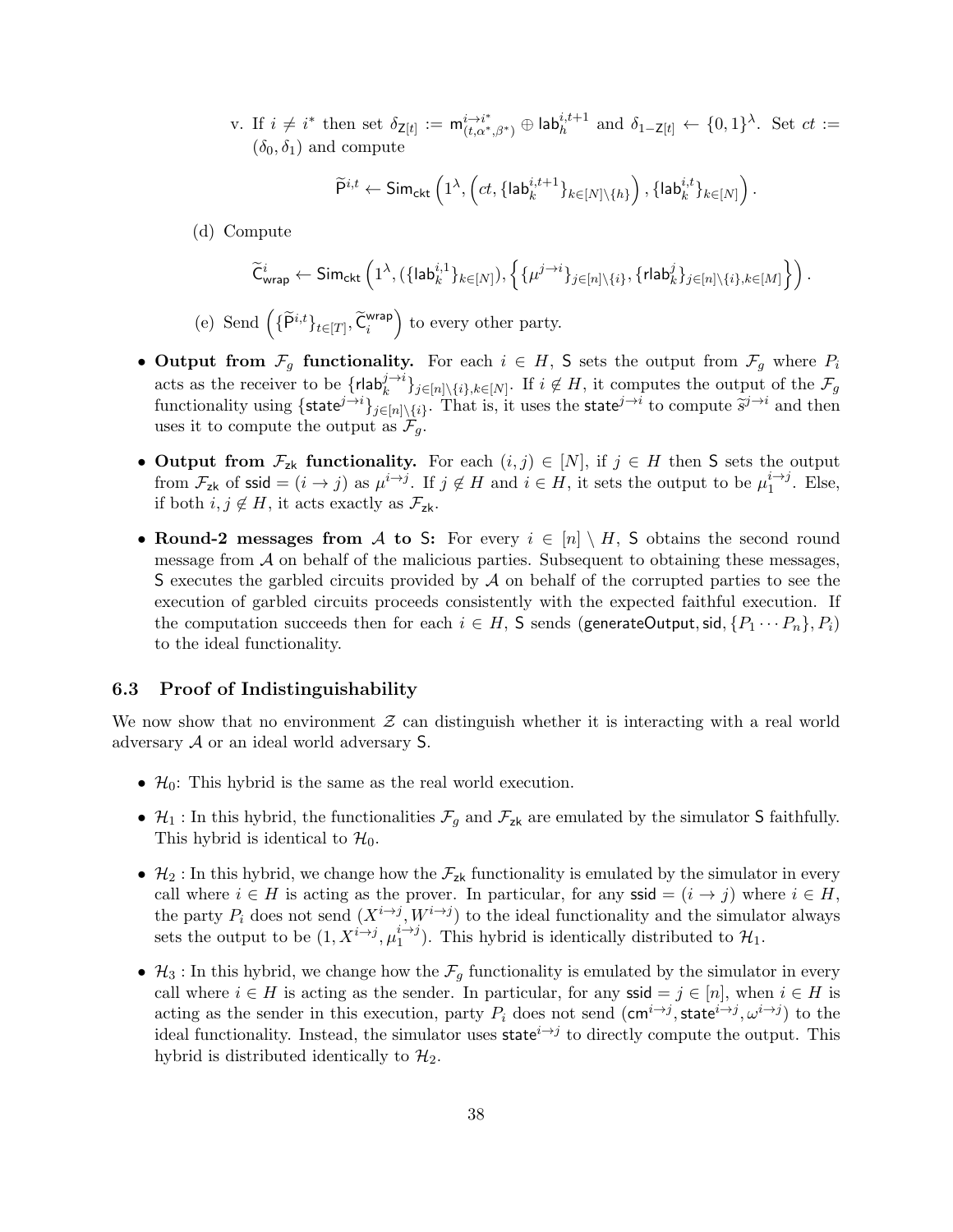- $\mathcal{H}_4$ : In this hybrid, we change  $\mathsf{cm}^{i\to j}$  for every  $i \in H$  and  $j \in [n] \setminus \{i\}$  to be  $\mathsf{Com}(\vec{0})$  instead of  $\mathsf{Com}(\mathsf{state}^{i\to j})$ .  $\mathcal{H}_4$  is computationally indistinguishable from  $\mathcal{H}_3$  from the computational hiding property of the non-interactive commitment scheme.
- $\mathcal{H}_5$ : In this hybrid, we make two changes with respect to  $\mathcal{H}_4$  which are explained below. For every  $i \in H$ :
	- 1. In round-1, for each  $j \in [n] \setminus \{i\}$ , we sample

$$
\mathbf{m}_k^{i \to j} \leftarrow \{0, 1\}^\lambda \text{ for all } k \in [4T]
$$

and compute

$$
(\widetilde{\mathsf{C}}_\mathsf{B}^{i \to j}, {\sf state}^{i \to j}) \gets \mathsf{SAdpGarbleCkt}\left(\mathsf{C}_\mathsf{D}\left[\left\{\mathsf{m}_k^{i \to j}\right\}_{k \in [4T]}\right]\right).
$$

2. At the end of round-1, we obtain  $s_j$  for each  $j \in [n] \setminus \{i\}$ . For those  $j \in [n] \setminus \{H\}$  this is obtained from the message that the adversary sends to  $\mathcal{F}_g$ . For the rest, we obtain it directly using the random coins of the honest parties. In round-2, for each  $j \in [n] \setminus \{i\}$ and  $k \in [4T]$ , we set  $m_{k, \text{PRG}_{\text{mal}}(s_j)[k]}^{\rightarrow j} = m_k^{i \rightarrow j}$  $\sum_{k}^{i \to j}$  and  $\mathsf{m}_{k,1-\textsf{PRG}_{\textsf{mal}}(s_j)[k]}^{i \to j} \leftarrow \{0,1\}^{\lambda}$ . We use these values to compute  $\{ct_{t,\alpha,\beta}\}.$ 

We show that  $\mathcal{H}_4$  is computationally indistinguishable to  $\mathcal{H}_5$  using a sequence of sub-hybrids. We show how to do this change for any  $i \in H$  and the change to every  $i \in H$  can be obtained by repeating this hybrid sequence  $|H|$  times separately for each party in  $H$ .

**Notation.** We introduce a total ordering  $\prec$  of the tuples  $(t, \alpha, \beta)$  where  $t \in [T], \alpha, \beta \in \{0, 1\}$ . We say that  $(t, \alpha, \beta) \prec (t', \alpha', \beta')$  if  $t < t'$  or if  $t = t'$  and  $\alpha < \alpha'$  or if  $t = t'$ ,  $\alpha = \alpha'$  and  $\beta < \beta'$ . For each  $t \in [0, T]$ ,  $\alpha, \beta \in \{0, 1\}$ , we define a hybrid,

 $\mathcal{H}_{4,(t,\alpha,\beta)}$ : Let  $K := \{(t',\alpha',\beta'): (t',\alpha',\beta') \preceq (t,\alpha,\beta)\}\.$  We generate  $\widetilde{\mathsf{C}}_{\mathsf{B}}^{i\to j}$  as follows: 1. In round-1, for each  $j \in [n] \setminus \{i\}$ , sample

$$
\begin{array}{rcl}\n\mathsf{m}_{k}^{i\to j} & \leftarrow & \{0,1\}^{\lambda} \text{ for all } k \in K \\
\mathsf{m}_{k,0}^{i\to j}, \mathsf{m}_{k,1}^{i\to j} & \leftarrow & \{0,1\}^{\lambda} \text{ for all } k \in [4T] \setminus K\n\end{array}
$$

and compute,

$$
(\widetilde{\mathsf{C}}_{\mathsf{B}}^{i\to j},\mathsf{state}^{i\to j}) \gets \mathsf{SAdpGarbleCkt}\left(\mathsf{C}_{\mathsf{inter}}\left[\left\{\mathsf{m}_{k}^{i\to j}\right\}_{k\in K},\left\{\mathsf{m}_{k,0}^{i\to j},\mathsf{m}_{k,1}^{i\to j}\right\}_{k\in[4T]\setminus K}\right]\right)
$$

where  $C_{inter}$  is described in Figure 17.

2. In round-2, for each  $k \in K$  and  $j \in [n] \setminus \{i\}$ , set  $m_{k,PRG_{mal}(s_j)[k]}^{i \to j} = m_k^{i \to j}$  $\int_k^{i \to j}$  and  $\mathsf{m}^{i\to j}_{k,1-\mathsf{PRG}_{\mathsf{mal}}(s_j)[k]} \leftarrow \{0,1\}^{\lambda}.$ 

Note that  $\mathcal{H}_4$  is distributed identically to  $\mathcal{H}_{4,(0,0,0)}$  and  $\mathcal{H}_5$  is distributed identically to  $\mathcal{H}_{4,(T,1,1)}$ . Thus, to prove indistinguishability between  $\mathcal{H}_4$  and  $\mathcal{H}_5$ , it is sufficient to show indistinguishability between  $\mathcal{H}_{4,(t',\alpha',\beta')}$  and  $\mathcal{H}_{4,(t,\alpha,\beta)}$  for any two adjacent (induced by the ordering  $\prec$ )  $(t', \alpha', \beta')$  and  $(t, \alpha, \beta)$ . We argue this indistinguishability using somewhere adaptive security of (SAdpGarbleCkt, SAdpGarbleInp).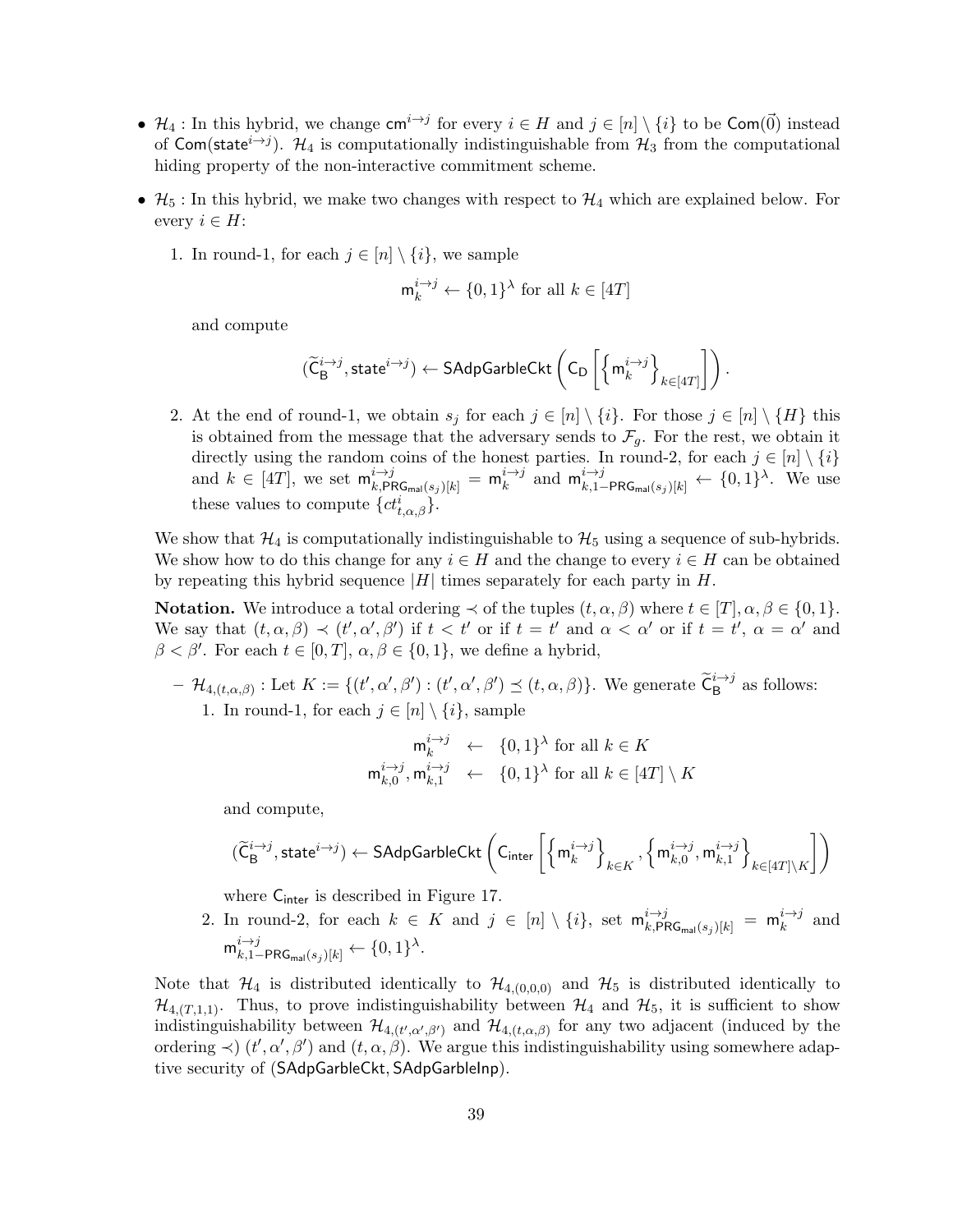$$
\mathsf{C}_{\mathsf{inter}}\left[\left\{\mathsf{m}_{k}^{i\to j}\right\}_{k\in K}, \left\{\mathsf{m}_{k,0}^{i\to j}, \mathsf{m}_{k,1}^{i\to j}\right\}_{k\in [4T]\backslash K, b\in\{0,1\}}\right]
$$
\n**Input:**  $s \in \{0,1\}^{\lambda}$ .

\n $1. d := \text{PRG}_{\text{mal}}(s)$  where  $d \in \{0,1\}^{4T}$ .

\n $2. \text{ Output } \left\{\mathsf{m}_{k}^{i\to j}\right\}_{k\in K}, \left\{\mathsf{m}_{k,d[k]}^{i\to j}\right\}_{k\in [4T]\backslash K}.$ 

Figure 17: Circuit C<sub>inter</sub>

Claim 6.1 Assuming the somewhere adaptive security of (SAdpGarbleCkt, SAdpGarbleInp), we have  $\mathcal{H}_{4,(t',\alpha',\beta')}$  $\stackrel{c}{\approx} \mathcal{H}_{4,(t,\alpha,\beta)}$  for any two adjacent  $(t',\alpha',\beta')$  and  $(t,\alpha,\beta)$ .

**Proof** Assume for the sake of contradiction that  $\mathcal{H}_{4,(t',\alpha',\beta')}$  is distinguishable from  $\mathcal{H}_{4,(t,\alpha,\beta)}$ with non-negligible probability. We use this to construct a reduction against the somewhere adaptive security of (SAdpGarbleCkt, SAdpGarbleInp).

Let  $K' = \{(\bar{t}, \overline{\alpha}, \overline{\beta}) : (\bar{t}, \overline{\alpha}, \overline{\beta}) \preceq (t', \alpha', \beta')\}.$  We define sub-hybrids and argue indistinguishability using the somewhere adaptive security.

- $\mathcal{H}'_1$ : It is same as  $\mathcal{H}_{4,(t',\alpha',\beta')}$  except for each  $j \in [n] \setminus \{i\}$ , the circuit computing the  $(t, \alpha, \beta)$ -th entry in  $\mathsf{C}_{\mathsf{inter}}\Big[\Big\{\mathsf{m}_k^{i \to j}$  $\left\{\begin{matrix} i \rightarrow j \\ k \end{matrix}\right\}$  $_{k\in K^{\prime}}$  ,  $\left\{\mathsf{m}_{k,0}^{i\rightarrow j}\right.$  $_{k,0}^{i\rightarrow j}$ , m $_{k,1}^{i\rightarrow j}$  $\left\{\begin{array}{c} i\rightarrow j\\ k,1 \end{array}\right\}$  $k \in [4T] \backslash K', b \in \{0,1\}$  is simulated. Later, when  $s_j$  is obtained at the end of round-1, the output of the  $(t, \alpha, \overline{\beta})$ -th circuit is computed and is used in obtaining  $\tilde{s}^{i\to j}$ .  $\mathcal{H}_{4,(t',\alpha',\beta')}$  is computationally indistinguishable<br>to  $\mathcal{H}'$  from the computer adaptive sequity. to  $\mathcal{H}'_1$  from the somewhere adaptive security.
- $\mathcal{H}'_2$ : It is same as  $\mathcal{H}'_2$  except that for each  $j \in [n] \setminus \{i\}$ , a string  $\{\mathsf{m}_{(t,\alpha)}^{i\to j}$  $\{t, \alpha, \beta\}$  is sampled randomly from  $\{0,1\}^{\lambda}$  and is used as the output of  $(t, \alpha, \beta)$ -th circuit instead of computing the output from  $s_j$ . In round-2, we set  $m^{i\to j}_{(t,\alpha,\beta),\text{PRG}_{mal}(s_j)[(t,\alpha,\beta)]} = m^{i\to j}_{(t,\alpha,\beta)}$  $(t,\alpha,\beta)$ and  $m_{(t,\alpha,\beta),1-\text{PRG}_{mal}(s_j)[k]}^{i\rightarrow j} \leftarrow \{0,1\}^{\lambda}$ . This change is statistical and  $\mathcal{H}'_1$  is distributed identically to  $\mathcal{H}'_2$ .
- $\mathcal{H}'_3$ : This hybrid is same as  $\mathcal{H}_{4,(t,\alpha,\beta)}$ .  $\mathcal{H}'_2$  is computationally indistinguishable to  $\mathcal{H}'_3$ from the somewhere adaptive security of garbled circuits via a similar argument used to prove indistinguishability of  $\mathcal{H}'_1$  and  $\mathcal{H}_{4,(t',\alpha',\beta')}$ .

This completes the proof of the claim.

- $\mathcal{H}_6$ : In this hybrid, we change how the  $\mathcal{F}_{\mathsf{zk}}$  functionality is emulated by the simulator in every call where  $i \in H$  is acting as the verifier. In particular, for any ssid =  $(j \rightarrow i)$  where  $i \in H$ , the party  $P_i$  does not send  $(\mu_0^{j\to i})$  $j\rightarrow i$ ,  $\mu_1^{j\rightarrow i}$  $j \rightarrow 1$  to the ideal functionality and the simulator implicitly uses these inputs to compute the output of  $\mathcal{F}_{zk}$ . This hybrid is identically distributed to  $\mathcal{H}_5$ .
- $\mathcal{H}_7$ : In this hybrid, we change how the  $\mathcal{F}_q$  functionality is emulated by the simulator in every call where  $i \in H$  is acting as the receiver. In particular, for any ssid = i, when  $i \in H$  is

 $\blacksquare$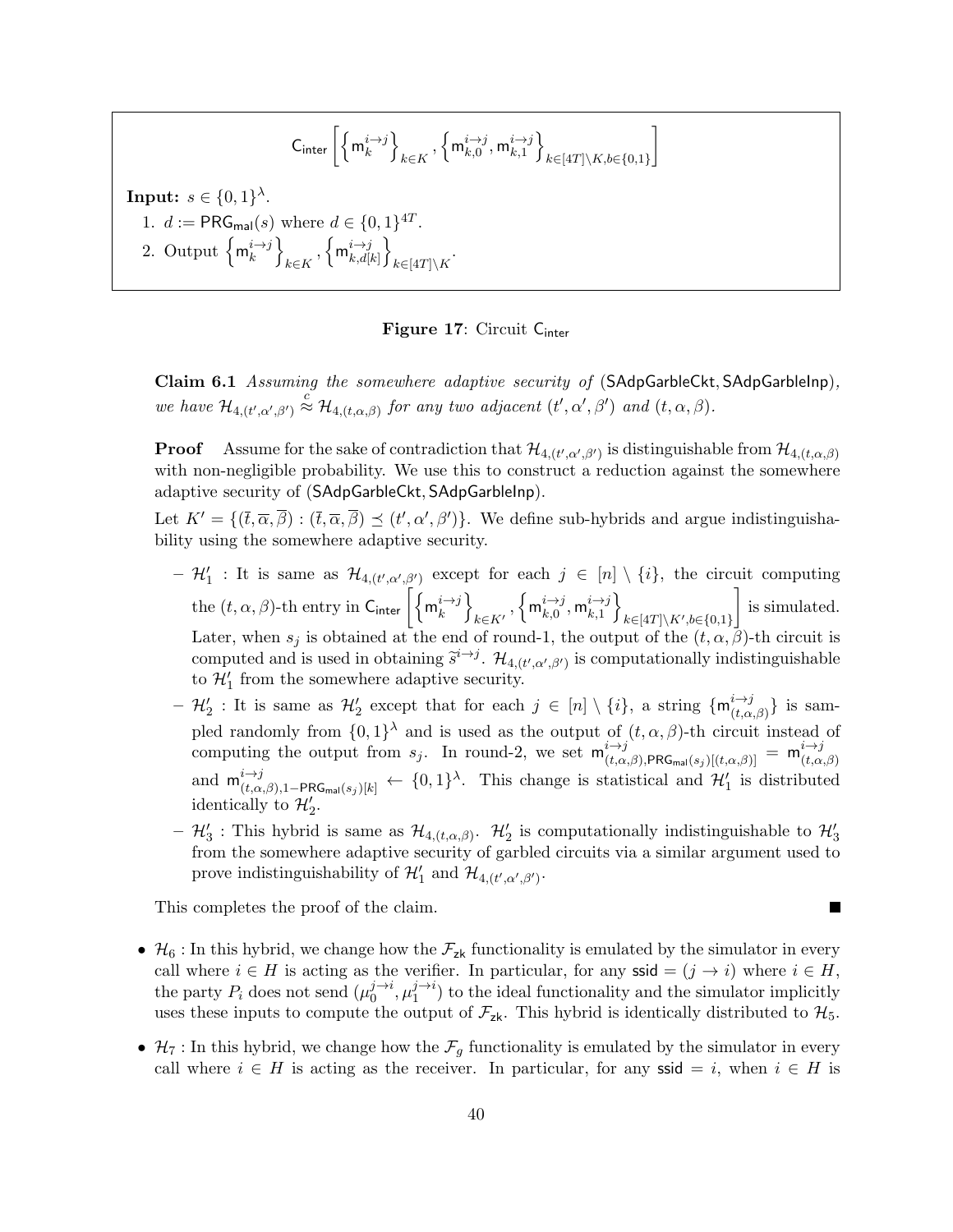acting as the receiver in this execution, party  $P_i$  does not send  $(s_i, \{r | ab_{k,b}^{j\rightarrow i} \})$  to the ideal functionality. Instead, the simulator implicitly uses these values in computing the output of  $\mathcal{F}_q$ . Again, this hybrid is identically distributed to  $\mathcal{H}_6$ .

- $\mathcal{H}_8$ : In this hybrid, we make the following changes with respect to  $\mathcal{H}_7$ . For each  $i \in H$ ,
	- 1. For each  $j \in [n] \setminus \{\{i\} \cup H\}$ , let  $(\textsf{ssid} = (j \to i), X^{j \to i}, W^{j \to i})$  be the message sent by A to  $\mathcal{F}_{\mathsf{zk}}$  functionality, and set  $b^{j \to i} := R(X^{j \to i}, W^{j \to i})$ . For all  $j \in H \setminus \{i\}$ , set  $b^{j \to i} := 1$ .
	- 2. For each  $j \in [n] \setminus \{i\}$ , sample

$$
\mu^{j \to i} \leftarrow \{0, 1\}^{\lambda}
$$
  

$$
\mathsf{rlab}_{k}^{j \to i} \leftarrow \{0, 1\}^{\lambda} \text{ for all } k \in [M]
$$

- 3. Use  $\mu^{j \to i}$  as the output of  $\mathcal{F}_{zk}$  execution for ssid  $=(j \to i)$  and  $\{r \mid ab_k^{j \to i}\}$  as the output of the  $\mathcal{F}_q$  execution for ssid = i.
- 4. Compute

$$
\widetilde{C}_{\text{wrap}}^i \leftarrow \text{Sim}_{\text{ckt}}\Big(1^\lambda, (\text{C}_{\text{wrap}}^i(\{b^{j \to i}\}_{j \in [n] \setminus \{i\}}, \{\widetilde{s}^{j \to i}\}_{j \in [n] \setminus \{i\}})),\\ \Big\{\{\mu^{j \to i}\}_{j \in [n] \setminus \{i\}}, \{\text{rlab}_k^j\}_{j \in [n] \setminus \{i\}, k \in [M]}\Big\}\Big)
$$

where  $\{\tilde{s}^{j\to i}\}_{j\in[n]\setminus\{i\}}$  is computed by the simulator in emulating the  $\mathcal{F}_g$  functionality.

It follows directly from |H| invocations of selective security of garbled circuits that  $\mathcal{H}_7$  is computationally indistinguishable to  $\mathcal{H}_8$ .

•  $\mathcal{H}_9$ : In this hybrid, we make the following changes with respect to  $\mathcal{H}_8$ .

For each  $i \in H$ , in this hybrid we complete an execution of  $\Phi$  using honest parties' inputs and randomness. In this execution, the messages on behalf of the corrupted parties are generated via faithful execution. Specifically, we send  $\{z_i\}_{i\in H}$  computed using honest parties' inputs and random coins, which starts the computation phase of  $\Phi$ . In the computation phase, we generate honest parties' messages using the inputs and random coins of the honest parties and generate the messages of the each malicious party  $P_i$  by executing Faithful  $(i, \{z_j\}_{j\in[n]}, c_i)$ . Let st<sup>\*</sup> be the local state of the end of execution of Faithful. Finally, let  $\alpha^* := \mathsf{st}^*[f], \beta^* := \mathsf{st}^*[g]$ and  $\gamma^* := \mathsf{st}^*[h]$ .

For each  $i \in H$ ,

- 1. If for some  $i \in H$  and  $j \in [n] \setminus \{i\}$ ,  $b^{i \to j} = 0$  (i.e., the output of  $C_{\text{wrap}}^i$  is  $\perp$ ), then:
	- (a) for each  $t$  from  $T$  down to 1,
		- i. For each  $k \in [N]$ , sample  $\mathsf{lab}_k^{i,t} \leftarrow \{0,1\}^{\lambda}$ . ii. Compute

$$
\widetilde{\mathsf{P}}^{i,t} \leftarrow \mathsf{Sim}_{\mathsf{ckt}}\left(1^{\lambda}, (\bot), \{\mathsf{lab}^{i,t}_k\}_{k \in [N]}\right).
$$

(b) Compute

$$
\widetilde{\mathsf{C}}_{\mathsf{wrap}}^i \leftarrow \mathsf{Sim}_\mathsf{ckt}\left(1^\lambda,(\bot),\left\{\{\mu^{j \rightarrow i}\}_{j \in [n] \setminus \{i\}},\{\mathsf{rlab}_k^{j \rightarrow i}\}_{j \in [n] \setminus \{i\},k \in [M]}\right\}\right).
$$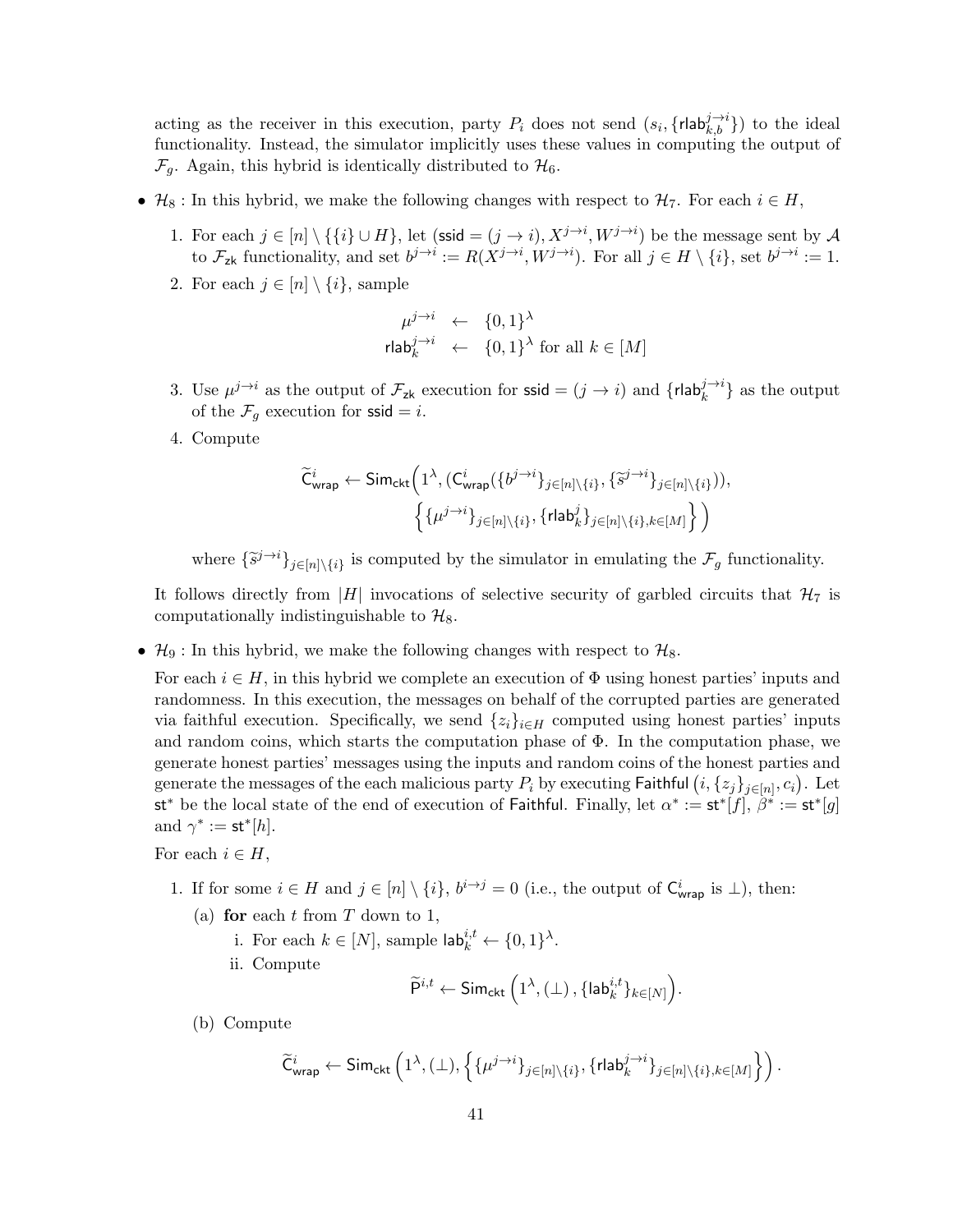(c) Send  $(\{\widetilde{\mathsf{P}}^{i,t}\}_{t\in[T]}, \widetilde{\mathsf{C}}_{\mathsf{wrap}}^i)$  to every other party.

2. Otherwise:

(a) For each  $j \in [n] \setminus \{H \cup \{i\}\}\$ , recover  $\mathsf{C}_{\mathsf{B}}\left[\left\{\mathsf{m}_{k,0}^{j \to i}\right\}\right]$  $_{k,0}^{j\rightarrow i},$  m $_{k,1}^{j\rightarrow i}$  $\left\{\begin{array}{c} j \rightarrow i \\ k,1 \end{array}\right\}$  $k \in [4T]$  $\Big]$  from  $W^{j\to i}$ .

- (b) For each  $k \in [N]$ , set  $\mathsf{lab}_k^{i,T+1} := 0^{\lambda}$ .
- (c) For each  $t$  from  $T$  down to 1:
	- i. Parse  $\phi_t$  as  $(i^*, f, g, h)$ .
	- ii. Set  $\alpha^* := \mathsf{st}^*[f], \beta^* := \mathsf{st}^*[g],$  and  $\gamma^* := \mathsf{st}^*[h].$
	- iii. For each  $k \in [N]$ , sample  $\mathsf{lab}_k^{i,t} \leftarrow \{0,1\}^{\lambda}$ .
	- iv. If  $i = i^*$  then compute

$$
\left(\widetilde{\mathsf{P}}^{i,t}\right) \leftarrow \mathsf{Sim}_\mathsf{ckt}\left(1^\lambda,\left((\alpha^*,\beta^*,\gamma^*),\omega_{t,\alpha^*,\beta^*}, \{\mathsf{lab}_k^{i,t+1}\}_{k\in[N]}\right), \{\mathsf{lab}_k^{i,t}\}_{k\in[N]}\right)
$$

.

where  $\omega_{t,\alpha^*,\beta^*} = \{\mathsf{m}_{(t,\alpha^*,\beta^*),\mathsf{Z}[t]\oplus e_i[(t,\alpha^*,\beta^*)]}\}_{j\in[n]\setminus\{i\}}.$ 

v. If  $i \neq i^*$  then set  $\delta_{\mathsf{Z}[t]} := \mathsf{m}_{(t,\alpha^*,\beta^*)}^{i \to i^*} \oplus \mathsf{lab}_h^{i,t+1}$  and  $\delta_{1-\mathsf{Z}[t]} \leftarrow \{0,1\}^{\lambda}$ . Set  $ct :=$  $(\delta_0, \delta_1)$  and compute

$$
\widetilde{\mathsf{P}}^{i,t} \leftarrow \mathsf{Sim}_{\mathsf{ckt}}(1^{\lambda}, \left(ct, \{\mathsf{lab}_k^{i,t+1}\}_{k \in [N] \setminus \{h\}}\right), \{\mathsf{lab}_k^{i,t}\}_{k \in [N]}).
$$

vi. Compute

$$
\widetilde{\mathsf{C}}_{\mathsf{wrap}}^i \leftarrow \mathsf{Sim}_\mathsf{ckt}\left(1^\lambda, (\{\mathsf{lab}_k^{i,1}\}_{k\in [N]}), \left\{\{\mu^{j\rightarrow i}\}_{j\in [n]\backslash \{i\}}, \{\mathsf{rlab}_k^j\}_{j\in [n]\backslash \{i\}, k\in [M]}\right\}\right)
$$

**Claim 6.2** Assuming the selective security of garbling scheme for circuits,  $\mathcal{H}_8 \stackrel{c}{\approx} \mathcal{H}_9$ .

**Proof** We show indistinguishability of the messages in  $\mathcal{H}_8$  from  $\mathcal{H}_9$  using a sequence of T sub-hybrids.

If for some  $i \in H$  and  $j \in [n] \setminus \{i\}, b^{i \to j} = 0$  (i.e., the output of  $C_{\text{wrap}}^i$  is  $\bot$ ), we can use a straightforward reduction to T invocations of the selective garbling scheme to show that  $\mathcal{H}_8$ is computationally indistinguishable to distribution of messages in  $\mathcal{H}_9$  for party  $P_i$ . Thus, we restrict our attention to those parties in  $H$  where this is not true.

We define for each  $t \in [T]$  as hybrid  $\mathcal{H}_{8,t}$  as follows:

 $- \mathcal{H}_{8,t} : \text{Let } \phi_t = (i^*, f, g, h).$ 

∗ If  $i^* \notin H$  then skip these changes. We make changes on how we generate the messages on behalf of party  $P_{i^*}$ . First, we sample for each  $k \in [N]$ ,  $\mathsf{lab}_k^{i^*,t} \leftarrow \{0,1\}^{\lambda}$ . Second, we compute

$$
\left(\widetilde{\mathsf{P}}^{i^*,t}\right) \leftarrow \mathsf{Sim}_\mathsf{ckt}\left(1^\lambda, \left((\alpha^*,\beta^*,\gamma^*),\omega_{t,\alpha^*,\beta^*}, \{\mathsf{lab}^{i^*,t+1}_{k,Z^t_{i^*}[k]}\}_{k\in [N]}\right), \{\mathsf{lab}^{i^*,t}_{k}\}_{k\in [N]}\right).
$$

 $\text{where } \omega_{t,\alpha^*,\beta^*} = \{\mathsf{m}_{(t,\alpha^*,\beta^*)}^{j\neq i^*}, \mathsf{z}_{[t]\oplus e_{i^*}[(t,\alpha^*,\beta^*)]} \}_{j\in[n]\setminus\{i^*\}} \text{ where } \{\mathsf{lab}_{k,b}^{i^*,t+1}\}_{k\in[N],b\in\{0,1\}} \text{ are }$ the honestly generates input labels for the garbled circuit  $\widetilde{P}^{i^*,t+1}$  and  $Z_{i^*}^t$  is updated state concatenated with masks at the end of the t-th round.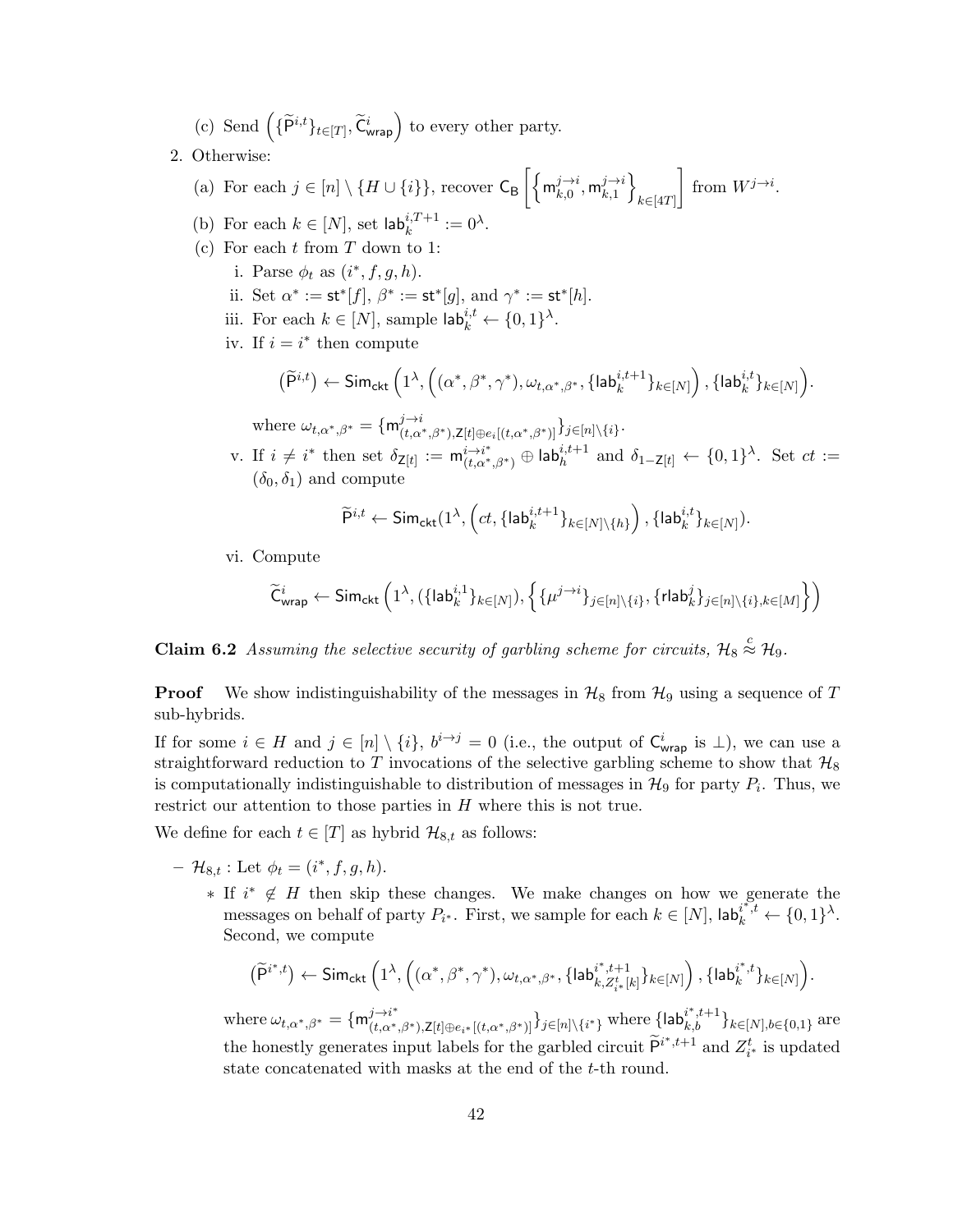∗ We make the following changes in how we generate messages for other honest parties  $P_i$  (i.e.,  $i \in H \setminus \{i^*\}$ ). First, for each  $k \in [N]$ , we sample  $\mathsf{lab}_k^{i,t} \leftarrow \{0,1\}^{\lambda}$ . Second, we set  $\delta_{\mathsf{Z}[t]} := \mathsf{m}_{(t,\alpha^*,\beta^*)}^{i\to i^*} \oplus \mathsf{lab}_h^{i,t+1}$  and  $\delta_{1-\mathsf{Z}[t]} \leftarrow \{0,1\}^{\lambda}$ . Set  $ct = (\delta_0, \delta_1)$ . Third, we generate the garbled circuit

$$
\widetilde{\mathsf{P}}^{i,t} \leftarrow \mathsf{Sim}_\mathsf{ckt}(1^\lambda, \left( ct, \{\mathsf{lab}_{k,Z_i^t[k]}^{i,t+1}\}_{k\in [N]\setminus\{h\}}\right), \{\mathsf{lab}_k^{i,t}\}_{k\in [N]})
$$

where  $\{\mathsf{lab}_{k,b}^{i,t+1}\}_{k\in[N]}$  are the honestly generated input labels for the garbled circuit  $\widetilde{P}^{i,t+1}$ , and  $Z_i^t$  is updated state concatenated with masks at the end of the t-th round.

Note that the only difference between  $\mathcal{H}_{8,t-1}$  and  $\mathcal{H}_{8,t}$  is that in  $\mathcal{H}_{8,t}$ , we simulate  $\widetilde{P}^{i,t}$  for every  $i \in H$  whereas for in  $\mathcal{H}_{8,t-1}$  we generate it honestly. To prove indistinguishability between  $\mathcal{H}_{8,t-1}$  and  $\mathcal{H}_{8,t}$  it is sufficient to show that the output we use in simulating  $\widetilde{P}^{i,t}$  is same as the output of  $\widetilde{P}^{i,t}$  in  $\mathcal{H}_{8,t-1}$ . We argue this separately for cases  $i^* \in H$  and for all  $i \in H \setminus \{i^*\}.$ 

- **Case-1:**  $i^*$  ∈ H : In this case, the only difference in the outputs are that, in  $\mathcal{H}_{8,t}$ , we set  $\omega_{t,\alpha^*,\beta^*} = \{ \mathsf{m}_{(t,\alpha^*,\beta^*),\mathsf{Z}[t]\oplus e_{i^*}[(t,\alpha^*,\beta^*)]}^{j \to i^*} \} j \in [n] \setminus \{i^*\}$  where  $\mathsf{m}_{(t,\alpha^*,\beta^*),\mathsf{Z}[t]\oplus e_{i^*}[(t,\alpha^*,\beta^*)]}^{j \to i^*}$  is extracted from  $W^{j\to i^*}$  whereas in  $\mathcal{H}_{8,t-1}$  this is obtained from the masks that are given as input. Note that these two values are indeed the same since  $\mathcal{F}_{z\mathsf{k}}$  verifies that  $\widetilde{\mathsf{C}}_{\mathsf{B}}^{j\to i}$  is computed correctly and Com is statistically binding commitment.
- Case-2:  $i \in H \setminus \{i^*\}$ : The fact that both the outputs are the same follows from inspection.

 $\blacksquare$ 

- $\mathcal{H}_{10}$ : In this hybrid, we change how  $e_i$  is generated for every  $i \in H$ . Specifically, we sample  $e_i \leftarrow \{0,1\}^{4T}$  instead of generating it as  $c_i \oplus \text{PRG}_{\text{mal}}(s_i)$ . Indistinguishability between  $\mathcal{H}_9$  and  $\mathcal{H}_{10}$  follows from |H| invocations of the security of pseudorandom generator.
- $\mathcal{H}_{11}$ : In this hybrid we just change how the transcript Z,  $\{z_i\}_{i\in H}$ , random coins of malicious parties and value st<sup>∗</sup> are generated. Instead of generating these using honest parties' inputs in execution with a faithful execution of  $\Phi$ , we generate it via the simulator  $\mathsf{Sim}_{\Phi}$  (of the maliciously secure protocol  $\Phi$ ). In other words, we execute the simulator  $\mathsf{Sim}_{\Phi}$  where messages on behalf of each corrupted party  $P_i$  are generated using Faithful( $i, \{z_j\}_{j\in[n]}, c_i$ ). (Note that  $\mathsf{Sim}_{\Phi}$  might rewind Faithful. This can be achieved since Faithful is just a polynomial time interactive procedure that can also be rewound.)

The indistinguishability between hybrids  $\mathcal{H}_{10}$  and  $\mathcal{H}_{11}$  follows directly from the malicious security of the protocol Φ.

Note that  $\mathcal{H}_{11}$  is distributed identically to the description of the simulator. This completes the proof of indistinguishability.

### References

[ACJ17] Prabhanjan Ananth, Arka Rai Choudhuri, and Abhishek Jain. A new approach to round-optimal secure multiparty computation. In Jonathan Katz and Hovav Shacham,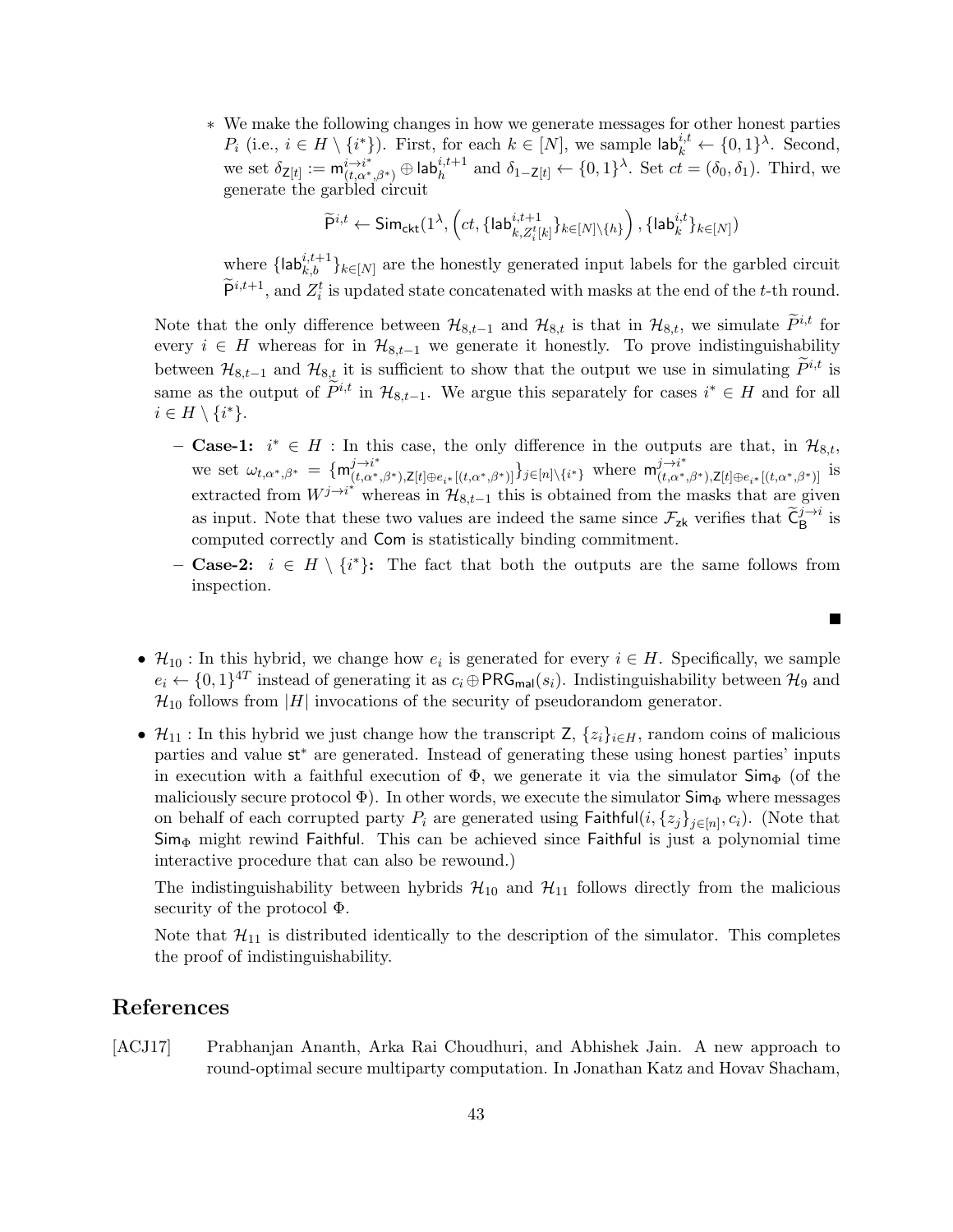editors, CRYPTO 2017, Part I, volume 10401 of LNCS, pages  $468-499$ . Springer, Heidelberg, August 2017.

- [AIKW13] Benny Applebaum, Yuval Ishai, Eyal Kushilevitz, and Brent Waters. Encoding functions with constant online rate or how to compress garbled circuits keys. In Ran Canetti and Juan A. Garay, editors, CRYPTO 2013, Part II, volume 8043 of LNCS, pages 166–184. Springer, Heidelberg, August 2013.
- [ALSZ17] Gilad Asharov, Yehuda Lindell, Thomas Schneider, and Michael Zohner. More efficient oblivious transfer extensions. Journal of Cryptology, 30(3):805–858, July 2017.
- [BCL+05] Boaz Barak, Ran Canetti, Yehuda Lindell, Rafael Pass, and Tal Rabin. Secure computation without authentication. In Victor Shoup, editor, CRYPTO 2005, volume 3621 of LNCS, pages 361–377. Springer, Heidelberg, August 2005.
- [Bea96] Donald Beaver. Correlated pseudorandomness and the complexity of private computations. In Proceedings of the Twenty-Eighth Annual ACM Symposium on the Theory of Computing, Philadelphia, Pennsylvania, USA, May 22-24, 1996, pages 479–488, 1996.
- [BGI16] Elette Boyle, Niv Gilboa, and Yuval Ishai. Breaking the circuit size barrier for secure computation under DDH. In Matthew Robshaw and Jonathan Katz, editors, CRYPTO 2016, Part I, volume 9814 of LNCS, pages 509–539. Springer, Heidelberg, August 2016.
- [BGI+17a] Saikrishna Badrinarayanan, Sanjam Garg, Yuval Ishai, Amit Sahai, and Akshay Wadia. Two-message witness indistinguishability and secure computation in the plain model from new assumptions. In Tsuyoshi Takagi and Thomas Peyrin, editors, ASI-ACRYPT 2017, Part III, volume 10626 of LNCS, pages 275–303. Springer, Heidelberg, December 2017.
- [BGI17b] Elette Boyle, Niv Gilboa, and Yuval Ishai. Group-based secure computation: Optimizing rounds, communication, and computation. In Jean-Sébastien Coron and Jesper Buus Nielsen, editors, EUROCRYPT 2017, Part II, volume 10211 of LNCS, pages 163–193. Springer, Heidelberg, May 2017.
- [BGJ+17] Saikrishna Badrinarayanan, Vipul Goyal, Abhishek Jain, Yael Tauman Kalai, Dakshita Khurana, and Amit Sahai. Promise zero knowledge and its applications to round optimal mpc. Cryptology ePrint Archive, Report 2017/1088, 2017. https://eprint. iacr.org/2017/1088.
- [BHP17] Zvika Brakerski, Shai Halevi, and Antigoni Polychroniadou. Four round secure computation without setup. In Yael Kalai and Leonid Reyzin, editors, TCC 2017, Part I, volume 10677 of LNCS, pages 645–677. Springer, Heidelberg, November 2017.
- [BHR12] Mihir Bellare, Viet Tung Hoang, and Phillip Rogaway. Foundations of garbled circuits. In Ting Yu, George Danezis, and Virgil D. Gligor, editors, ACM CCS 12, pages 784– 796. ACM Press, October 2012.
- [BL18] Fabrice Benhamouda and Huijia Lin. k-round mpc from k-round ot via garbled interactive circuits. To appear in Eurocrypt, 2018. https://eprint.iacr.org/2017/1125.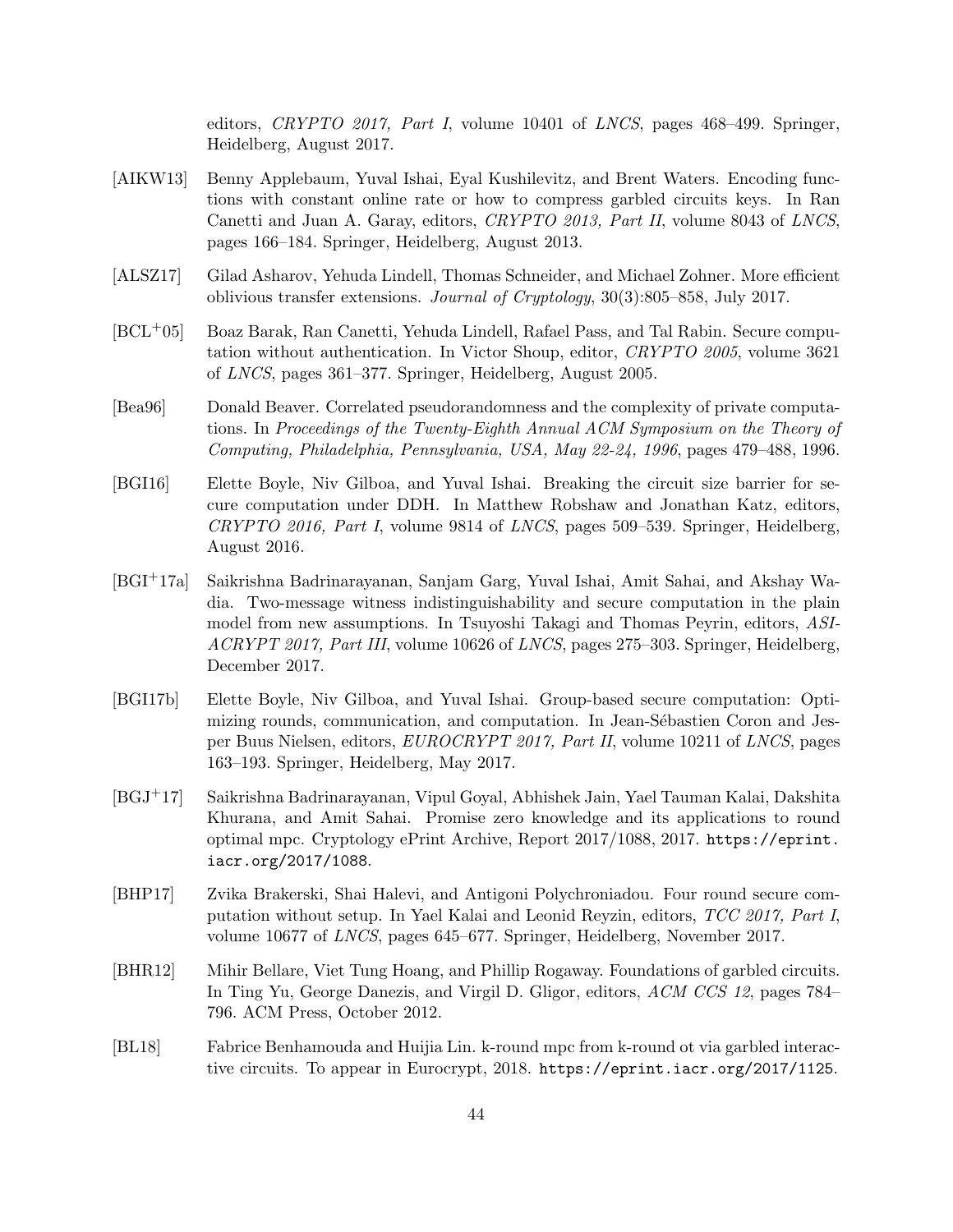- [BMR90] Donald Beaver, Silvio Micali, and Phillip Rogaway. The round complexity of secure protocols (extended abstract). In 22nd ACM STOC, pages 503–513. ACM Press, May 1990.
- [BP16] Zvika Brakerski and Renen Perlman. Lattice-based fully dynamic multi-key FHE with short ciphertexts. In Matthew Robshaw and Jonathan Katz, editors, CRYPTO 2016, Part I, volume 9814 of LNCS, pages 190–213. Springer, Heidelberg, August 2016.
- [Can00a] Ran Canetti. Security and composition of multiparty cryptographic protocols. Journal of Cryptology, 13(1):143–202, 2000.
- [Can00b] Ran Canetti. Universally composable security: A new paradigm for cryptographic protocols. Cryptology ePrint Archive, Report 2000/067, 2000. http://eprint.iacr. org/2000/067.
- [Can01] Ran Canetti. Universally composable security: A new paradigm for cryptographic protocols. In 42nd FOCS, pages 136–145. IEEE Computer Society Press, October 2001.
- [Can04] Ran Canetti. Universally composable signature, certification, and authentication. In 17th IEEE Computer Security Foundations Workshop, (CSFW-17 2004), 28-30 June 2004, Pacific Grove, CA, USA, page 219, 2004.
- [CF01] Ran Canetti and Marc Fischlin. Universally composable commitments. In Joe Kilian, editor, CRYPTO 2001, volume 2139 of LNCS, pages 19–40. Springer, Heidelberg, August 2001.
- [CLP10] Ran Canetti, Huijia Lin, and Rafael Pass. Adaptive hardness and composable security in the plain model from standard assumptions. In  $51st$  FOCS, pages 541–550. IEEE Computer Society Press, October 2010.
- [COSV17] Michele Ciampi, Rafail Ostrovsky, Luisa Siniscalchi, and Ivan Visconti. Round-optimal secure two-party computation from trapdoor permutations. In Yael Kalai and Leonid Reyzin, editors, TCC 2017, Part I, volume 10677 of LNCS, pages 678–710. Springer, Heidelberg, November 2017.
- [CR03] Ran Canetti and Tal Rabin. Universal composition with joint state. In Dan Boneh, editor, CRYPTO 2003, volume 2729 of LNCS, pages 265–281. Springer, Heidelberg, August 2003.
- [FS90] Uriel Feige and Adi Shamir. Witness indistinguishable and witness hiding protocols. In 22nd ACM STOC, pages 416–426. ACM Press, May 1990.
- [GGH+13] Sanjam Garg, Craig Gentry, Shai Halevi, Mariana Raykova, Amit Sahai, and Brent Waters. Candidate indistinguishability obfuscation and functional encryption for all circuits. In 54th FOCS, pages 40–49. IEEE Computer Society Press, October 2013.
- [GGHR14] Sanjam Garg, Craig Gentry, Shai Halevi, and Mariana Raykova. Two-round secure MPC from indistinguishability obfuscation. In Yehuda Lindell, editor, TCC 2014, volume 8349 of LNCS, pages 74–94. Springer, Heidelberg, February 2014.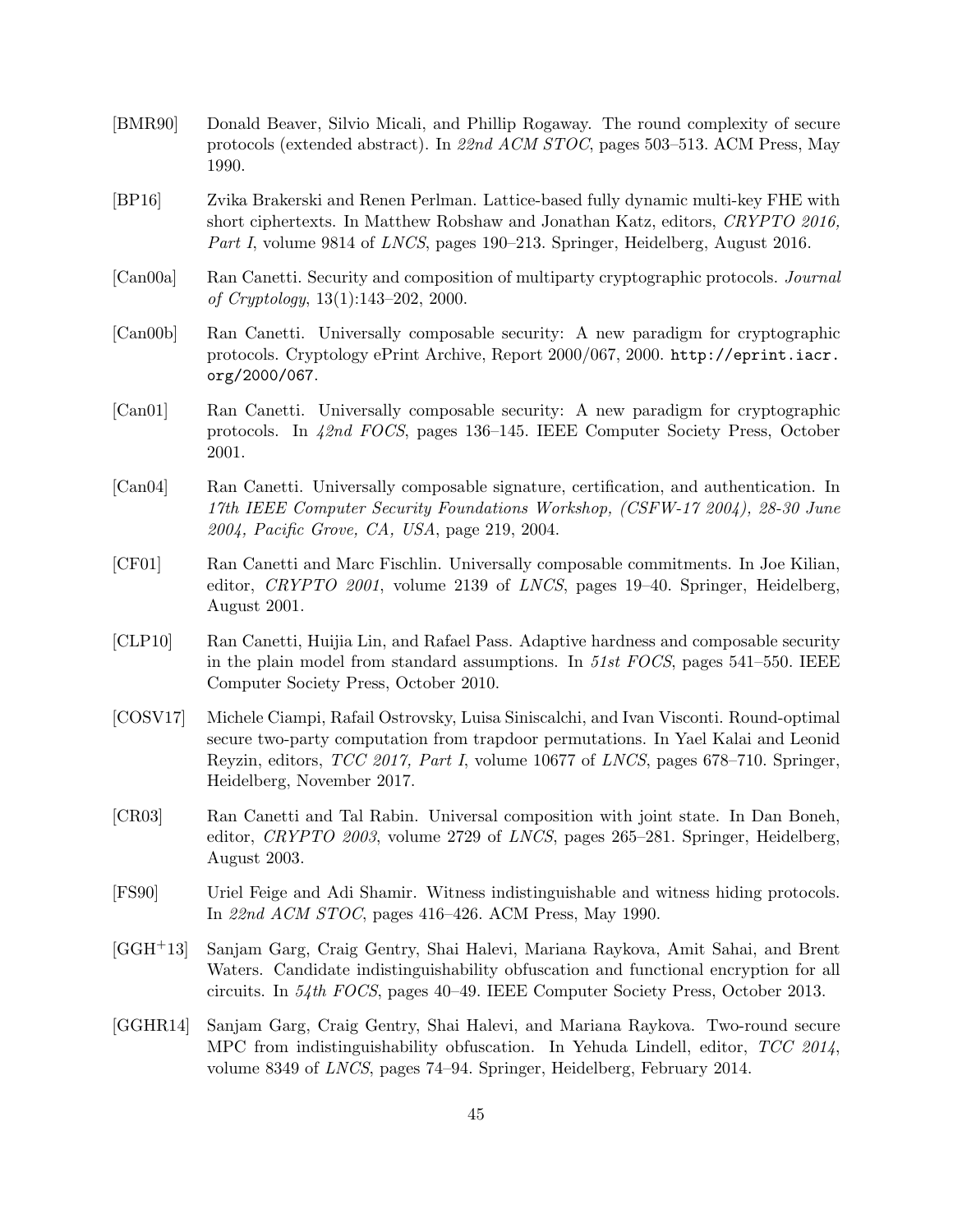- [GGM86] Oded Goldreich, Shafi Goldwasser, and Silvio Micali. How to construct random functions. J. ACM, 33(4):792–807, 1986.
- [GGSW13] Sanjam Garg, Craig Gentry, Amit Sahai, and Brent Waters. Witness encryption and its applications. In Dan Boneh, Tim Roughgarden, and Joan Feigenbaum, editors,  $45th$   $ACM$   $STOC$ , pages  $467-476$ . ACM Press, June 2013.
- [GLS15] S. Dov Gordon, Feng-Hao Liu, and Elaine Shi. Constant-round MPC with fairness and guarantee of output delivery. In Rosario Gennaro and Matthew J. B. Robshaw, editors, CRYPTO 2015, Part II, volume 9216 of LNCS, pages 63–82. Springer, Heidelberg, August 2015.
- [GMMM17] Sanjam Garg, Mohammad Mahmoody, Daniel Masny, and Izaak Meckler. On the round complexity of ot extension. Cryptology ePrint Archive, Report 2017/1187, 2017. https://eprint.iacr.org/2017/1187.
- [GMPP16] Sanjam Garg, Pratyay Mukherjee, Omkant Pandey, and Antigoni Polychroniadou. The exact round complexity of secure computation. In Marc Fischlin and Jean-Sébastien Coron, editors, EUROCRYPT 2016, Part II, volume 9666 of LNCS, pages 448–476. Springer, Heidelberg, May 2016.
- [GMR88] Shafi Goldwasser, Silvio Micali, and Ronald L. Rivest. A digital signature scheme secure against adaptive chosen-message attacks. SIAM J. Comput., 17(2):281–308, 1988.
- [GMW87] Oded Goldreich, Silvio Micali, and Avi Wigderson. How to play any mental game or A completeness theorem for protocols with honest majority. In Alfred Aho, editor, 19th ACM STOC, pages 218–229. ACM Press, May 1987.
- [GS17] Sanjam Garg and Akshayaram Srinivasan. Garbled protocols and two-round MPC from bilinear maps. In 58th FOCS, pages 588–599. IEEE Computer Society Press, 2017.
- [GS18] Sanjam Garg and Akshayaram Srinivasan. Two-round multiparty secure computation from minimal assumptions. To appear in Eurocrypt, 2018. https://eprint.iacr. org/2017/1156.
- [HHPV17] Shai Halevi, Carmit Hazay, Antigoni Polychroniadou, and Muthuramakrishnan Venkitasubramaniam. Round-optimal secure multi-party computation. Cryptology ePrint Archive, Report 2017/1056, 2017. http://eprint.iacr.org/2017/1056.
- [HIK07] Danny Harnik, Yuval Ishai, and Eyal Kushilevitz. How many oblivious transfers are needed for secure multiparty computation? In Alfred Menezes, editor, CRYPTO 2007, volume 4622 of LNCS, pages 284–302. Springer, Heidelberg, August 2007.
- [HIKN08] Danny Harnik, Yuval Ishai, Eyal Kushilevitz, and Jesper Buus Nielsen. OT-combiners via secure computation. In Ran Canetti, editor, TCC 2008, volume 4948 of LNCS, pages 393–411. Springer, Heidelberg, March 2008.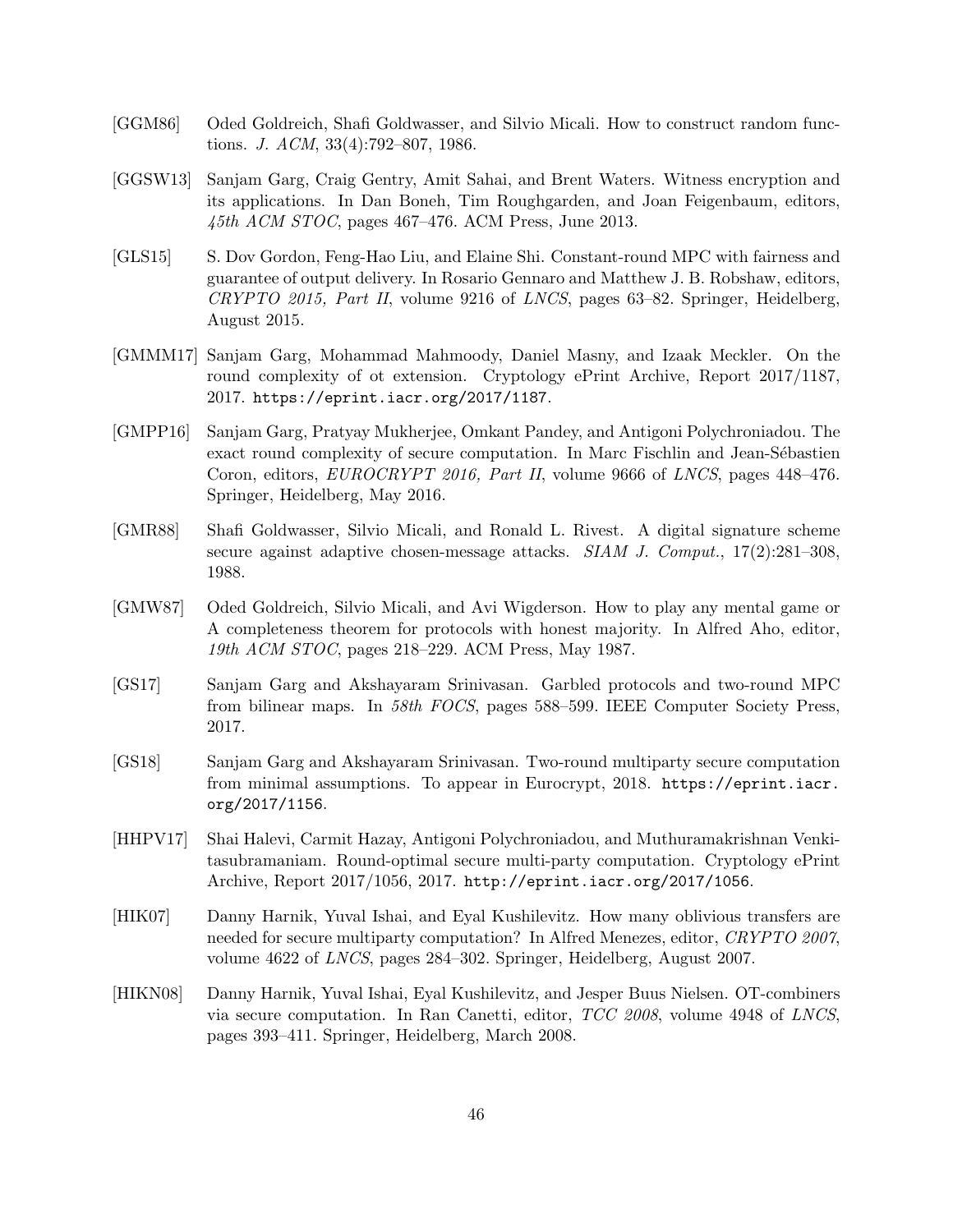- [HJO+16] Brett Hemenway, Zahra Jafargholi, Rafail Ostrovsky, Alessandra Scafuro, and Daniel Wichs. Adaptively secure garbled circuits from one-way functions. In Matthew Robshaw and Jonathan Katz, editors, CRYPTO 2016, Part III, volume 9816 of LNCS, pages 149–178. Springer, Heidelberg, August 2016.
- [HLP11] Shai Halevi, Yehuda Lindell, and Benny Pinkas. Secure computation on the web: Computing without simultaneous interaction. In Phillip Rogaway, editor, CRYPTO 2011, volume 6841 of LNCS, pages 132–150. Springer, Heidelberg, August 2011.
- [IKNP03] Yuval Ishai, Joe Kilian, Kobbi Nissim, and Erez Petrank. Extending oblivious transfers efficiently. In Dan Boneh, editor, CRYPTO 2003, volume 2729 of LNCS, pages 145– 161. Springer, Heidelberg, August 2003.
- [JKK+17] Zahra Jafargholi, Chethan Kamath, Karen Klein, Ilan Komargodski, Krzysztof Pietrzak, and Daniel Wichs. Be adaptive, avoid overcommitting. In Jonathan Katz and Hovav Shacham, editors, CRYPTO 2017, Part I, volume 10401 of LNCS, pages 133–163. Springer, Heidelberg, August 2017.
- [JKKR17] Abhishek Jain, Yael Tauman Kalai, Dakshita Khurana, and Ron Rothblum. Distinguisher-dependent simulation in two rounds and its applications. In Jonathan Katz and Hovav Shacham, editors, CRYPTO 2017, Part II, volume 10402 of LNCS, pages 158–189. Springer, Heidelberg, August 2017.
- [JW16] Zahra Jafargholi and Daniel Wichs. Adaptive security of Yao's garbled circuits. In Martin Hirt and Adam D. Smith, editors, *TCC 2016-B*, *Part I*, volume 9985 of *LNCS*, pages 433–458. Springer, Heidelberg, October / November 2016.
- [KK13] Vladimir Kolesnikov and Ranjit Kumaresan. Improved OT extension for transferring short secrets. In Ran Canetti and Juan A. Garay, editors, CRYPTO 2013, Part II, volume 8043 of LNCS, pages 54–70. Springer, Heidelberg, August 2013.
- [KRS16] Ranjit Kumaresan, Srinivasan Raghuraman, and Adam Sealfon. Network oblivious transfer. In Matthew Robshaw and Jonathan Katz, editors, CRYPTO 2016, Part II, volume 9815 of LNCS, pages 366–396. Springer, Heidelberg, August 2016.
- [LP09] Yehuda Lindell and Benny Pinkas. A proof of security of Yao's protocol for two-party computation. Journal of Cryptology, 22(2):161–188, April 2009.
- [MW16] Pratyay Mukherjee and Daniel Wichs. Two round multiparty computation via multikey FHE. In Marc Fischlin and Jean-Sébastien Coron, editors, EUROCRYPT 2016, Part II, volume 9666 of LNCS, pages 735–763. Springer, Heidelberg, May 2016.
- [Nie07] Jesper Buus Nielsen. Extending oblivious transfers efficiently how to get robustness almost for free. Cryptology ePrint Archive, Report 2007/215, 2007. http://eprint. iacr.org/2007/215.
- [NNOB12] Jesper Buus Nielsen, Peter Sebastian Nordholt, Claudio Orlandi, and Sai Sheshank Burra. A new approach to practical active-secure two-party computation. In CRYPTO, 2012.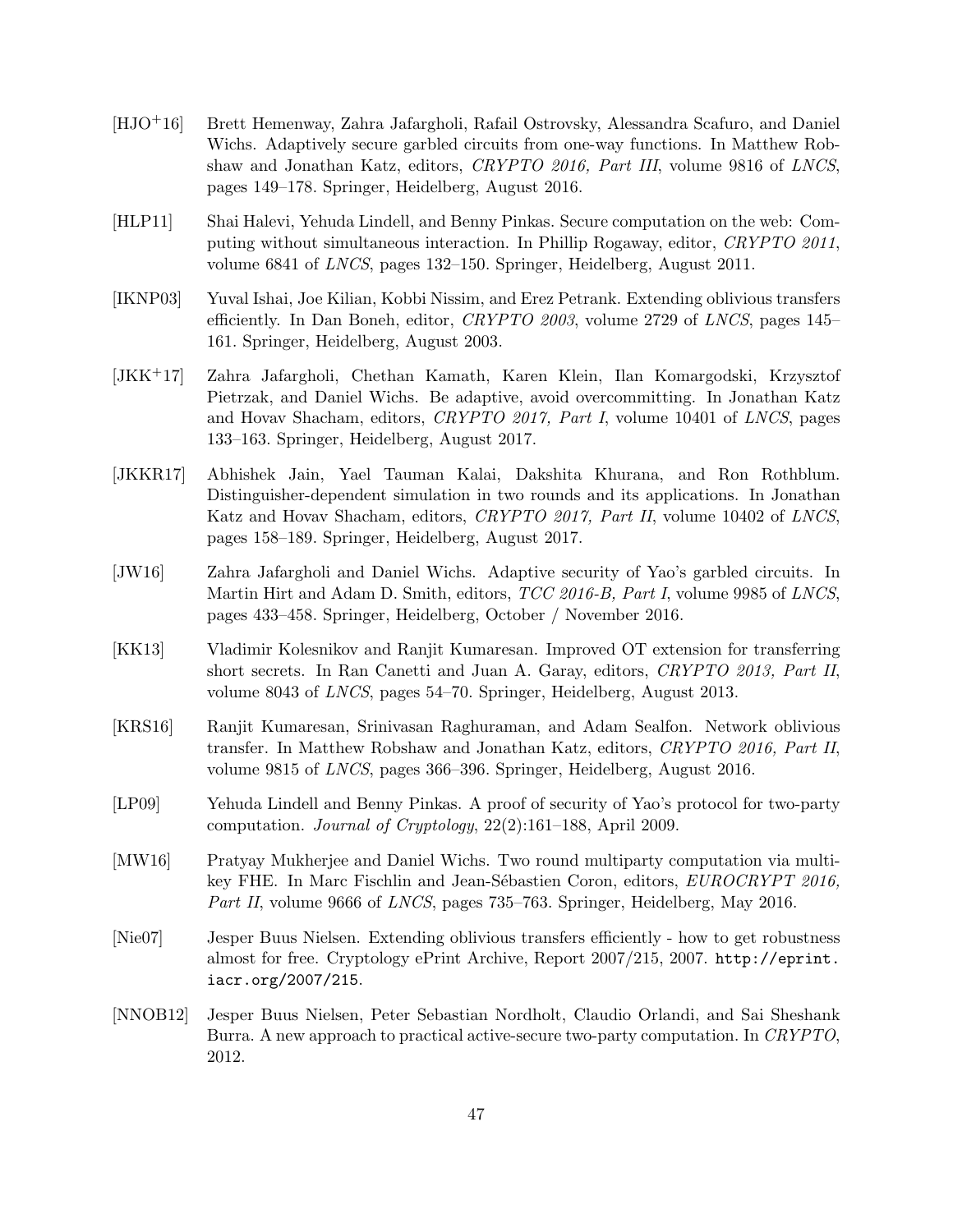| [PS16]               | Chris Peikert and Sina Shiehian. Multi-key FHE from LWE, revisited. In Martin                                                                           |
|----------------------|---------------------------------------------------------------------------------------------------------------------------------------------------------|
|                      | Hirt and Adam D. Smith, editors, <i>TCC 2016-B</i> , <i>Part II</i> , volume 9986 of <i>LNCS</i> , pages                                                |
|                      | 217–238. Springer, Heidelberg, October / November 2016.                                                                                                 |
| [Ya <sub>0</sub> 82] | Andrew Chi-Chih Yao. Protocols for secure computations (extended abstract). In<br>23rd FOCS, pages 160–164. IEEE Computer Society Press, November 1982. |

### A Our Model

Below we briefly review UC security. For full details see [Can01]. A large part of this introduction has been taken verbatim from [CLP10]. A reader familiar with the notion of UC security can safely skip this section.

#### A.1 The basic model of execution

Following [GMR88], a protocol is represented as an interactive Turing machine (ITM), which represents the program to be run within each participant. Specifically, an ITM has three tapes that can be written to by other ITMs: the input and subroutine output tapes model the inputs from and the outputs to other programs running within the same "entity" (say, the same physical computer), and the incoming communication tapes and outgoing communication tapes model messages received from and to be sent to the network. It also has an identity tape that cannot be written to by the ITM itself. The identity tape contains the program of the ITM (in some standard encoding) plus additional identifying information specified below. Adversarial entities are also modeled as ITMs.

We distinguish between ITMs (which represent static objects, or programs) and *instances of* ITMs, or ITIs, that represent interacting processes in a running system. Specifically, an ITI is an ITM along with an identifer that distinguishes it from other ITIs in the same system. The identifier consists of two parts: A session-identifier (SID) which identifies which protocol instance the ITM belongs to, and a party identifier (PID) that distinguishes among the parties in a protocol instance. Typically the PID is also used to associate ITIs with "parties", or clusters, that represent some administrative domains or physical computers.

The model of computation consists of a number of ITIs that can write on each other's tapes in certain ways (specified in the model). The pair (SID,PID) is a unique identifier of the ITI in the system.

With one exception (discussed within) we assume that all ITMs are probabilistic polynomial time (PPT). An ITM is PPT if there exists a constant  $c > 0$  such that, at any point during its run, the overall number of steps taken by M is at most  $n^c$ , where n is the overall number of bits written on the *input tape* of  $M$  in this run. (In fact, in order to guarantee that the overall protocol execution process is bounded by a polynomial, we define  $n$  as the total number of bits written to the input tape of  $M$ , minus the overall number of bits written by  $M$  to input tapes of other ITMs.; see [Can01].)

#### A.2 Security of protocols

Protocols that securely carry out a given task (or, protocol problem) are defined in three steps, as follows. First, the process of executing a protocol in an adversarial environment is formalized. Next, an "ideal process" for carrying out the task at hand is formalized. In the ideal process the parties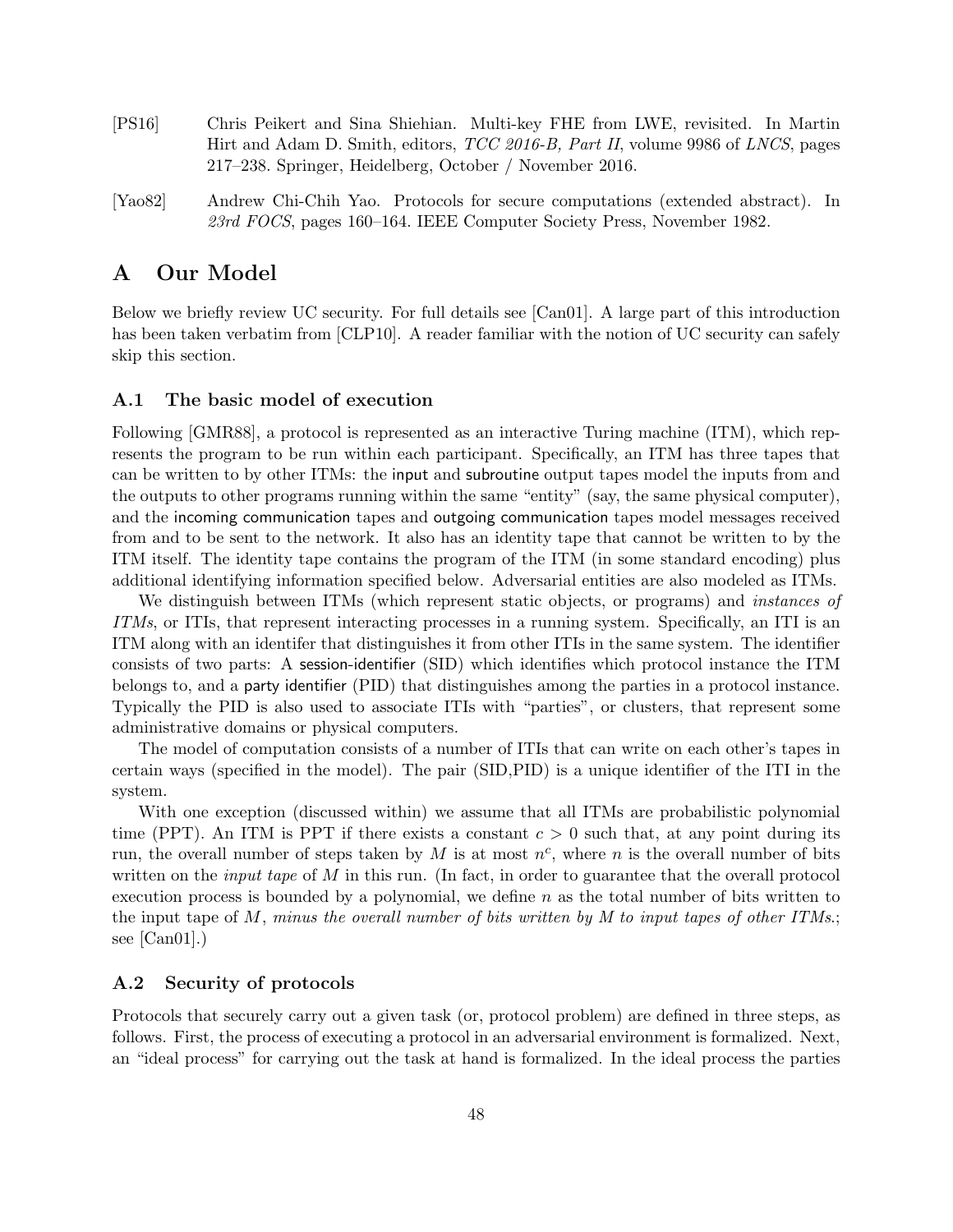do not communicate with each other. Instead they have access to an "ideal functionality," which is essentially an incorruptible "trusted party" that is programmed to capture the desired functionality of the task at hand. A protocol is said to securely realize an ideal functionality if the process of running the protocol amounts to "emulating" the ideal process for that ideal functionality. Below we overview the model of protocol execution (called the *real-life model*), the ideal process, and the notion of protocol emulation.

The model for protocol execution. The model of computation consists of the parties running an instance of a protocol  $\Pi$ , an adversary  $\mathcal A$  that controls the communication among the parties, and an environment  $\mathcal Z$  that controls the inputs to the parties and sees their outputs. We assume that all parties have a security parameter  $n \in \mathbb{N}$ . (We remark that this is done merely for convenience and is not essential for the model to make sense). The execution consists of a sequence of activations, where in each activation a single participant (either  $\mathcal{Z}, \mathcal{A}$ , or some other ITM) is activated, and may write on a tape of at most *one* other participant, subject to the rules below. Once the activation of a participant is complete (i.e., once it enters a special waiting state), the participant whose tape was written on is activated next. (If no such party exists then the environment is activated next.)

The environment is given an external input  $z$  and is the first to be activated. In its first activation, the environment invokes the adversary  $A$ , providing it with some arbitrary input. In the context of UC security, the environment can from now on invoke (namely, provide input to) only ITMs that consist of a single instance of protocol Π. That is, all the ITMs invoked by the environment must have the same SID and the code of Π.

Once the adversary is activated, it may read its own tapes and the outgoing communication tapes of all parties. It may either deliver a message to some party by writing this message on the party's incoming communication tape or report information to  $Z$  by writing this information on the subroutine output tape of  $\mathcal Z$ . For simplicity of exposition, in the rest of this paper we assume authenticated communication; that is, the adversary may deliver only messages that were actually sent. (This is however not essential as shown in  $[Can04, BCL+05]$ .)

Once a protocol party (i.e., an ITI running  $\Pi$ ) is activated, either due to an input given by the environment or due to a message delivered by the adversary, it follows its code and possibly writes a local output on the subroutine output tape of the environment, or an outgoing message on the adversary's incoming communication tape.

In this work, we consider the setting of static corruptions. In the static corruption setting, the set of corrupted parties is determined at the start of the protocol execution and does not change during the execution.

The protocol execution ends when the environment halts. The output of the protocol execution is the output of the environment. Without loss of generality we assume that this output consists of only a single bit.

Let  $\text{EXEC}_{\pi,\mathcal{A},\mathcal{Z}}(n,z,r)$  denote the output of the environment  $\mathcal Z$  when interacting with parties running protocol  $\Pi$  on security parameter n, input z and random input  $r = r_{\mathcal{Z}}, r_{\mathcal{A}}, r_1, r_2, \ldots$  as described above (z and  $r_z$  for  $\mathcal{Z}$ ;  $r_A$  for  $\mathcal{A}$ ,  $r_i$  for party  $P_i$ ). Let  $\text{EXEC}_{\pi,\mathcal{A},\mathcal{Z}}(n,z)$  random variable describing  $\text{EXEC}_{\pi,\mathcal{A},\mathcal{Z}}(n,z,r)$  where r is uniformly chosen. Let  $\text{EXEC}_{\pi,\mathcal{A},\mathcal{Z}}$  denote the ensemble  $\{\text{EXEC}_{\pi,\mathcal{A},\mathcal{Z}}(n,z)\}_{n\in\mathbb{N},z\in\{0,1\}^*}.$ 

Ideal functionalities and ideal protocols. Security of protocols is defined via comparing the protocol execution to an ideal protocol for carrying out the task at hand. A key ingredient in the ideal protocol is the ideal functionality that captures the desired functionality, or the specification,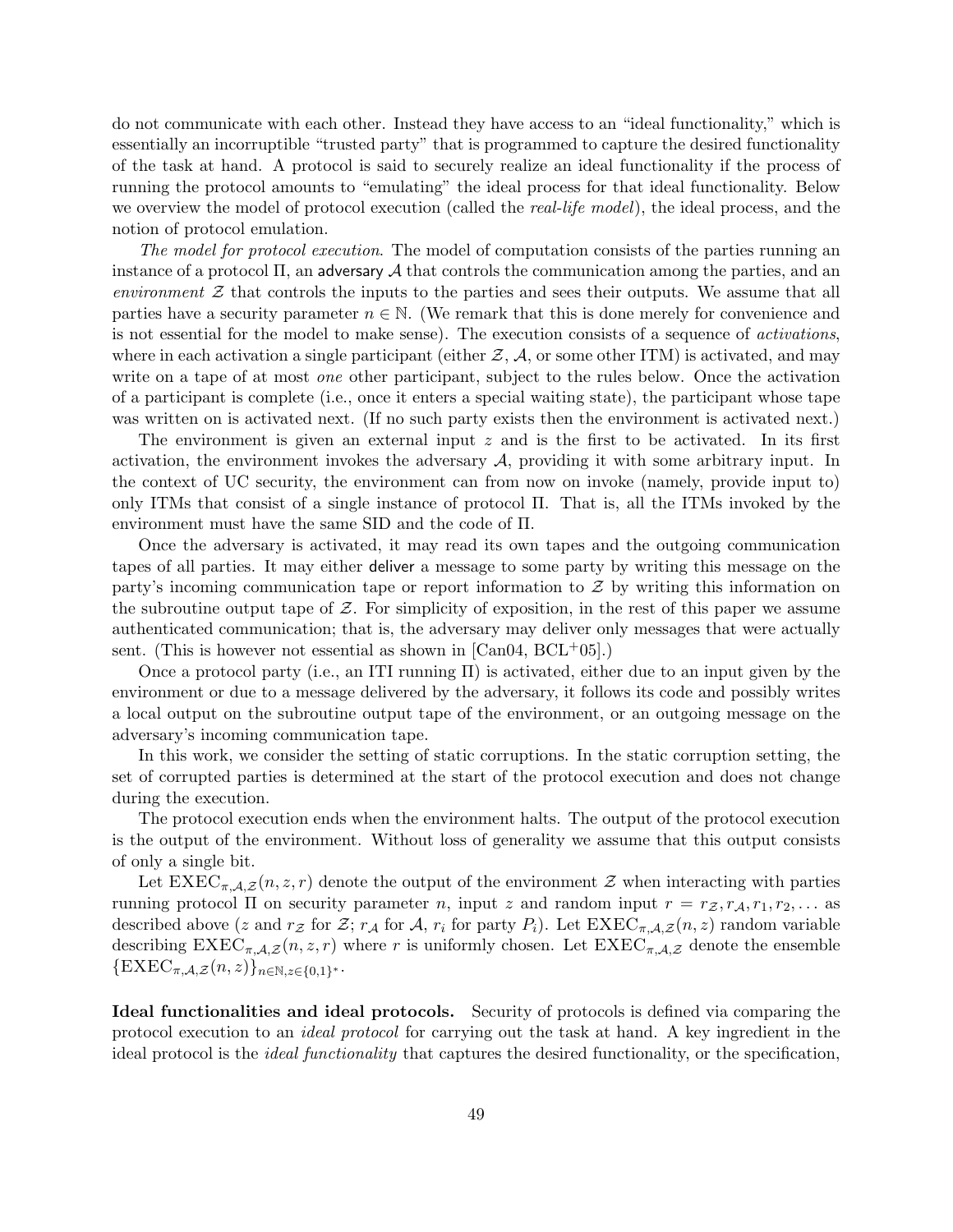of that task. The ideal functionality is modeled as another ITM (representing a "trusted party") that interacts with the parties and the adversary. More specifically, in the ideal protocol for functionality  $\mathcal F$  all parties simply hand their inputs to an ITI running  $\mathcal F$ . (We will simply call this ITI F. The SID of F is the same as the SID of the ITIs running the ideal protocol. (the PID of F is null.) In addition,  $\mathcal F$  can interact with the adversary according to its code. Whenever  $\mathcal F$  outputs a value to a party, the party immediately copies this value to its own output tape. We call the parties in the ideal protocol dummy parties. Let  $\Pi(\mathcal{F})$  denote the ideal protocol for functionality  ${\mathcal F}$ .

Securely realizing an ideal functionality. We say that a protocol  $\Pi$  emulates protocol  $\phi$ if for any adversary A there exists an adversary S such that no environment  $\mathcal{Z}$ , on any input, can tell with non-negligible probability whether it is interacting with  $\mathcal A$  and parties running  $\Pi$ , or it is interacting with S and parties running  $\phi$ . This means that, from the point of view of the environment, running protocol  $\Pi$  is 'just as good' as interacting with  $\phi$ . We say that  $\Pi$  securely *realizes* an ideal functionality F if it emulates the ideal protocol  $\Pi(\mathcal{F})$ . More precise definitions follow. A distribution ensemble is called *binary* if it consists of distributions over  $\{0, 1\}$ .

**Definition A.1** Let  $\Pi$  and  $\phi$  be protocols. We say that  $\Pi$  UC-emulates  $\phi$  if for any adversary A there exists an adversary S such that for any environment  $\mathcal Z$  that obeys the rules of interaction for UC security we have  $\text{EXEC}_{\mathcal{F},\mathcal{S},\mathcal{Z}} \approx \text{EXEC}_{\pi,\mathcal{A},\mathcal{Z}}$ .

**Definition A.2** Let F be an ideal functionality and let  $\Pi$  be a protocol. We say that  $\Pi$  UC-realizes  $\mathcal F$  if  $\Pi$  UC-emulates the ideal process  $\Pi(\mathcal F)$ .

#### A.3 Hybrid protocols

Hybrid protocols are protocols where, in addition to communicating as usual as in the standard model of execution, the parties also have access to (multiple copies of ) an ideal functionality. Hybrid protocols represent protocols that use idealizations of underlying primitives, or alternatively make trust assumptions on the underlying network. They are also instrumental in stating the universal composition theorem. Specifically, in an F-hybrid protocol (i.e., in a hybrid protocol with access to an ideal functionality  $\mathcal{F}$ ), the parties may give inputs to and receive outputs from an unbounded number of copies of  $\mathcal{F}$ .

The communication between the parties and each one of the copies of  $\mathcal F$  mimics the ideal process. That is, giving input to a copy of  $\mathcal F$  is done by writing the input value on the input tape of that copy. Similarly, each copy of  $\mathcal F$  writes the output values to the subroutine output tape of the corresponding party. It is stressed that the adversary does not see the interaction between the copies of  $\mathcal F$  and the honest parties.

The copies of  $\mathcal F$  are differentiated using their sub-session IDs (see UC with joint state [CR03]). All inputs to each copy and all outputs from each copy carry the corresponding sub-session ID. The model does not specify how the sub-session IDs are generated, nor does it specify how parties "agree" on the sub-session ID of a certain protocol copy that is to be run by them. These tasks are left to the protocol. This convention seems to simplify formulating ideal functionalities, and designing protocols that securely realize them, by freeing the functionality from the need to choose the sub-session IDs and guarantee their uniqueness. In addition, it seems to reflect common practice of protocol design in existing networks.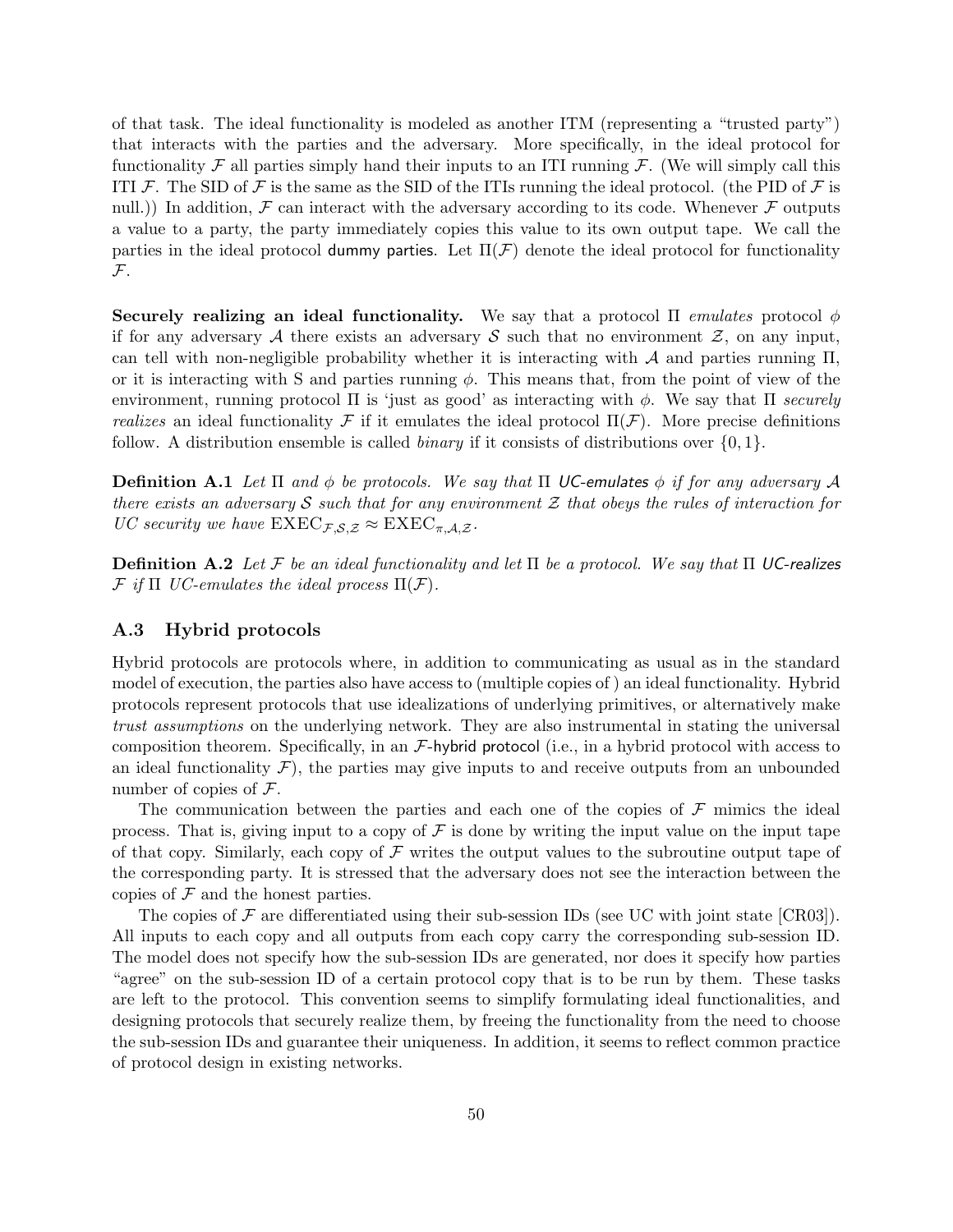The definition of a protocol securely realizing an ideal functionality is extended to hybrid protocols in the natural way.

The universal composition operation. We define the universal composition operation and state the universal composition theorem. Let  $\rho$  be an F-hybrid protocol, and let  $\Pi$  be a protocol that securely realizes F. The composed protocol  $\rho^{\Pi}$  is constructed by modifying the code of each ITM in  $\rho$  so that the first message sent to each copy of  $\mathcal F$  is replaced with an invocation of a new copy of  $\Pi$  with fresh random input, with the same SID (different invocations of  $\mathcal F$  are given different sub-session IDs), and with the contents of that message as input. Each subsequent message to that copy of  $\mathcal F$  is replaced with an activation of the corresponding copy of  $\Pi$ , with the contents of that message given to  $\Pi$  as new input. Each output value generated by a copy of  $\Pi$  is treated as a message received from the corresponding copy of  $\mathcal F$ . The copy of  $\Pi$  will start sending and receiving messages as specified in its code. Notice that if  $\Pi$  is a G-hybrid protocol (i.e.,  $\rho$  uses ideal evaluation calls to some functionality  $\mathcal{G}$ ) then so is  $\rho^{\Pi}$ .

The universal composition theorem. Let  $\mathcal F$  be an ideal functionality. In its general form, the composition theorem basically says that if  $\Pi$  is a protocol that UC-realizes  $\mathcal F$  then, for any  $\mathcal F$ hybrid protocol  $\rho$ , we have that an execution of the composed protocol  $\rho^{\Pi}$  "emulates" an execution of protocol  $\rho$ . That is, for any adversary A there exists a simulator S such that no environment machine  $\mathcal Z$  can tell with non-negligible probability whether it is interacting with  $\mathcal A$  and protocol  $\rho^{\Pi}$ or with S and protocol  $\rho$ , in a UC interaction. As a corollary, we get that if protocol  $\rho$  UC-realizes F, then so does protocol  $\rho^{\Pi}$ .<sup>7</sup>

**Theorem A.3 (Universal Composition [Can01].)** Let F be an ideal functionality. Let  $\rho$  be a F-hybrid protocol, and let  $\Pi$  be a protocol that UC-realizes F. Then protocol  $\rho^{\Pi}$  UC-emulates  $\rho$ .

An immediate corollary of this theorem is that if the protocol  $\rho$  UC-realizes some functionality  $\mathcal{G}$ , then so does  $\rho^{\Pi}$ .

#### A.4 The Common Reference/Random String Functionality

In the common reference string (CRS) model [CF01], all parties in the system obtain from a trusted party a reference string, which is sampled according to a pre-specified distribution D. The reference string is referred to as the CRS. In the UC framework, this is modeled by an ideal functionality  $\mathcal{F}_{CRS}^D$  that samples a string  $\rho$  from a pre-specified distribution D and sets  $\rho$  as the CRS.  $\mathcal{F}_{CRS}^D$  is described in Figure 18.

When the distribution D in  $\mathcal{F}_{CRS}^D$  is sent to be the uniform distribution (on a string of appropriate length) then we obtain the common random string functionality denoted as  $\mathcal{F}_{CRS}$ .

#### A.5 General Functionality

We consider the general-UC functionality  $F$ , which securely evaluates any polynomial-time (possibly randomize) function  $f: (\{0,1\}^{\ell_{in}})^n \to (\{0,1\}^{\ell_{out}})^n$ . The functionality  $\mathcal{F}_f$  is parameterized with a function  $f$  and is described in Figure 19. In this paper we will only be concerned with the static corruption model.

 $7$ The universal composition theorem in  $[Can01]$  applies only to "subroutine respecting protocols", namely protocols" that do not share subroutines with any other protocol in the system.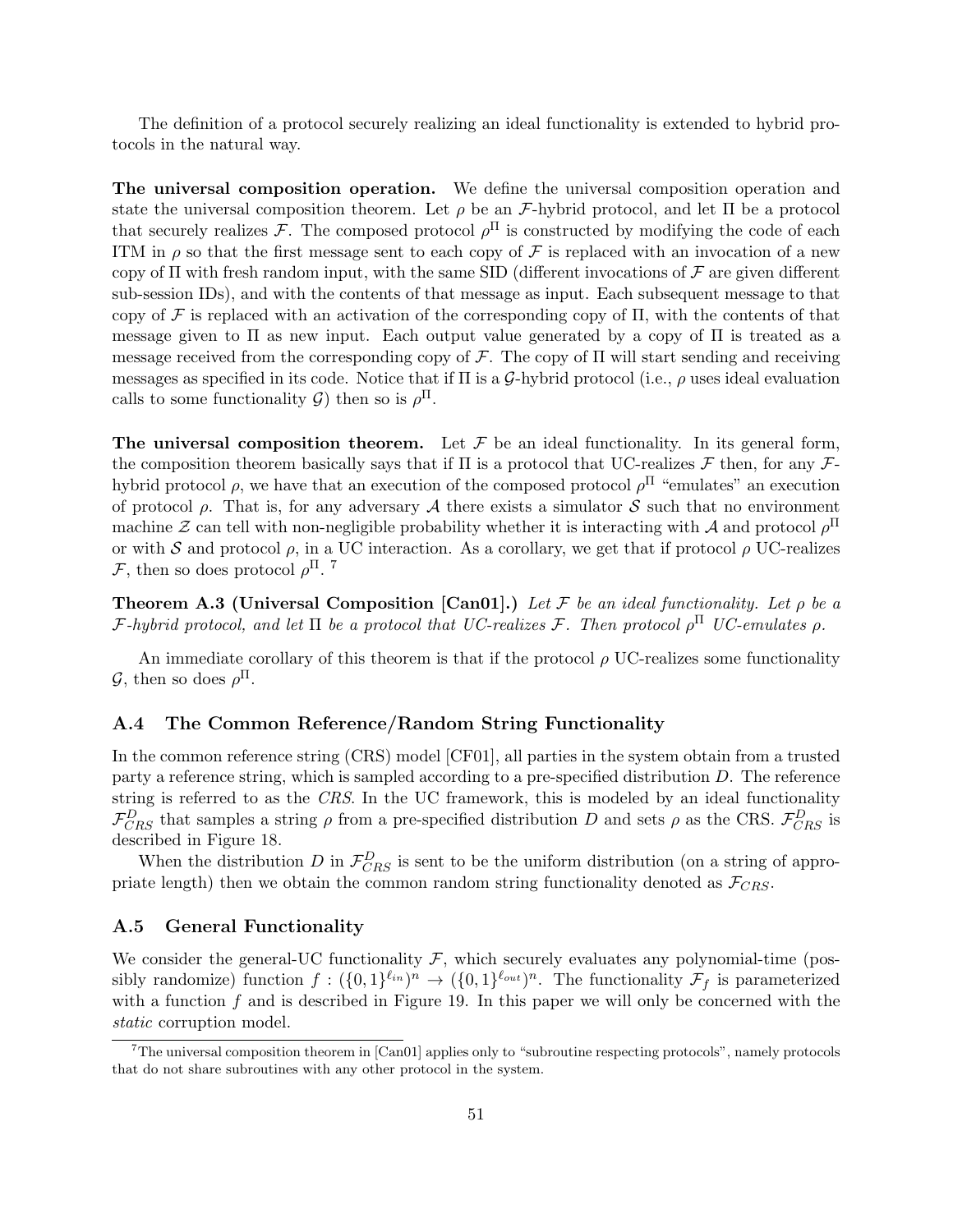# Functionality  $\mathcal{F}_{\text{CRS}}^{\text{D}}$

 $\mathcal{F}_{CRS}^D$  runs with parties  $P_1, \ldots P_n$  and is parameterized by a sampling algorithm D.

- 1. Upon activation with session id *sid* proceed as follows. Sample  $\rho = D(r)$ , where r denotes uniform random coins, and send  $(crs, sid, \rho)$  to the adversary.
- 2. On receiving (crs, sid) from some party send (crs, sid,  $\rho$ ) to that party.

Figure 18: The Common Reference String Functionality.

### Functionality  $\mathcal{F}_f$

 $\mathcal{F}_f$  parameterized by an (possibly randomized) n-ary function f, running with parties  $\mathcal{P}$  =  ${P_1, \ldots P_n}$  (of which some may be corrupted) and an adversary S, proceeds as follows:

- 1. Each party  $P_i$  (and S on behalf of  $P_i$  if  $P_i$  is corrupted) sends (input, sid,  $\mathcal{P}, P_i, x_i$ ) to the functionality.
- 2. Upon receiving the inputs from all parties, evaluate  $(y_1, \ldots, y_n) \leftarrow f(x_1, \ldots, x_n)$ . For every  $P_i$ that is corrupted send adversary S the message (output, sid,  $\mathcal{P}, P_i, y_i$ ).
- 3. On receiving (generateOutput, sid,  $\mathcal{P}, P_i$ ) from S the ideal functionality outputs (output, sid,  $\mathcal{P}, P_i, y_i$ ) to  $P_i$ . (And ignores the message if inputs from all parties in  $\mathcal{P}$ have not been received.)

Figure 19: General Functionality.

### B Construction of Somewhere Adaptive Garbling

We give the construction of somewhere adaptive garbled circuits in Figure 20. The construction makes use of a selective garbled circuit and a somewhere equivocal encryption scheme with block length set to  $\max_i |C_i|$ , message length set to m and the equivocation parameter set to 1. We recall the definition of somewhere equivocal encryption from the work of  $[HJO^+16]$  below.

**Definition B.1** ([HJO+16]) A somewhere equivocal encryption scheme with block-length s, message length n (in blocks) and equivocation parameter  $t$  (all polynomials in the security parameter) is a tuple of probabilistic polynomial algorithms  $\Pi =$  (KeyGen, Enc, Dec, SimEnc, SimKey) such that:

- key  $\leftarrow$  KeyGen $(1^{\lambda})$  : It is a PPT algorithm that takes as input the security parameter (encoded in unary) and outputs a key key.
- $\bar{c} \leftarrow \textsf{Enc}(\textsf{key}, m_1 \ldots m_n)$ : It is a PPT algorithm that takes as input a key key and a vector of *messages*  $\overline{m} = m_1 \dots m_n$  with each  $m_i \in \{0, 1\}^s$  and outputs a ciphertext  $\overline{c}$ .
- $\overline{m} \leftarrow$  Dec(key,  $\overline{c}$ ) : It is a deterministic algorithm that takes as input a key key and a ciphertext  $\overline{c}$  and outputs a vector of messages  $\overline{m} = m_1 \dots m_n$ .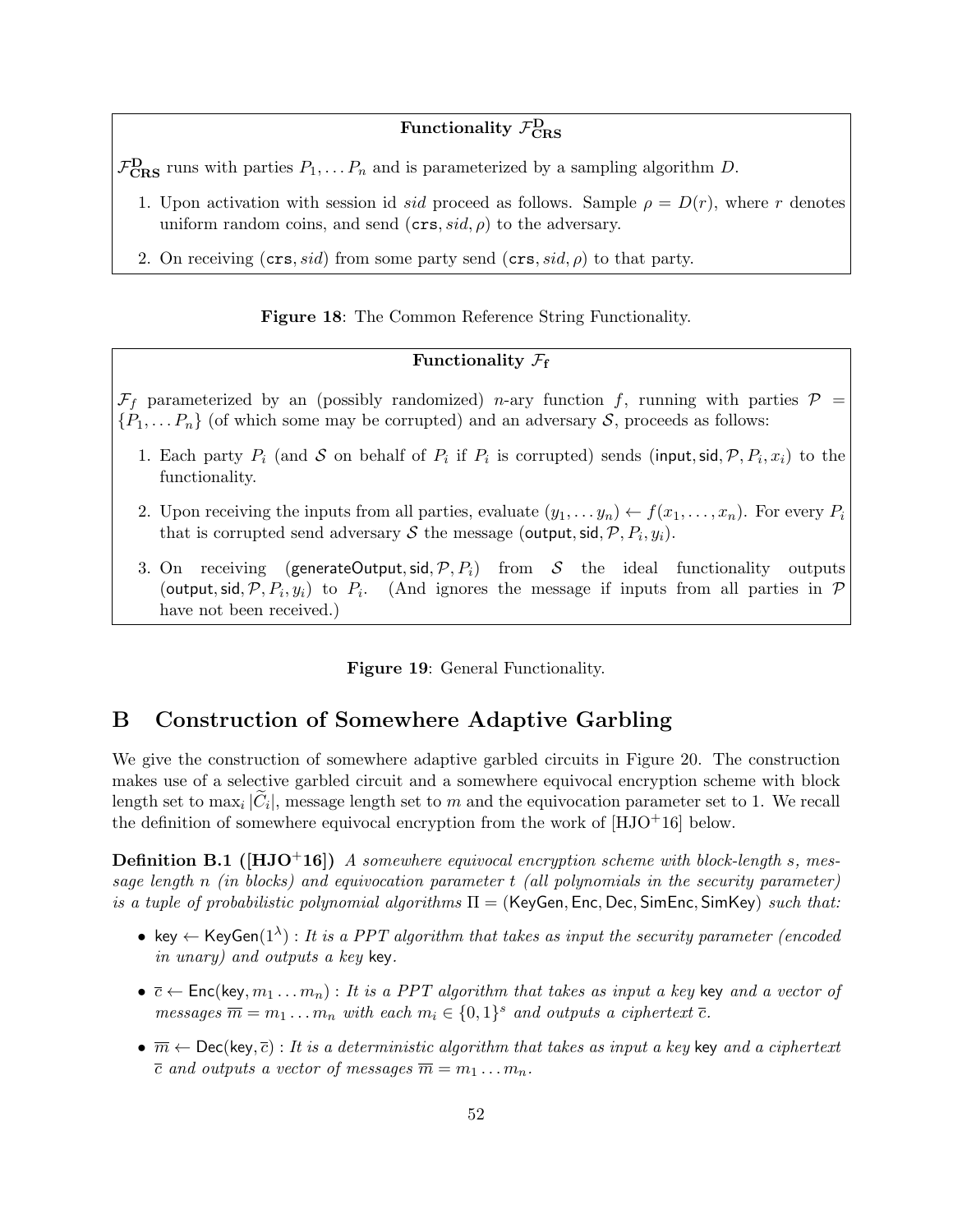- (state,  $\overline{c}$ )  $\leftarrow$  SimEnc $((m_i)_{i \notin I}, I)$  : It is a PPT algorithm that takes as input a set of indices  $I \subseteq [n]$  and a vector of messages  $(m_i)_{i \notin I}$  and outputs a ciphertext  $\overline{c}$  and a state state.
- key'  $\leftarrow$  SimKey(state,  $(m_i)_{i\in I}$ ) : It is a PPT algorithm that takes as input the state information state and a vector of messages  $(m_i)_{i \in I}$  and outputs a key key'.

and satisfies the following properties:

**Correctness.** For every key  $\leftarrow$  KeyGen $(1^{\lambda})$ , for every  $\overline{m} \in \{0,1\}^{s \times n}$  it holds that:

 $Dec(key, Enc(key, \overline{m})) = \overline{m}.$ 

**Simulation with No Holes.** We require that the distribution of  $(\bar{c}, \text{key})$  computed via (state,  $\bar{c}$ )  $\leftarrow$  ${\sf SimEnc}(\overline m,\emptyset)$  and key  $\leftarrow {\sf SimKey}({\sf state},\emptyset)$  to be identical to key  $\leftarrow{\sf KeyGen}(1^\lambda)$  and  $\overline c\leftarrow{\sf Enc}({\sf key},m_1\ldots m_n).$ In other words, simulation when there are no holes (i.e.,  $I = \emptyset$ ) is identical to honest key generation and encryption.

**Security.** For any PPT adversary A, there exists a negligible function  $\nu = \nu(\lambda)$  such that:

 $|\Pr[\mathsf{Exp}_{\mathcal{A},\Pi}^{\mathsf{simple}}(1^{\lambda},0) = 1] - \Pr[\mathsf{Exp}_{\mathcal{A},\Pi}^{\mathsf{simple}}(1^{\lambda},1) = 1]| \leq \nu(\lambda)$ 

where the experiment  $Exp_{\mathcal{A},\Pi}^{\text{simenc}}$  is defined as follows:

# $Experiment$   $\mathsf{Exp}^\mathsf{simenc}_{\mathcal{A},\Pi}$

- 1. The adversary A on input  $1^{\lambda}$  outputs a set  $I \subseteq [n]$  s.t.  $|I| < t$ , a vector  $(m_i)_{i \notin I}$ , and a challenge  $j \in [n] \setminus I$ . Let  $I' = I \cup \{j\}$ .
- 2. If  $b = 0$ , compute  $\overline{c}$  as follows: (state,  $\overline{c}$ )  $\leftarrow$  SimEnc( $(m_i)_{i \notin I}, I$ ).
	- If  $b = 1$ , compute  $\overline{c}$  as follows:  $(\textsf{state}, \overline{c}) \leftarrow \textsf{SimEnc}((m_i)_{i \notin I'}, I').$
- 3. Send  $\bar{c}$  to the adversary  $\mathcal{A}$ .
- 4. The adversary A outputs the set of remaining messages  $(m_i)_{i\in I}$ .
	- If  $b = 0$ , compute key as follows: key  $\leftarrow$  SimKey(state,  $(m_i)_{i \in I}$ ).
	- If  $b=1$ , compute key as follows: key  $\leftarrow$  SimKey(state,  $(m_i)_{i\in I'})$
- 5. Send key to the adversary.
- $6.$  A outputs  $b'$  which is the output of the experiment.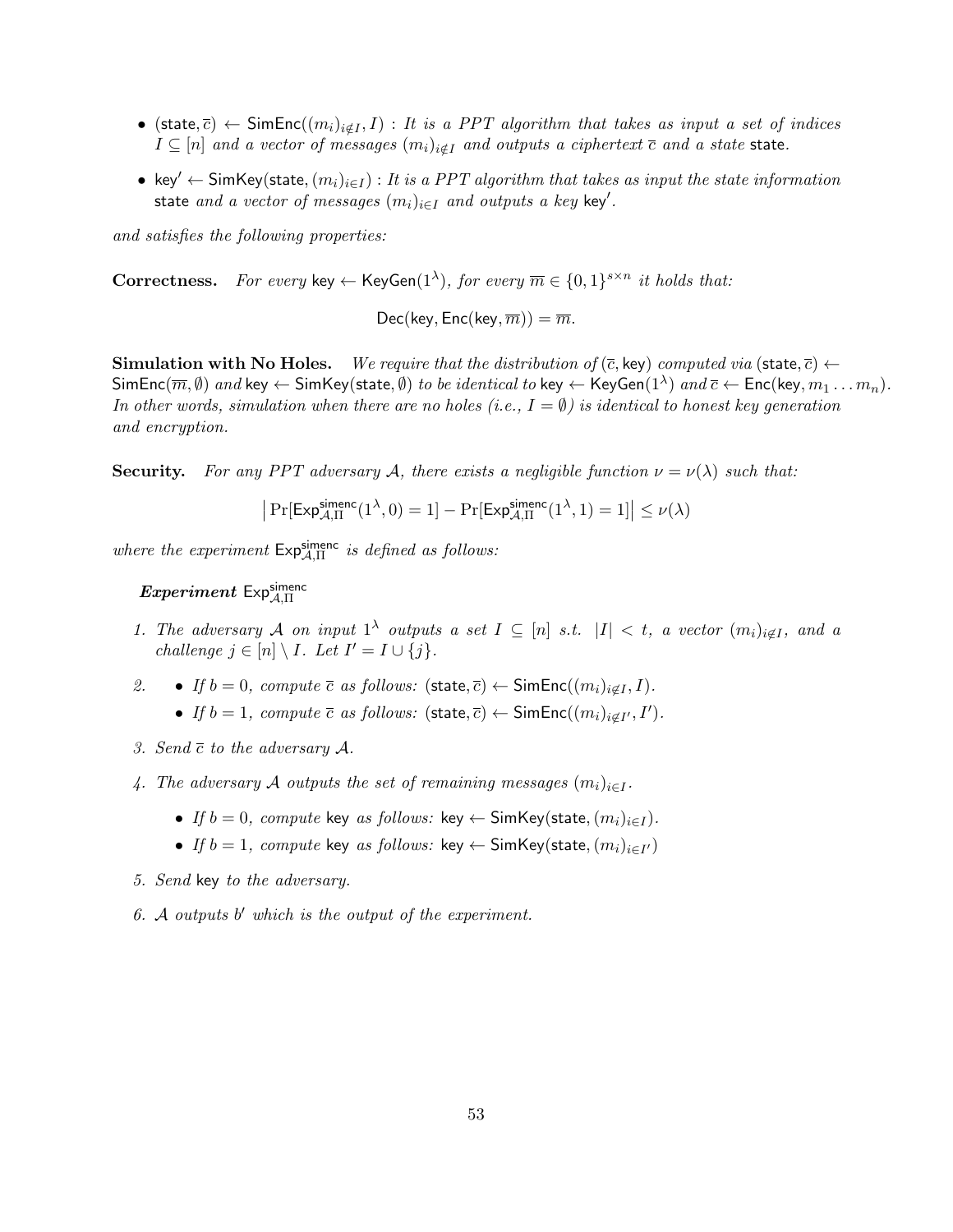SAdpGarbleCkt $(1^{\lambda}, C)$ : On input a circuit  $C : \{0, 1\}^n \to \{0, 1\}^m$  do: 1. Parse C as  $C_1, C_2, \ldots, C_m$ . 2. Sample key  $\leftarrow$  KeyGen(1<sup> $\lambda$ </sup>). 3. For each  $w \in [n]$  and  $b \in \{0,1\}$  sample  $\mathsf{lab}_{w,b} \leftarrow \{0,1\}^{\lambda}$ . (We use  $\overline{\mathsf{lab}}$  to denote  $\{\mathsf{lab}_{w,b}\}_{w\in[n],b\in\{0,1\}}.\$ 4. for each  $i \in [m]$  do: (a) Compute  $\widetilde{C}_i \leftarrow$  Garble  $(1^{\lambda}, C_i, \overline{\mathsf{lab}})$ . 5. Compute  $\bar{c} \leftarrow \mathsf{Enc}(\mathsf{key}, \{\widetilde{C}_i\}_{i \in [m]})$ . 6. Output  $\widetilde{C} := \overline{c}$  and state := (key,  $\overline{lab}$ ). SAdpGarbleInp(state, x) : On input the state state and a string  $x \in \{0,1\}^n$  do: 1. Parse state as  $(\text{key}, {\{\text{lab}_{w,b}\}}_{w \in [n], b \in \{0,1\}})$ 2. Output  $\widetilde{x} := (\mathsf{key}, \{\mathsf{lab}_{w,x[w]}\}_{w \in [n]})$ .  $S$ AdpEvalCkt $(\widetilde{C}, \widetilde{x})$ : On input garbled circuit  $\widetilde{C}$ , and garbled input  $\widetilde{x}$  do: 1. Parse  $\tilde{C}$  as  $\bar{c}$  and  $\tilde{x}$  as  $(\text{key}, {\{\text{lab}_w\}_{w\in[n]}})$ . 2. Compute  $\{C_i\}_{i\in[m]}:=\mathsf{Dec}(\mathsf{key},\overline{c})$ . 3. for each  $i \in [m]$  do: (a) Compute  $y_i := \text{Eval}(C_i, \{\text{lab}_w\}_{w \in [n]})$ . 4. Output  $y_1 \ldots y_m$ .

Figure 20: Distribution-Indistinguishable Adaptive Garbled Circuits

#### B.1 Security

Correctness and efficiency follows in a straightforward manner and we now argue the security. The simulated distribution is same as the distribution generated in  $\mathcal{H}_3$  (defined later). We show that the real distribution is indistinguishable to the simulated distribution. We show this via a sequence of intermediate hybrids.

- $\mathcal{H}_1$ : This corresponds to the real world distribution of  $\widetilde{C}$  and  $\widetilde{x}$ .
- $\mathcal{H}_2$ : In this hybrid, we generate the garbled circuit  $\tilde{C}$  and the garbled input  $\tilde{x}$  as follows. Generating  $C$ :
	- 1. Let C be  $C_1, \ldots, C_i, C_{i+1}, \ldots, C_m$ .
	- 2. For each  $w \in [n]$  and  $b \in \{0,1\}$  sample  $\mathsf{lab}_{w,b} \leftarrow \{0,1\}^{\lambda}$ . (We use  $\overline{\mathsf{lab}}$  to denote  $\{\mathsf{lab}\}_{w \in [n], b \in \{0,1\}}\cdot$
	- 3. for each  $i \in [m] \setminus \{j\}$  do:
		- (a) Compute  $\widetilde{C}_i \leftarrow$  Garble  $(1^{\lambda}, C_i, \overline{\mathsf{lab}})$ .